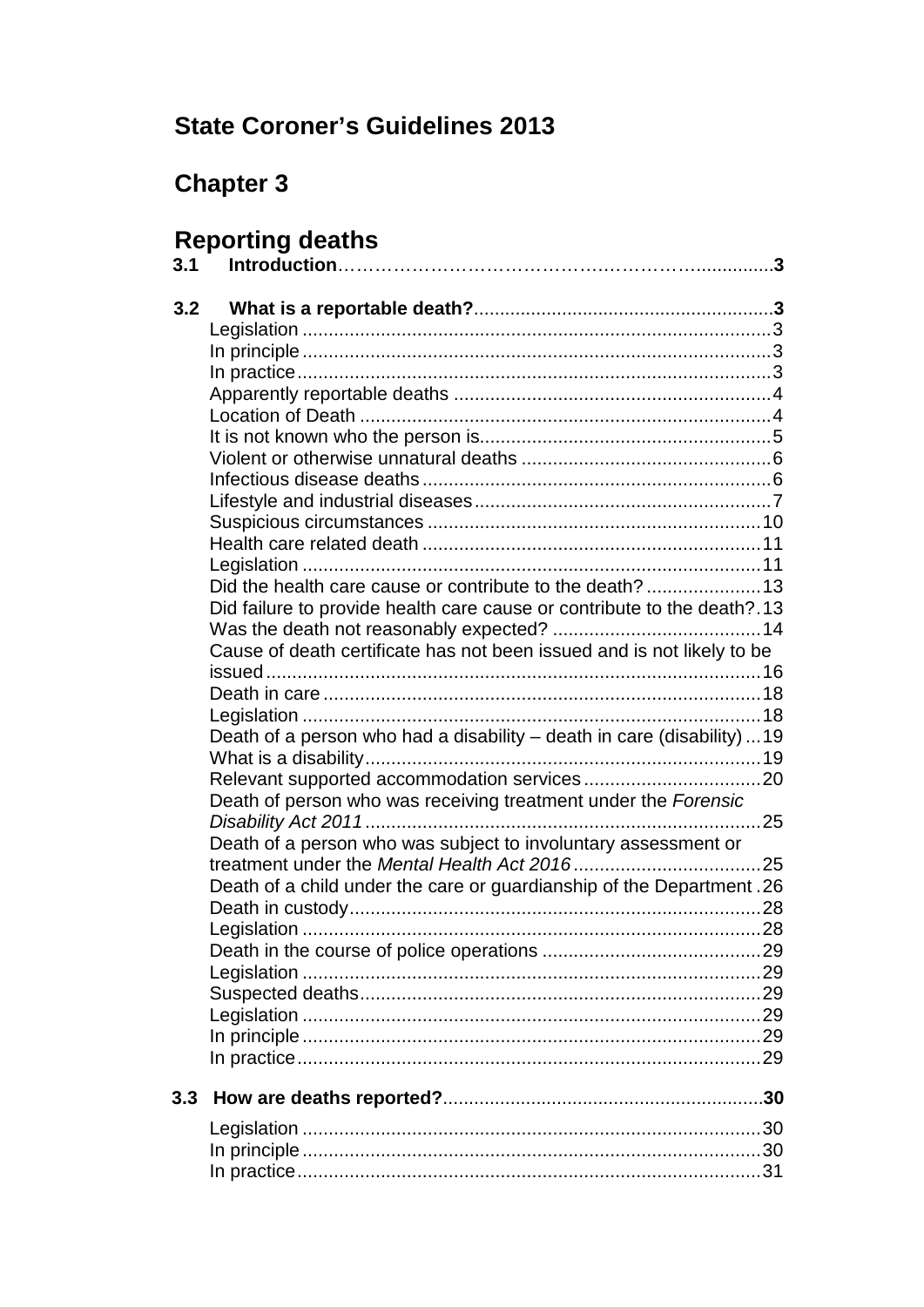|     | Multiple fatalities – Form 1B and the disaster victim identification  |  |
|-----|-----------------------------------------------------------------------|--|
| 3.4 |                                                                       |  |
|     |                                                                       |  |
|     |                                                                       |  |
|     |                                                                       |  |
|     | Neonatal deaths - when and how they should be reported35              |  |
|     |                                                                       |  |
|     |                                                                       |  |
|     |                                                                       |  |
|     | Deaths reportable to the coroner via the police 35                    |  |
|     | Deaths reportable directly to the coroner via the Form 1A process36   |  |
|     |                                                                       |  |
|     | Opportunities for clinical input to the autopsy process38             |  |
|     |                                                                       |  |
| 3.5 |                                                                       |  |
|     |                                                                       |  |
|     | When are natural causes deaths 'reportable'?  42                      |  |
|     |                                                                       |  |
|     |                                                                       |  |
|     |                                                                       |  |
|     |                                                                       |  |
|     | Guidelines for coroners - advice to treating doctors44                |  |
|     | Triaging natural causes deaths at the preliminary investigation stage |  |
|     |                                                                       |  |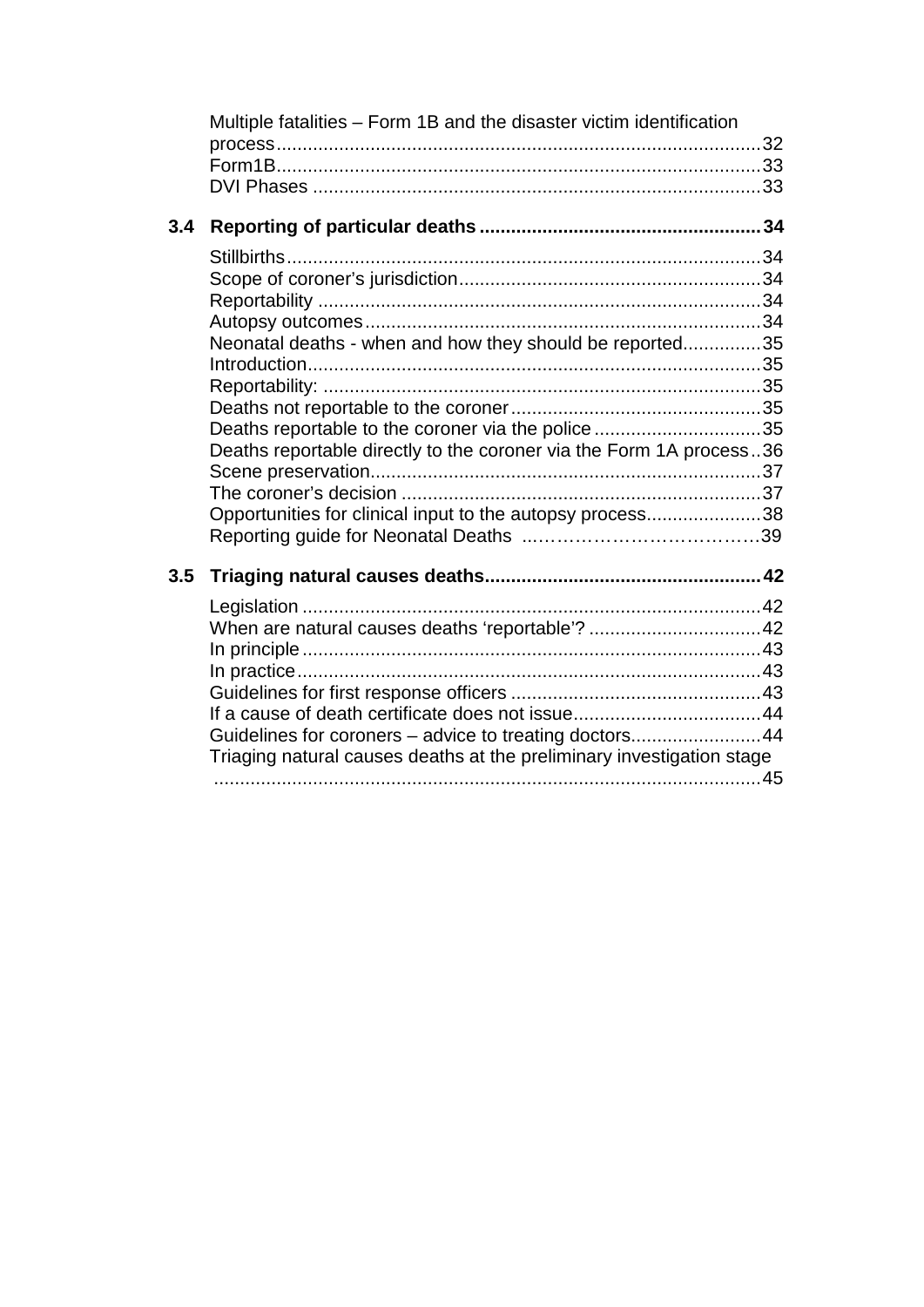# <span id="page-2-0"></span>**3.1 Introduction**

The obiectives of the Coroners Act can only be met if coroners receive timely notification of the deaths they are charged to investigate. Efforts to ensure a death is properly identified as reportable and referred to the coroner for consideration ensure the opportunity for appropriate investigation, including autopsy where one is warranted, is not lost and the coroner's ability to investigate the cause and circumstances of a person's death is not compromised.

This Chapter explains the various categories of reportable death with a view to helping identify when a death is reportable and provides guidance about how the obligation to report a death can be met. It also explains the circumstances in which the coroner's jurisdiction to investigate a suspected death is triggered.

# <span id="page-2-1"></span>*3.2* **What is a reportable death?**

### <span id="page-2-2"></span>*Legislation*

Coroners Act Section 8

### <span id="page-2-3"></span>*In principle*

Deaths where the causes are uncertain, are violent (including deaths that are the result of any trauma) or suspicious, or are otherwise untoward or occur in particular circumstances that warrant receiving special attention must be reported to a coroner for scrutiny.

### <span id="page-2-4"></span>*In practice*

In common with all modern coronial systems, the Act draws a distinction between deaths that result from the effect of natural disease and/or old age and those where the cause is uncertain, violent, and/or suspicious or occurs in circumstances where the state has accepted greater responsibility for the welfare of the deceased. These are *reportable deaths* pursuant to sections 8, 9, 10 and 10AA.

It is important a clearly articulated and recorded decision is made in relation to this issue as soon as possible after a coroner is made aware of a death. This is because unless a decision is made that the death is reportable, a coroner has no right to exercise any of the powers under the Act.<sup>[1](#page-2-5)</sup> Indeed the intrusion into the grief of the family and the interference in how they might otherwise choose to respond to the death would be reprehensible.<sup>[2](#page-2-6)</sup>

<span id="page-2-5"></span> $1$  The Act allows a coroner to exercise powers when undertaking a preliminary investigation to determine whether a death is reportable – see Schedule definition of *investigate* <u>.</u>

<span id="page-2-6"></span><sup>&</sup>lt;sup>2</sup> For judicial comment on the need to avoid unwarranted involvement in non "reportable deaths" see R V Price (1884) 12 Q.B.D. 247 at 248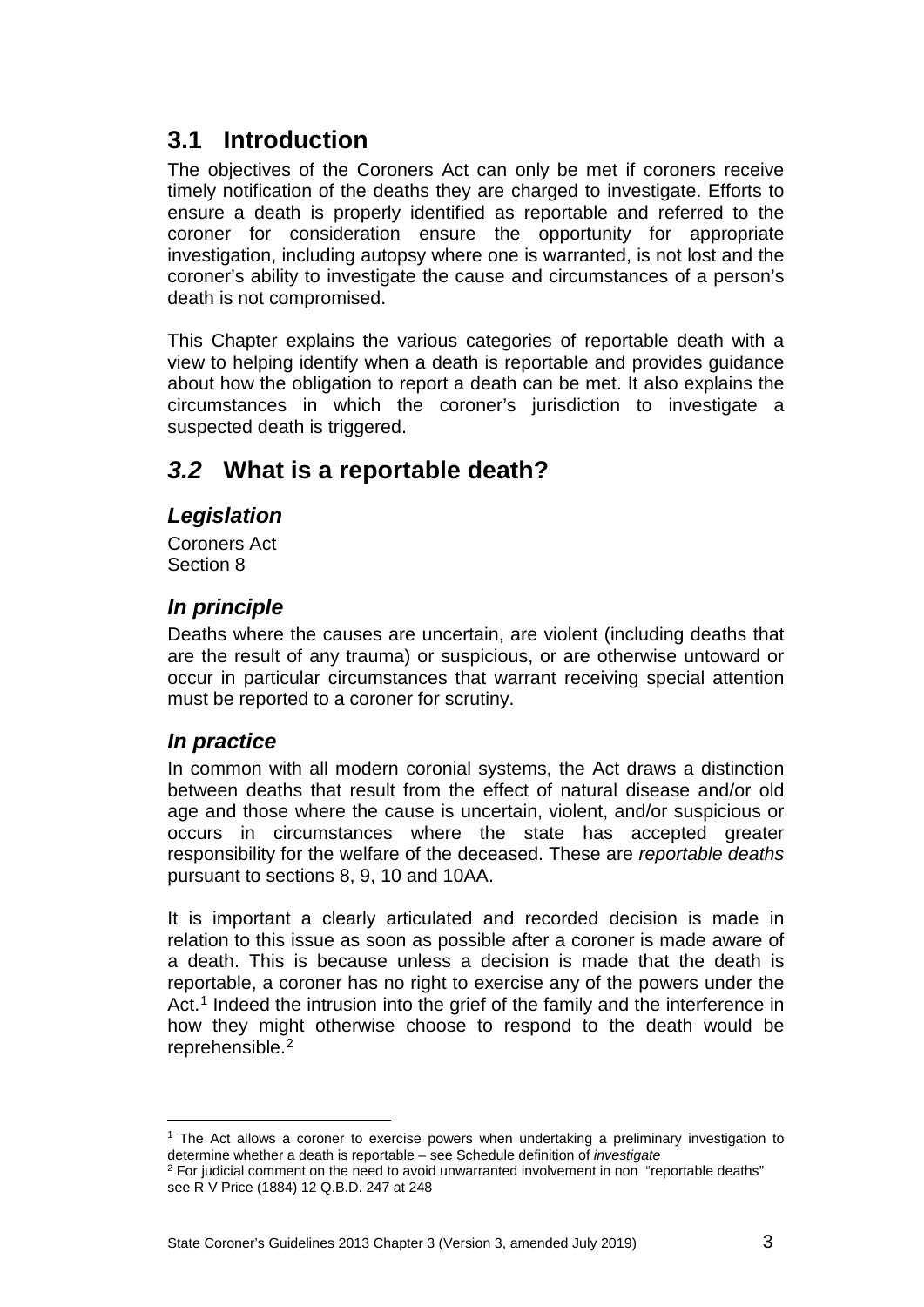### <span id="page-3-0"></span>**Apparently reportable deaths**

In practice, whether a death enters the coronial system is dependent upon whether a doctor is able to issue a cause of death certificate pursuant to section 30(1) of the *Births Deaths and Marriages Registration Act 2003.* A doctor may do so if, as a result of attending upon the deceased when the person was alive, examining the body after death, or considering other information such as medical records etc, the doctor is *able to form an opinion as to the probable cause of death.* Issuing a certificate may enable the death to be registered under that Act without the involvement of a coroner.

The authority to issue a cause of death certificate is limited by s. 26(5) of the *Coroners Act 2003* which provides that a cause of death certificate must not be issued if it *appears to the doctor to be a reportable death, unless a coroner advises the doctor that the death is not a reportable death.* A coroner can do so if, on being apprised of the circumstances, the coroner comes to the view that the death is not a *reportable death* and accepts that the doctor has sufficient basis for the proposed diagnosis. Coroners should ask the doctor to provide a copy of the certificate so the doctor's consultation with the coroner about the death can be recorded in the Coroners Case Management System (CCMS) and staff can respond to any subsequent enquiries about whether the death was reported.

Given s. 11A of the Act now provides for a review of such decisions as to reportability by the State Coroner (or the District Court if the State Coroner made the decision), the reasons for making that decision, in anything that is not otherwise straightforward, should be recorded by the coroner either in the form of a file note, or on a Form 1A and noted in CCMS.

For deaths in hospitals, it is recommended that where it is initially unclear if the death is reportable, the body should remain in the hospital mortuary until the situation has been clarified with the coroner. Only when the coroner decides the death is reportable and requires an investigation, (and this will usually be after a review of the medical information, possibly with assistance from a forensic pathologist or forensic medical officer), should the body be transferred to a mortuary for an autopsy. It is accepted that outside of greater Brisbane, such decisions may have some practical problems due to transport logistics and the capacity of smaller facilities to hold bodies. The circumstances in which the body may be released to the family's funeral director during the coroner's preliminary investigation are dealt with in Chapter 4 *Dealing with bodies*.

### <span id="page-3-1"></span>**Location of Death**

To be reportable, deaths must satisfy the locality element of the definition which requires a connection with Queensland - see s. 8(2) - and come within one of the causal or situational categories set out in s. 8(3).

In most cases the locality requirement is unlikely to be problematic, given most deaths reported happen in Queensland.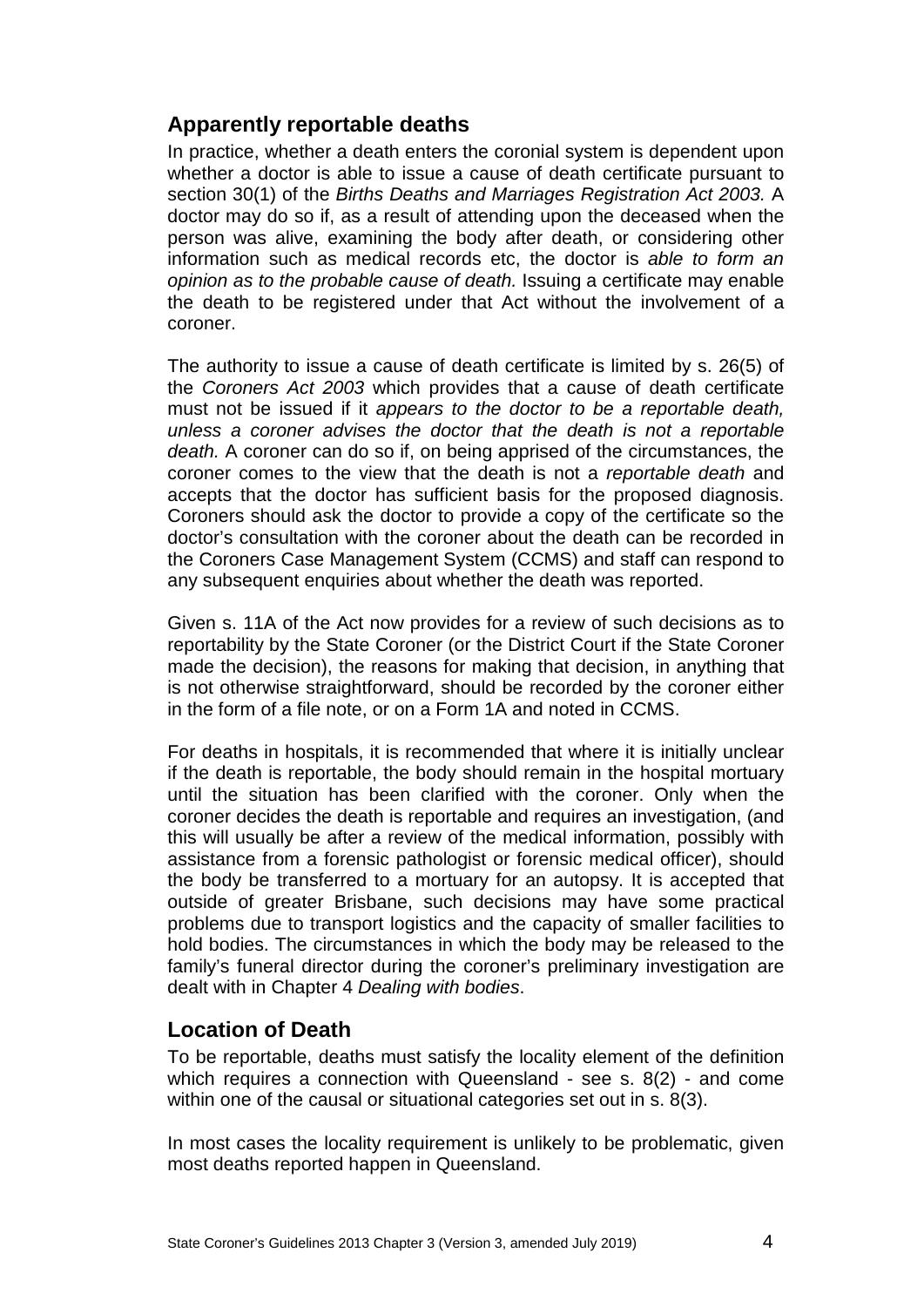In some cases the death may have been caused by an event that happened in Queensland e.g. a motor vehicle or aircraft crash, but the body is retrieved to a hospital interstate and the person died there.

In such cases s. 71A provides for the State Coroner to request his or her counterpart in another State to provide assistance, such as by asking for an autopsy to be conducted.

The juxtaposition of s. 11(4)(b) and 12(1), is that deaths which have sufficient Queensland connection but occur outside the state or Australia should not be investigated unless directed to do so by the State Coroner or the Attorney-General. For instance, the Australian Defence Force and the State Coroner have entered into a Memorandum of Understanding to provide coronial autopsies for defence personnel who die overseas whilst engaged in defence activities, subject to the direction of the Attorney-General.<sup>[3](#page-4-1)</sup>

On some occasions, deaths that occur in International waters on merchant or cruise ships or in overseas locations and the body is brought back to Australia, are provided with autopsies. This can often provide some degree of confidence to bereaved families as to the cause of death where they may otherwise have considered the death was suspicious. Again any such decision must be subject to the direction of the Attorney-General.

In such cases the Coroners Court of Queensland should be contacted for advice on the procedure for applying for a direction from the Attorney-General.

### <span id="page-4-0"></span>**It is not known who the person is**

Unknown corpses can readily be divided into three categories:-

- One or a small number of bodies found in a place unconnected with habitation or occupation, for example, in a river or a shallow unmarked grave. Vagrants or joggers as well as the victims of suicide or homicide are examples of these types of corpses. These bodies may be completely unidentified at the time of discovery and may require exhaustive investigation as foul play may be involved or at least reasonably suspected.
- A body found in a usual place of habitation about which there is a sound basis for asserting an identity but little proof in the legal sense. This can often be overcome by tracking down relatives who can give visual identification evidence, or resort may be had to fingerprints or dental records. Once this matter is resolved, and unless the death falls under one of the other reportable death headings in s. 8(3), the case can be finalised by the coroner either accepting a cause of death certificate if satisfied the death is from

<span id="page-4-1"></span><sup>&</sup>lt;sup>3</sup> See Chapter 11 Memoranda of Understanding <u>.</u>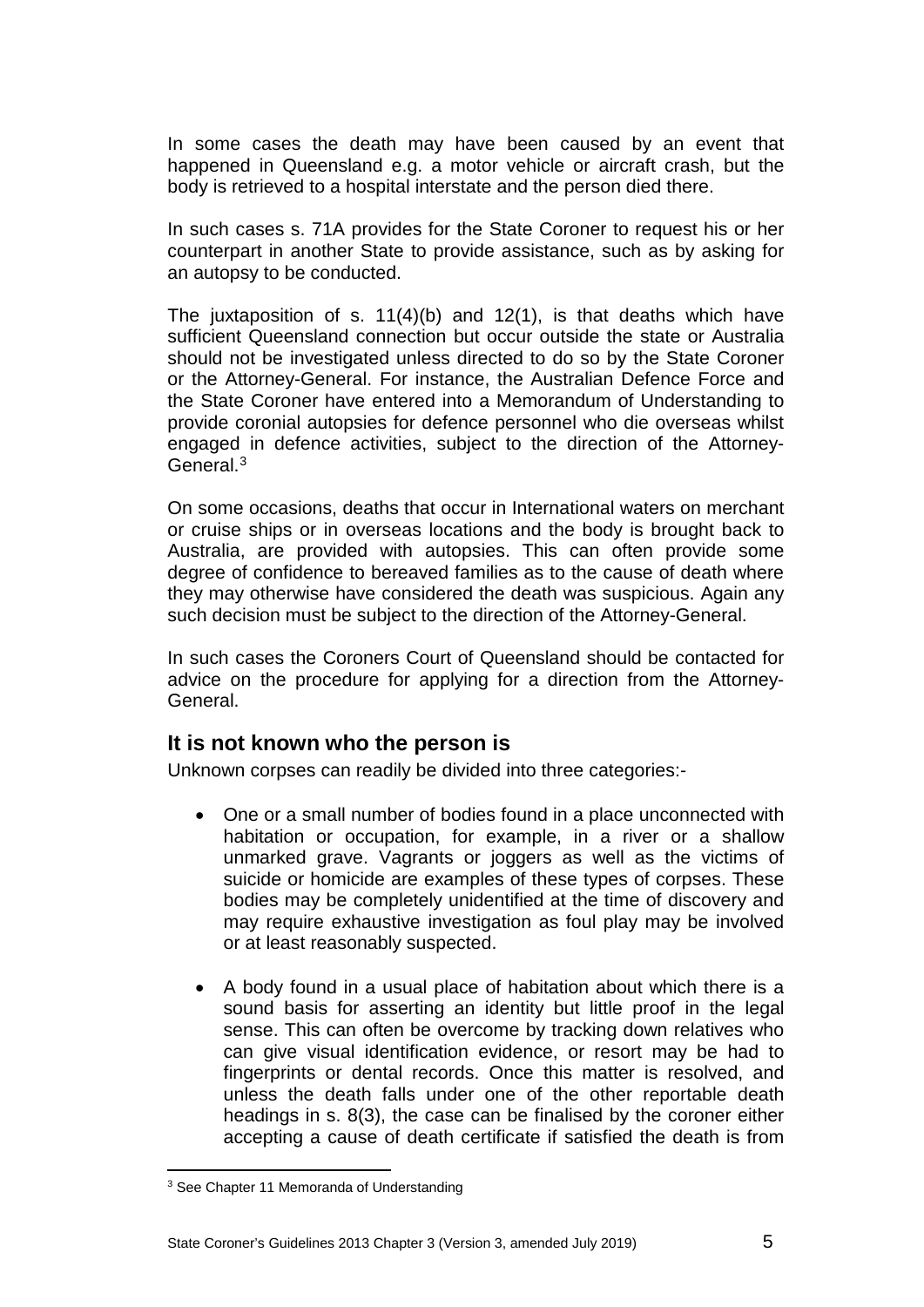natural causes or authorising an autopsy (external if that is sufficient) and making the findings required by s. 45.

• Multiple fatality disasters – these will almost always require an exhaustive inquiry which will, among other things, allow identification of the victims to occur via various means including DNA analysis if necessary.

In all cases identification is important for a variety of reasons including:-

- social and emotional responses
- legal ramifications criminal and civil liability and/or succession issues may be at stake
- public health issues
- public safety considerations when mass deaths occur in transport or engineering disasters, etc.[4](#page-5-2)

For discussion concerning the various methods which can assist with establishing identity see section 8.2 of these guidelines.

The Form1A should not be used to report these deaths.

### <span id="page-5-0"></span>**Violent or otherwise unnatural deaths**

Violent deaths, together with those involving lesser degrees of trauma, fall within the spectrum of unnatural deaths and, generally, are readily identifiable.

Traditionally, *unnatural* deaths are defined as those due to accident, suicide or homicide. Section 8(3) clarifies that the concept includes a death at any time from an injury that directly caused the death, for example, a subdural haematoma sustained in a mechanical fall, or contributed to the death and without which the person would not have died, for example, a death from complications of traumatic injuries sustained in a motor vehicle accident years previously. Such deaths contrast with those due to *natural causes* such as heart attack, cancer, stroke or infectious illness.

### <span id="page-5-1"></span>*Infectious disease deaths*

Deaths from infectious conditions warrant special mention. Where the condition was acquired through ordinary exposure to the infecting organism in its natural state in the environment the death is a generally natural causes death and not reportable. This holds for clinically suspected or confirmed diagnoses of communicable infectious diseases like influenza and whooping cough, zoonotic viruses such as Hendra virus or Australian bat lyssavirus or from foodborne illnesses e.g. listeria or salmonella. These natural causes infectious deaths are more appropriately the focus of public health responses. However, the circumstances in which an infectious

<span id="page-5-2"></span><sup>4</sup> For a discussion of the need for identification and the scientific means by which it can be achieved see Mason J K, *Forensic Medicine for Lawyers*, Butterworths, London, 4<sup>th</sup> edn, 2001 at p47 <u>.</u>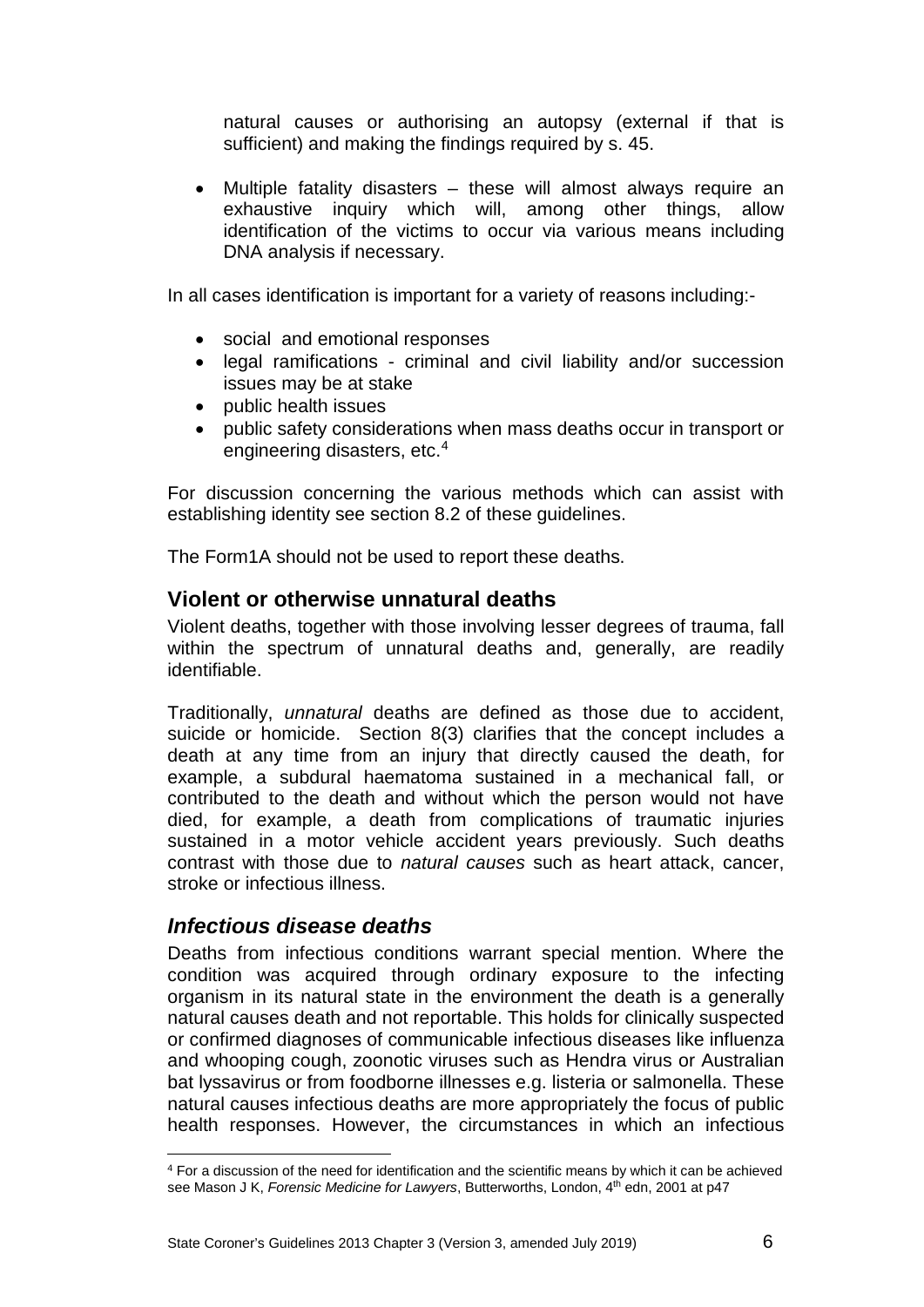condition was acquired or managed may make the death reportable as the examples below demonstrate:

- 1. A man with chronic lung disease dies from community acquired pneumonia. Provided there is no suggestion of inadequate or delayed treatment and the death is not a death in care, this is regarded as a natural causes death and is not reportable.
- 2. A woman undergoes surgery and dies from complications of a treatment resistant hospital acquired infection. She acquired the condition which caused her death only because she was receiving health care. Consequently the death is reportable via a Form 1A.
- 3. A child's death from meningococcal disease is generally considered a natural causes death and not reportable, unless there was a failure by medical personnel to diagnose the signs and symptoms of the disease, in which case the death is reportable as a potentially health care related death

The reportability of deaths from Legionnaires' disease illustrates some artificiality about the coronial management of infectious disease deaths. The confirmed Legionnaires' death of an immunocompromised hospital patient who contracted the disease from the hospital's contaminated hot water system has been deemed reportable as a health care related death because the condition was acquired as an unexpected consequence of receiving health care. However, the death of a person who acquired the condition in other than a health care context is generally considered a natural causes death and not reportable, for example, the death of an avid gardener who contracted the disease from exposure to potting mix and compost, or that of an office worker who acquired the infection from the air conditioning system at his place of employment. One might argue there are potential systemic issues warranting coronial scrutiny of the circumstances in which infectious diseases are acquired in a non-health context. However, as currently drafted, the Coroners Act does not allow coroners to pursue these deaths when there is a confirmed clinical diagnosis.

### <span id="page-6-0"></span>*Lifestyle and industrial diseases*

By convention, diseases due to the longstanding effects of repeated or relatively low-level exposure to chemicals are generally not regarded as unnatural. One reason for this is that the diseases that ultimately develop often involve the complex interplay between multiple environmental and genetic factors. Diseases arising in this way include cirrhosis in chronic alcoholics, lung cancer in smokers, bacterial endocarditis in long term intravenous drug users, mesothelioma in asbestos workers, and dustinduced lung diseases in certain occupations. Such diseases are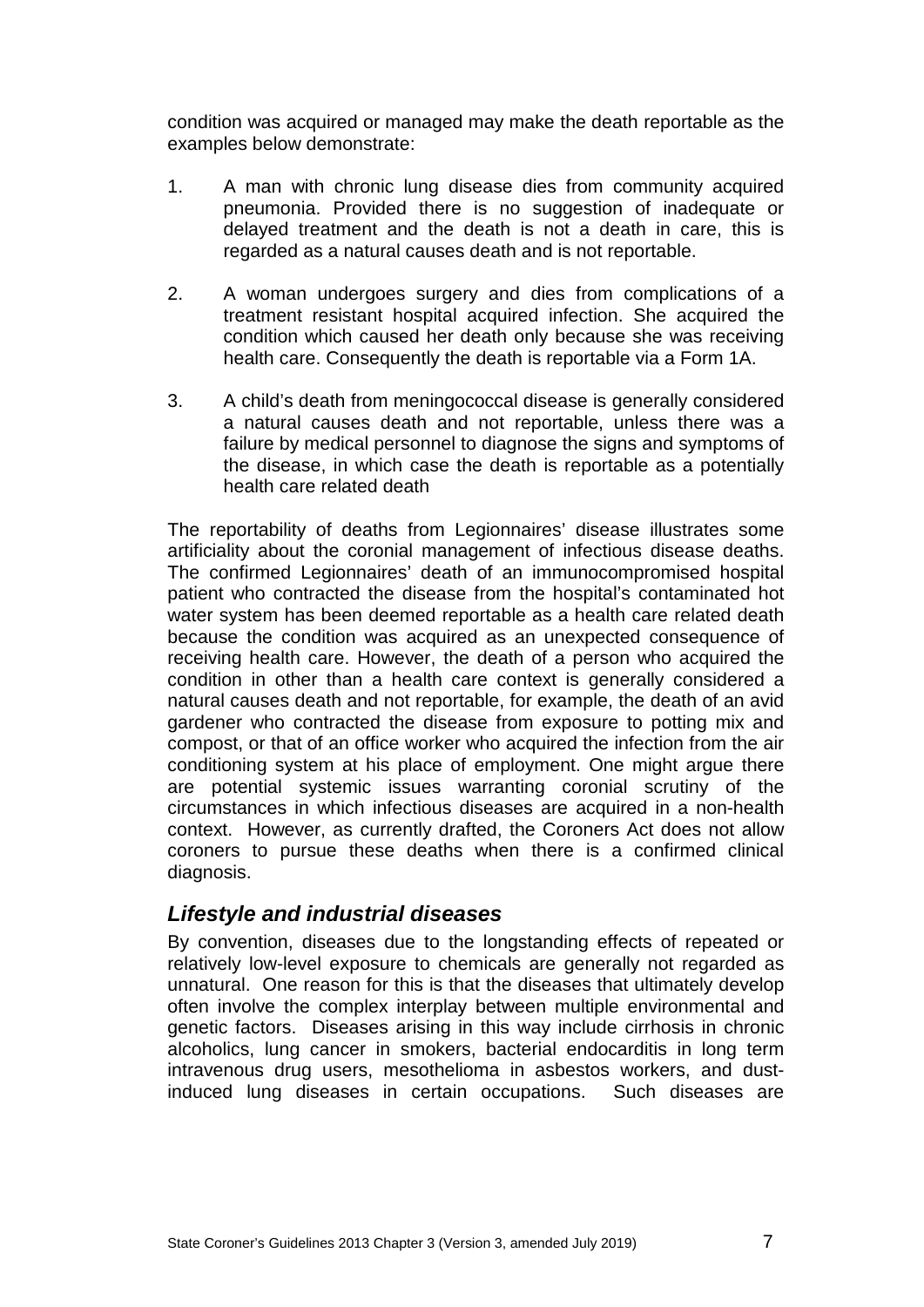regarded as natural, even though death from the ingestion of other drugs such as opiates etc are not when they result in immediate death.<sup>[5](#page-7-0)</sup>

Specific causes of unnatural deaths can be divided into three broad categories:

- acute effects of or intoxication with chemicals (e.g. alcohol, drugs, poisons)
- deprivation of air, food or water (e.g. asphyxia, drowning, dehydration, starvation)
- physical factors (e.g. trauma, fire, cold, electricity, radiation)

Deaths where neglect or inadequate or delayed efforts by the person's carer to obtain treatment have, or may have, contributed to the death should be reported and arguably may be regarded as *unnatural* under the *deprivation* category.

Deaths should still be regarded as unnatural even when the causative event occurred a substantial period prior to death. In those cases there is frequently some complication that actually causes the death but if it is attributable to the initial injury the death can be said to be unnatural and therefore reportable.

#### Examples:

- *1. An elderly person falls and fractures her femur. While in hospital she develops pneumonia and dies. It is unlikely she would have contracted pneumonia had she not been immobilised and therefore the death can be attributed to the fall.*
- *2. A heavy smoker dies of lung cancer after a lengthy illness. Although unnatural in the sense of being probably caused by smoking, such deaths are conventionally regarded as natural – and are not reportable.*
- *3. A man dies from a complication of hypoxic brain damage resulting from alcoholic intoxication that occurred one year previously. The underlying causative event is unnatural and the death is reportable.*
- *4. A child dies from a complication of infection, the portal for which was skull fractures sustained in a serious motor vehicle accident two years previously. The underlying causative event is unnatural and the death is reportable.*
- *4. A chronic alcoholic develops cirrhosis of the liver over a number of years and dies of liver failure. He was not intoxicated at the time of death. By convention, chronic alcoholism and its complications such*

<span id="page-7-0"></span><sup>5</sup> See Matthews P., Foreman J., *Jervis on the Office and Duties of Coroners*, Sweet & Maxwell London, 11th edn, 1993 at p136 <u>.</u>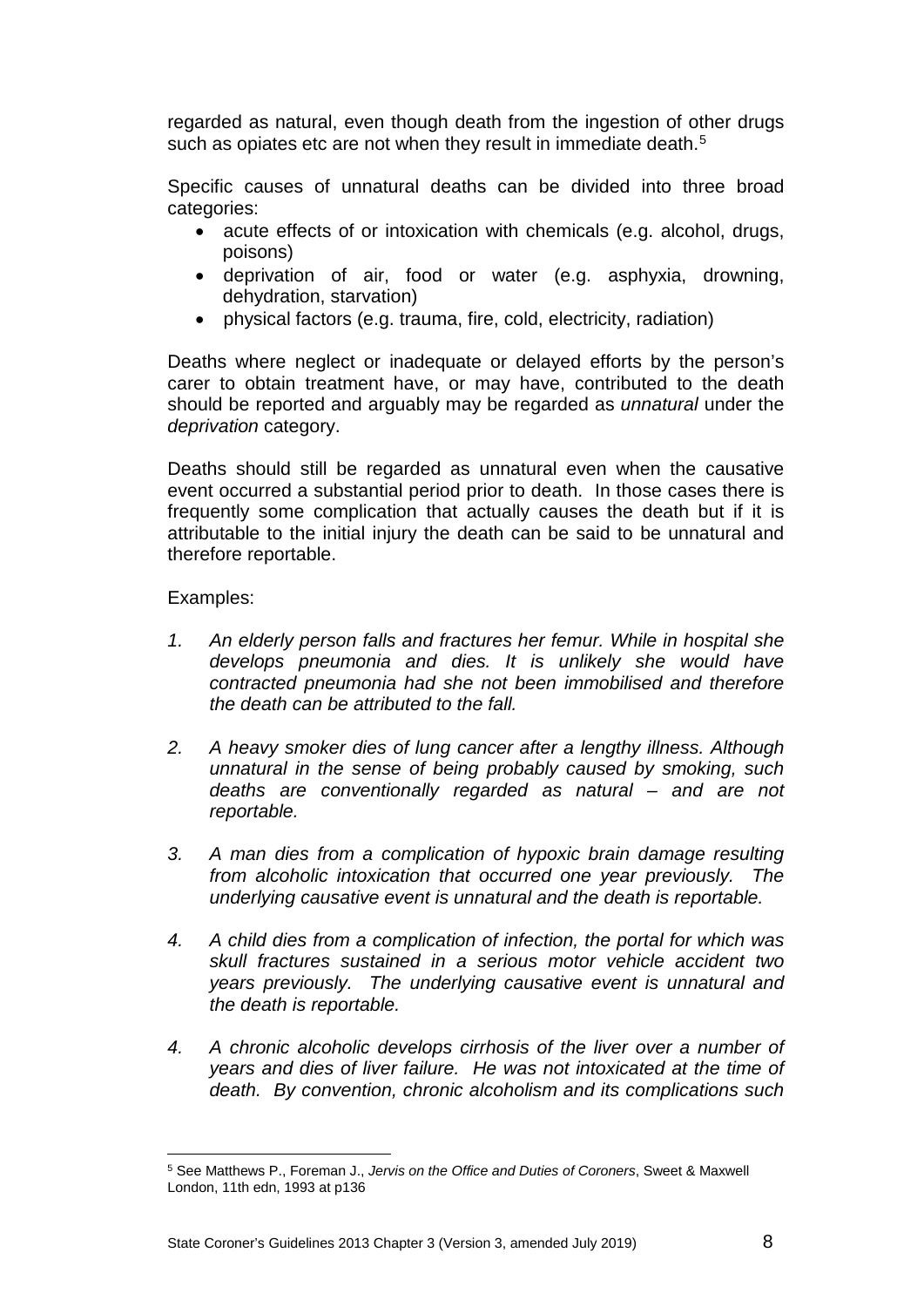*as cirrhosis and cardiomyopathy are regarded as natural diseases. The death is not reportable.*

- *5. A drug addict dies from heroin toxicity due to accidentally injecting too much heroin. The cause of death is unnatural and the death is reportable.*
- *6. A drug addict acquires HIV infection from dirty needles and ultimately dies of AIDS. By convention, this cause is regarded as natural and the death is not reportable.*
- *7. A long term intravenous drug user dies from bacterial endocarditis. By convention, this condition is regarded as natural disease even though it was acquired as the result of drug use. The death is not reportable.*

The conventional distinction between natural and unnatural deaths reflects the distinction adopted by the World Health Organization in ICD-10[6](#page-8-0) between natural and 'external' causes. The Australian Bureau of Statistics uses ICD-10 to classify causes of death entered on death certificates.

Deaths due to the combined effects of natural and unnatural causes may be more problematic. The test should be whether an unnatural cause has contributed significantly to the occurrence of death.

#### Examples:

- *1. An independent 90-year-old woman with severe osteoporosis turns over in bed and fractures the neck of femur. Despite optimal treatment, she dies in hospital four days later from pneumonia. If osteoporosis is the predominant underlying cause of the fracture, the death should be regarded as natural and is not reportable.*
- *2. A 90-year-old woman with severe osteoporosis sustains a significant fall on some steps and fractures the neck of femur. Despite optimal treatment, she dies four days later in hospital from pneumonia. In this example, the fall should be given greater significance and the death regarded as unnatural and hence reportable.*

Deaths in some unusual situations may be difficult to classify as natural or unnatural. As with pneumonia complicating a fractured femur, the immediate cause of death may be natural and yet the underlying event initiating the train of events leading to death may be unnatural.

#### Examples:

*1. An elderly overweight person with a history of heart disease dies suddenly from a presumed pulmonary embolus two weeks after flying to Australia from Europe. There are sufficient predisposing natural* 

<span id="page-8-0"></span><sup>&</sup>lt;sup>6</sup> International Statistical Classification of Diseases and Related Health Problems, Tenth Revision, WHO 1992, Volume 1, Chapters XIX and XX <u>.</u>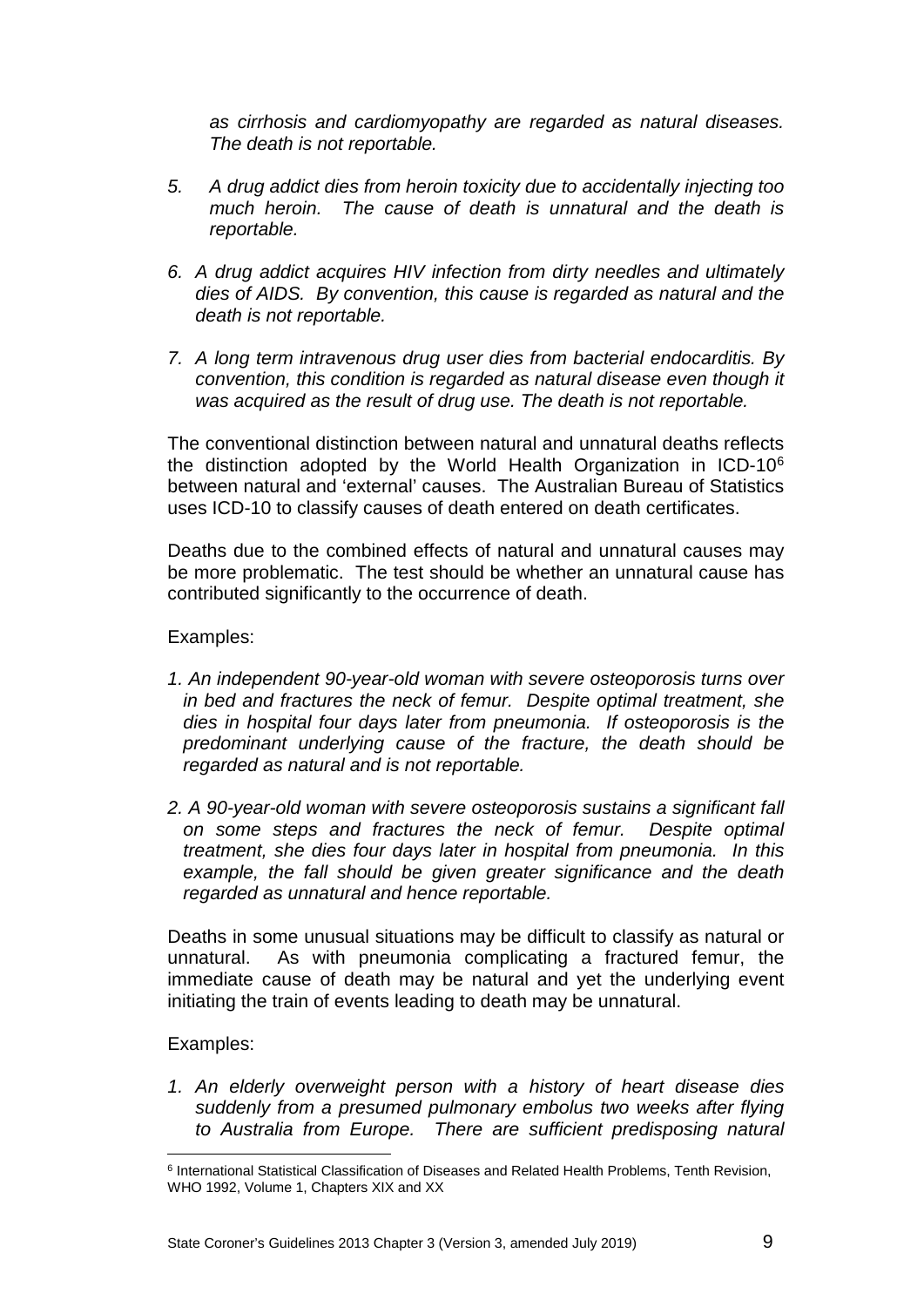*factors operating independently of the flight to regard the death as natural. Assuming that a treating doctor can make the diagnosis, a medical certificate of the cause of death could be issued. However, as the death is borderline it would seem to be caught by s. 26(5)(a) – a death that may 'appear' to be reportable and so it should be referred to a coroner on a Form 1A.*

*2. A young woman who is pregnant dies suddenly from a presumed pulmonary embolus two weeks after flying to Australia from Europe. The death is likely to be reported to the coroner because no doctor is in a position to form an opinion as to the probable cause of death. However, if a treating doctor could form such an opinion, it is debatable as to whether the death is reportable, given that pregnancy can predispose to deep vein thrombosis of the legs and pulmonary embolism. If such a death is reported, the coroner should consider whether arguably unnatural factors such as dehydration and immobility during the long flight may have contributed significantly to the occurrence of death. Again this death would best be referred to a coroner on a Form 1A as an apparently reportable death or as a reportable death, if the doctor considered no further investigation was warranted.*

In these difficult situations, coroners should seek the advice of a forensic pathologist or Clinical Forensic Medicine Unit (CFMU) doctor before making a decision the death is a reportable death. There may be no right or wrong answer in these borderline cases where reasonable minds might *differ, but the reasons for making a decision as to its reportability should* be recorded.

These deaths should always be reported directly to police. The only exceptions are mechanical fall-related deaths which should be reported by the Form 1A process.

### <span id="page-9-0"></span>**Suspicious circumstances**

The term 'suspicious' is not defined and given its wide scope is not straightforward in the coronial context. Many suspicious deaths will also be reportable under the 'violent and unnatural' head of jurisdiction. Deaths that are not reported under that category but otherwise appear unnatural should be reported as suspicious, unless the coroner who is consulted can be strongly persuaded that neither the actions nor inaction of a third party contributed to the death.

Although usage varies, deaths in 'suspicious circumstances' are essentially those where homicide is either suspected or cannot be excluded, at least in the initial phases of the police investigation.

Frequently it is clear the death is unnatural (e.g. drowning, drug overdose), but unclear whether another person has been involved. Occasionally, it is initially unclear whether the death is from natural or unnatural causes – and if the latter, whether another person was involved.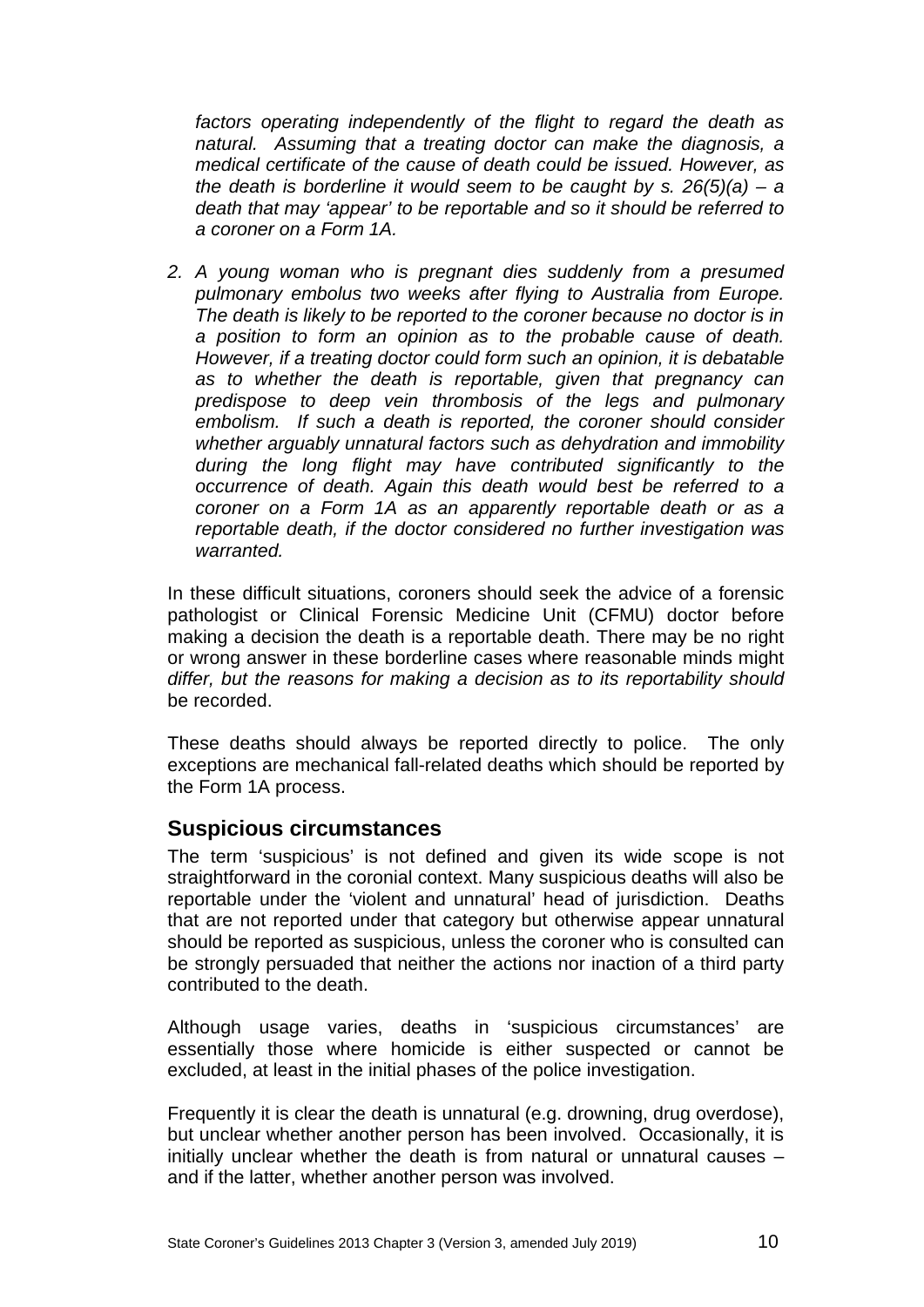#### Example:

*A man is found dead at home covered in blood. Although the premises are secure and undisturbed, police (rightly) treat the death as suspicious. Medical records later reveal that he suffered from a natural disease (e.g. cirrhosis, lung cancer, peptic ulcer) that could cause coughing/vomiting copious amounts of blood and rapid death or a post mortem CT scan found a ruptured aortic abdominal aneurysm.*

In these and similar instances, the coroner, having discussed the circumstances with police and relevant doctors, has several options, depending on the extent to which the coroner is satisfied that neither the actions nor inaction of a third party contributed to the death, and that the cause of death can be sufficiently identified:

- regard the death as **not** reportable and authorise a doctor to issue a cause of death certificate pursuant to s. 26(5)(a) with the decision in a file note and in the CCMS.
- order an external examination to exclude significant injuries to the deceased and discuss with the pathologist whether further examination is needed to establish the cause of death.
- order a partial or full autopsy of the deceased and have the matter fully investigated, with findings made under s. 45.

<span id="page-10-0"></span>In practice, these deaths will always be reported directly to police.

### **Health care related death**

### <span id="page-10-1"></span>*Legislation*

Coroners Act Section 10AA

<u>.</u>

It is perhaps a unique characteristic of hospitals and other health care facilities that people frequently die in them without there being any reason to suspect that anything has 'gone wrong'. For this reason, death in a hospital or nursing home is less likely to attract the same degree of scrutiny by external agencies as would occur if the death happened in another setting. However, the relatives of a patient who dies may feel that the cause of death has not been adequately explained to them or they may suspect that it could have been avoided with better care. There is evidence that such suspicions may have some foundation.<sup>[7](#page-10-2)</sup> There is also

<span id="page-10-2"></span><sup>7.</sup> Research undertaken by the Cwth Department of Human Services and Health in 1994, the *Quality in Australian Health Care Study*, found that 16.6% of all admissions in the sample were associated with an 'adverse event', 51% of which were preventable and 4.1% of which resulted in death. Extrapolated nationally, this represented 14,000 avoidable deaths.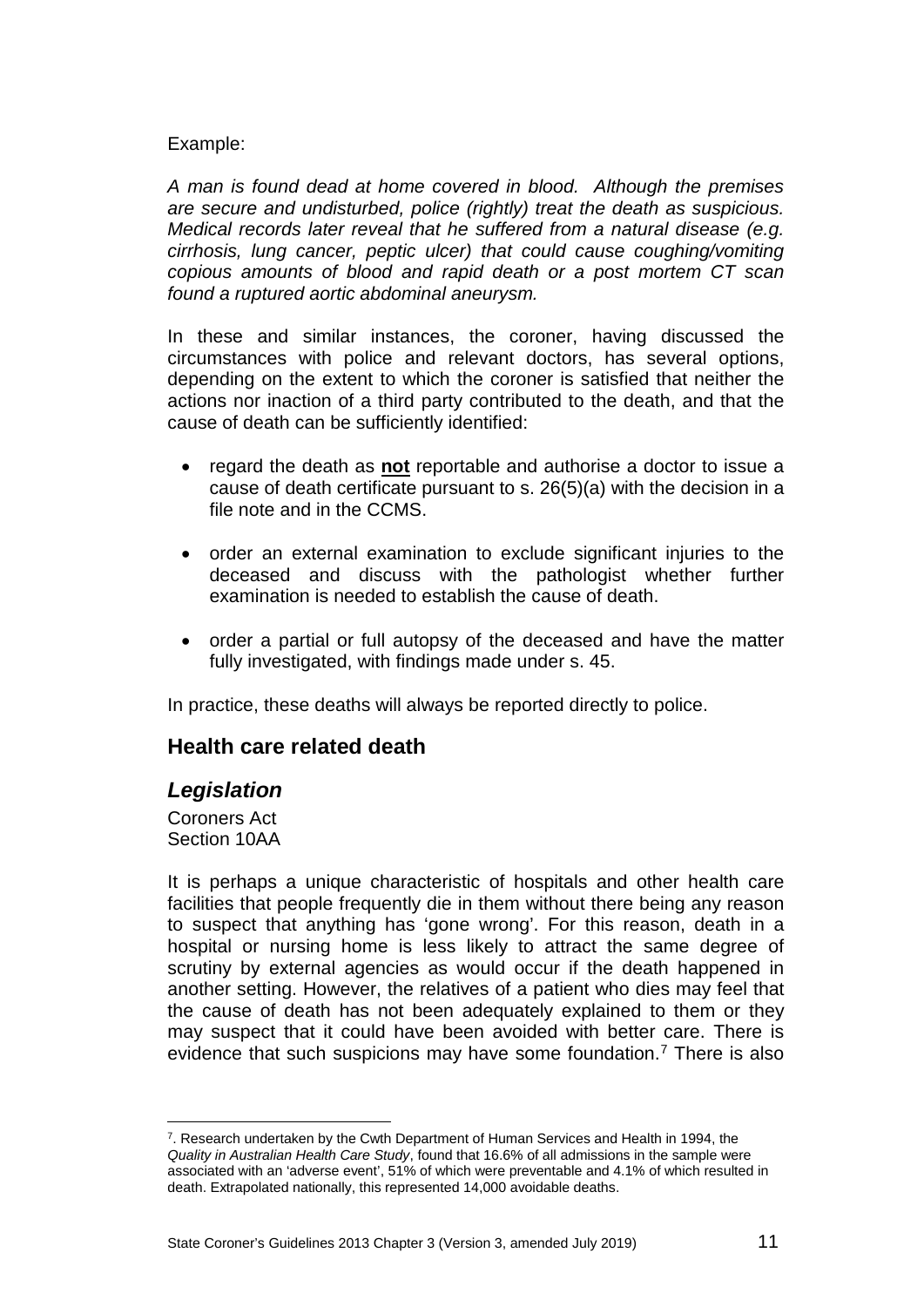evidence that many of these deaths are not reported to coroners<sup>8</sup> which, if accepted, suggests that coroners need to be proactive in encouraging the health care sector to be better informed as to the obligation to report such deaths. Part of that message must be that the reporting of a death to a coroner does not imply that the treating doctor has done anything wrong.

There is no evidence that numerous avoidable deaths are being deliberately hidden from coroners; indeed in view of the number of different people involved in the care of patients in large hospitals that would require a fairly complex conspiracy.

However, the Queensland Public Hospitals Commission of Inquiry into the well documented events occurring at Bundaberg Hospital has shown, with only one of the deaths reported to a coroner, that increased vigilance is necessary.

The person in the best position to know whether the death was avoidable will often be the person whose failing may have led to the death, or a supervisor or colleague of that person. In such cases obvious sensitivities and risk management issues arise. Hospitals and other health care facilities need to be encouraged to see the reporting of such deaths as part of their accountability and quality assurance mechanisms rather than an attack on the professionalism of their staff. In short, it is an opportunity to identify 'system problems' that may have caused or contributed to death – and might, if not identified, do so again in the future.

As a result of the Queensland Public Hospitals Commission of Inquiry (the Davies Report) an expansion of the definition of what are reportable 'health care related' deaths, combined with introducing stricter standards for review of adverse incidents within both the public and private hospitals, [9](#page-11-1) has meant more hospital deaths are being reported or referred to the coroner for independent review.

The concept of health care related death now captures not only deaths resulting from the provision of health care but also those resulting from a failure to provide health care.

Health care or a failure to provide it can be the direct cause of a person's death, for example, a surgical error or missed diagnosis, or it can contribute to the person's death meaning the person would not have died when they did but for the health care they received or had they received health care.

To be reportable, the death must be a reasonably unexpected outcome of either the health care provided or a failure to treat. In practice, this means either the health care was given with an expectation the person was

<u>.</u>

<span id="page-11-0"></span><sup>8</sup> See Ranson D., *How effective? How efficient? The Coroner's role in medical treatment related deaths*, Alternate Law Journal vol 23, no. 6, 1998 p.284 at p.285

<span id="page-11-1"></span><sup>9</sup> For example, the legislative framework for root cause analysis under the *Hospital and Health Boards Act 2011*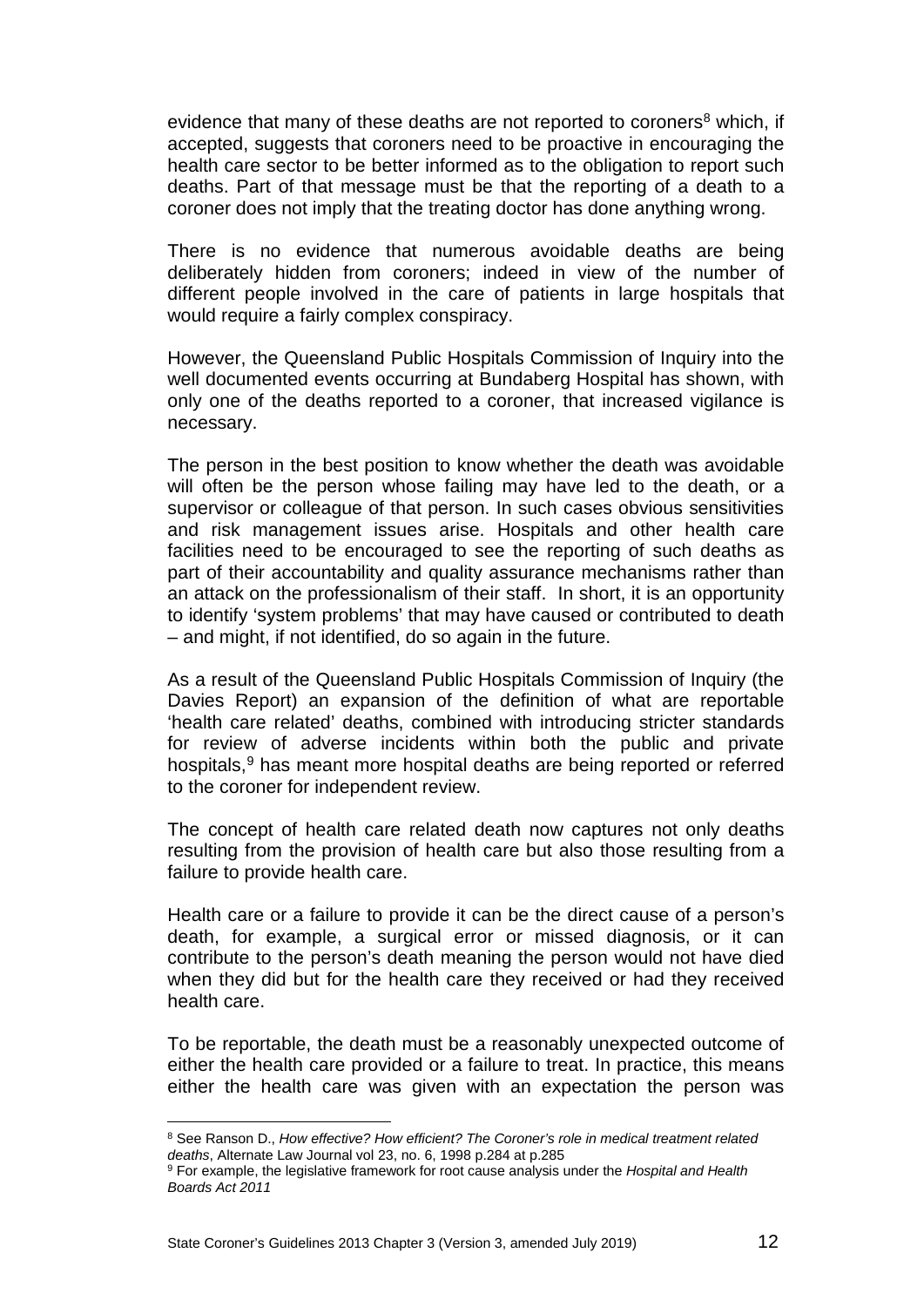unlikely to die because of it, or a decision not to treat was made with an expectation the person was unlikely to die without receiving treatment.

Section 10AA imports a measure of objectivity into the concept of health care related death by making it clear the assessment of whether the death was not reasonably expected is one of an independent appropriately qualified clinician apprised of all the circumstances of the matter, rather than the perceptions of those directly involved in the person's care.

Importantly, the concept recognises considerations such as the person's state of health, the clinically accepted range of risk associated with the health care they received and the particular circumstances in which the health care was provided. For example, a 97 year old woman with multiple co-morbidities whose family, knowing she was a high surgical risk, insist on her having surgery to manage a large aortic aneurysm. Her death during the surgery or her failure to recover from it would not be reasonably unexpected in these circumstances and would not be reportable.

Some deaths associated with health procedures may be inherently reportable for other reasons. For example, many deaths due to trauma undergo surgery prior to death, and are reportable because of the trauma as violent unnatural deaths, regardless of the health procedure.

In deciding whether a death is reportable under this category, coroners should, in consultation where necessary with an independent medical practitioner (e.g. a CFMU doctor or a pathologist skilled in coronial autopsies) consider the following questions:

#### <span id="page-12-0"></span>**Did the health care cause or contribute to the death?**

- Would the person have died at about the same time if the health care was not undertaken?
- Was the health care necessary for the patient's recovery, rather than optional or elective?
- Did the death result directly from the underlying aliment, disease or injury?
- Was the health care delivered with all reasonable skill and care?

If 'yes' to all - the health care didn't cause or contribute to the death.

#### <span id="page-12-1"></span>**Did failure to provide health care cause or contribute to the death?**

- Given the person's condition at time health care was sought, was death more likely than not to occur i.e. would person have died at the same time anyway?
- Did the death result directly from an underlying condition?
- Was the decision not to provide health care reasonable?

If 'yes' to all – the failure to provide health care didn't cause or contribute to the death.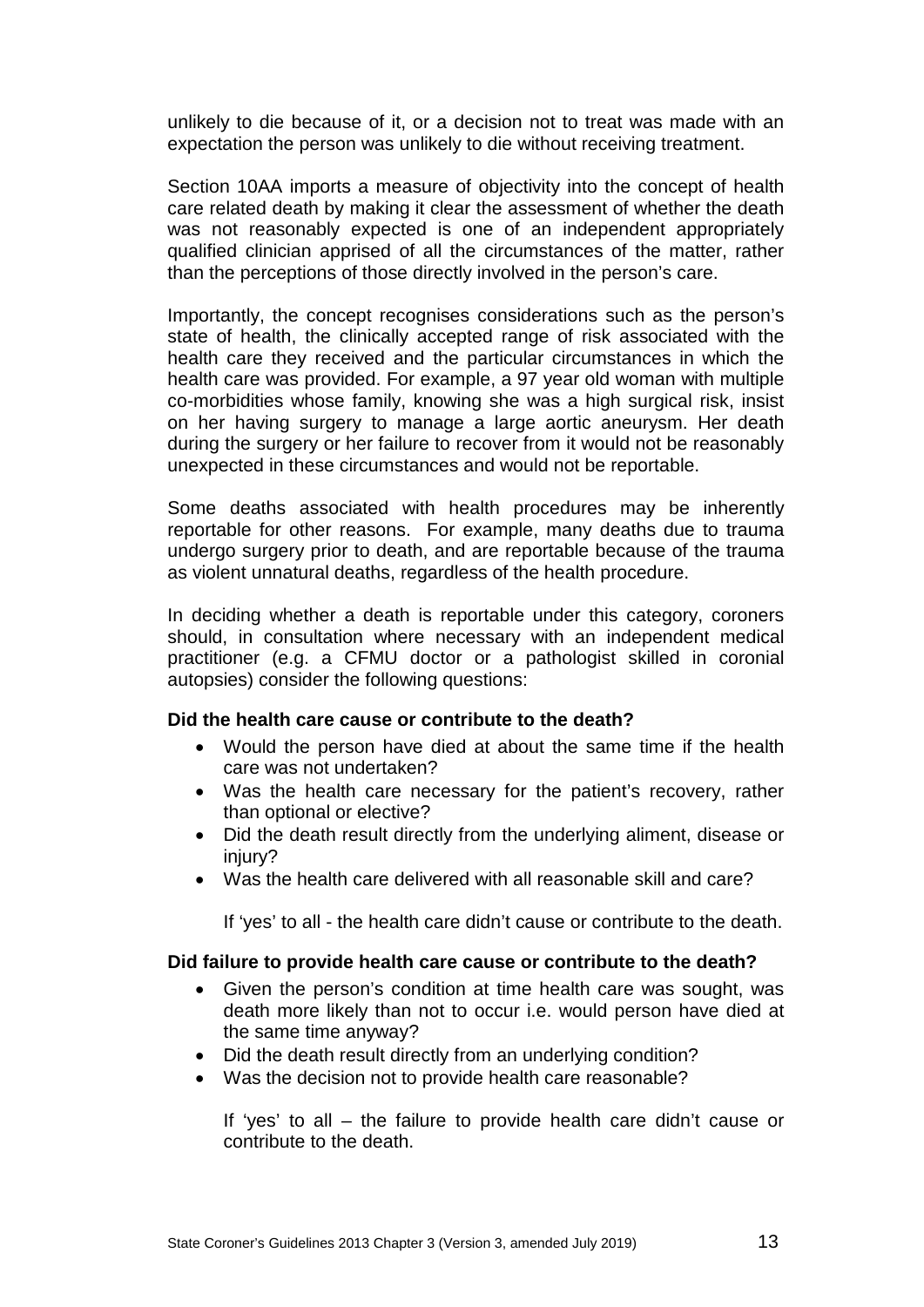#### <span id="page-13-0"></span>**Was the death not reasonably expected?**

- Was the condition of the patient such that death was foreseen as more likely than not to result from either the health care provided or the decision not to treat?
- Was the decision to provide health care anyway, a reasonable one in the circumstances having regard to the patient's condition including their quality of life if the health care was not given?
- Was the decision to provide the health care or not to provide it involve a clinically appropriate assessment of whether the risk of death was outweighed by the potential benefits a health care intervention could provide?
- Was the health care given with all reasonable care and skill?
- Was the decision not to provide health care reasonable?

If 'yes' to all – death was not reasonably unexpected.

If answer NO to any of the above  $=$  reportable death

#### Examples:

- 1. *An elderly man suffers rupture of an abdominal aneurysm and severe internal haemorrhage. In an effort to save his life, doctors undertake emergency surgery to repair the aneurysm, but he dies during the operation. There is no suggestion the surgery or anaesthetic was inappropriate or involved an adverse event. It is well recognised that such a condition is inevitably fatal without surgery and that there is a high mortality during attempted surgical repair of ruptured abdominal aneurysms. The death is therefore not reportable under s. 8(3)(d). The treating doctors should be encouraged to issue a cause of death certificate*.
- 2. *A baby is born with severe congenital heart disease. At the appropriate time during the first year of life, doctors undertake major cardiac surgery to correct the malformation of the heart and the large blood vessels, but the baby dies during the operation. There is no suggestion that the surgery or anaesthetic was inappropriate or involved an adverse event. It is well recognised that the particular congenital heart disease involved is ultimately fatal in all cases and that major cardiac surgery carries a significant mortality. The parents had been appropriately warned about these risks. The death is therefore probably not reportable under s. 8(3)(d) and the treating doctors should be encouraged to issue a cause of death certificate*.

Alternatively such deaths could be reported on a Form 1A to ascertain whether the coroner is prepared to authorise the issuing of the certificate under s. 26(5)(a).

*3. An older woman with no significant medical history undergoes an elective laparoscopic hernia repair. She develops unexpectedly*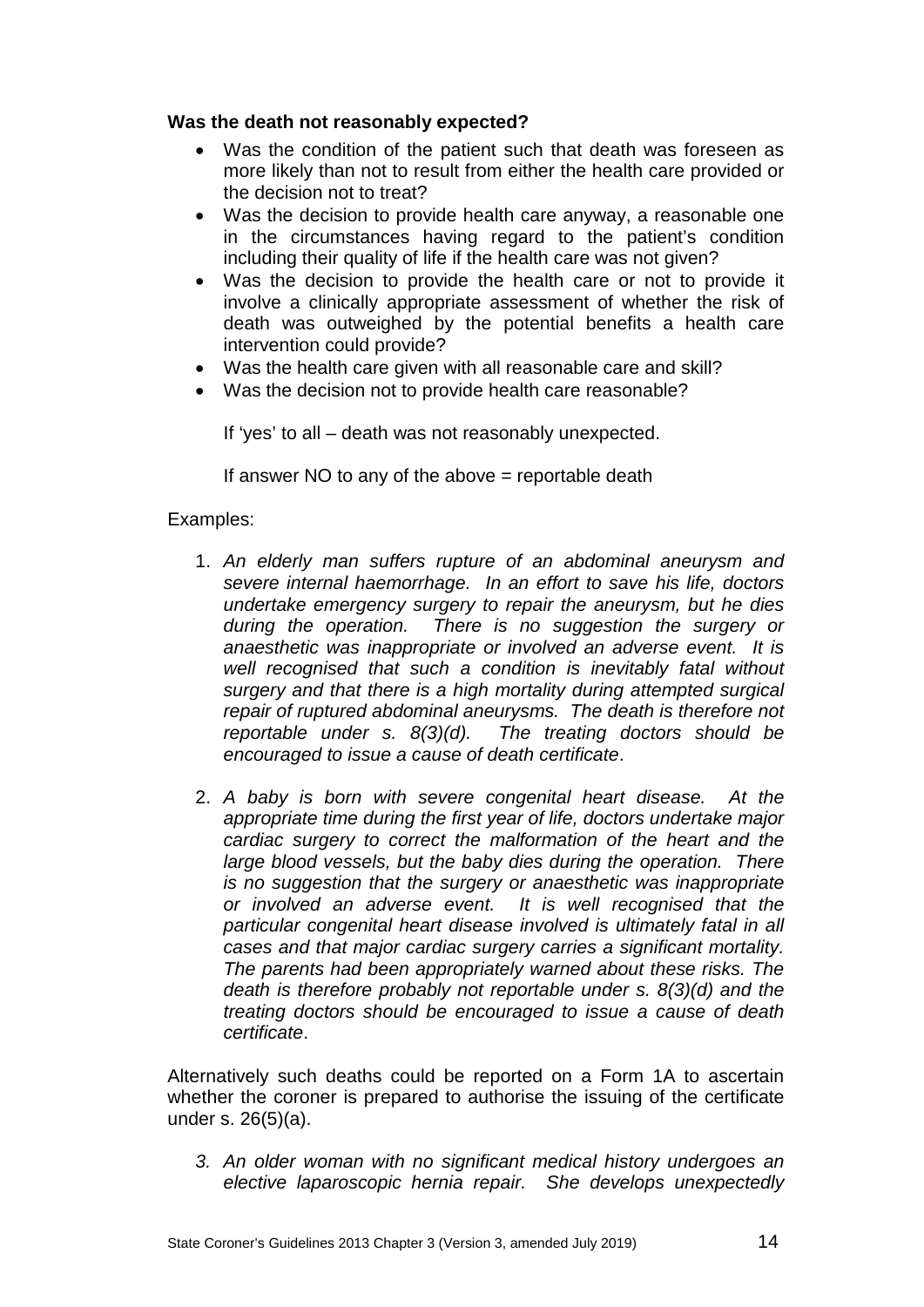*high levels of pain post-operatively. Imaging reveals a large haematoma but no signs of bowel ischaemia. She is managed conservatively with intravenous antibiotics but her condition continues to deteriorate. She is taken back to theatre to evacuate the haematoma when it is discovered there are lacerations in the small bowel from the hernia repair. She subsequently dies from complications of sepsis. The woman would not have died but for the complications of this elective procedure and for this reason, the death is reportable under s.8(3)(d) and should be reported via Form 1A in the first instance. If the coroner is satisfied the woman was properly informed of the risks of the surgery and the surgery was undertaken with all reasonable care and skill, the coroner should authorise the issue of a cause of death certificate under s.12(2)(b).*

- *4. A young man with alcoholic liver disease develops bacterial peritonitis after an attempted self drainage of ascites with a needle. He is admitted to hospital for further management. Three ascitic taps are performed over the course of a week. He developed severe abdominal pain several hours after the third tap and his condition deteriorated significantly and he died the next morning. The timing and nature of his deterioration suggests it may be related to the third ascitic tap. Consequently the death is reportable under s.8(3)(d) and should be reported via Form 1A in the first instance. If after reviewing the medical records the coroner considers iatrogenic injury was likely to have occurred, then the coroner should direct the hospital to report the death to police so autopsy can explore this possibility.*
- *5. A toddler presents to the emergency department in an acutely unwell state and dies in hospital a day later. Clinical investigations reveal sepsis thought to be due to an extremely rare infecting organism that carries a very high mortality rate. The child had been seen twice by a general practitioner in the week preceding the hospital admission and was diagnosed with respiratory tract infection. Although the condition which caused the child's death was known to be rare and carried a high mortality rate, the possibility of earlier diagnosis and treatment initiated by the general practitioner warrants the death being reported as a potential health care related death and should be reported via Form 1A in the first instance.*
- *6. An obese woman died suddenly two days after an elective total knee replacement. Clinical investigations undertaken prior to her death revealed multiple bilateral pulmonary emboli. The death is reportable under s. .8(3)(d) because this condition is a known health care complication. However, provided the coroner is satisfied the risk of venous thromboembolism was appropriately identified and managed by the treating doctors, the coroner should authorise the issue of a cause of death certificate under s.12(2)(b).*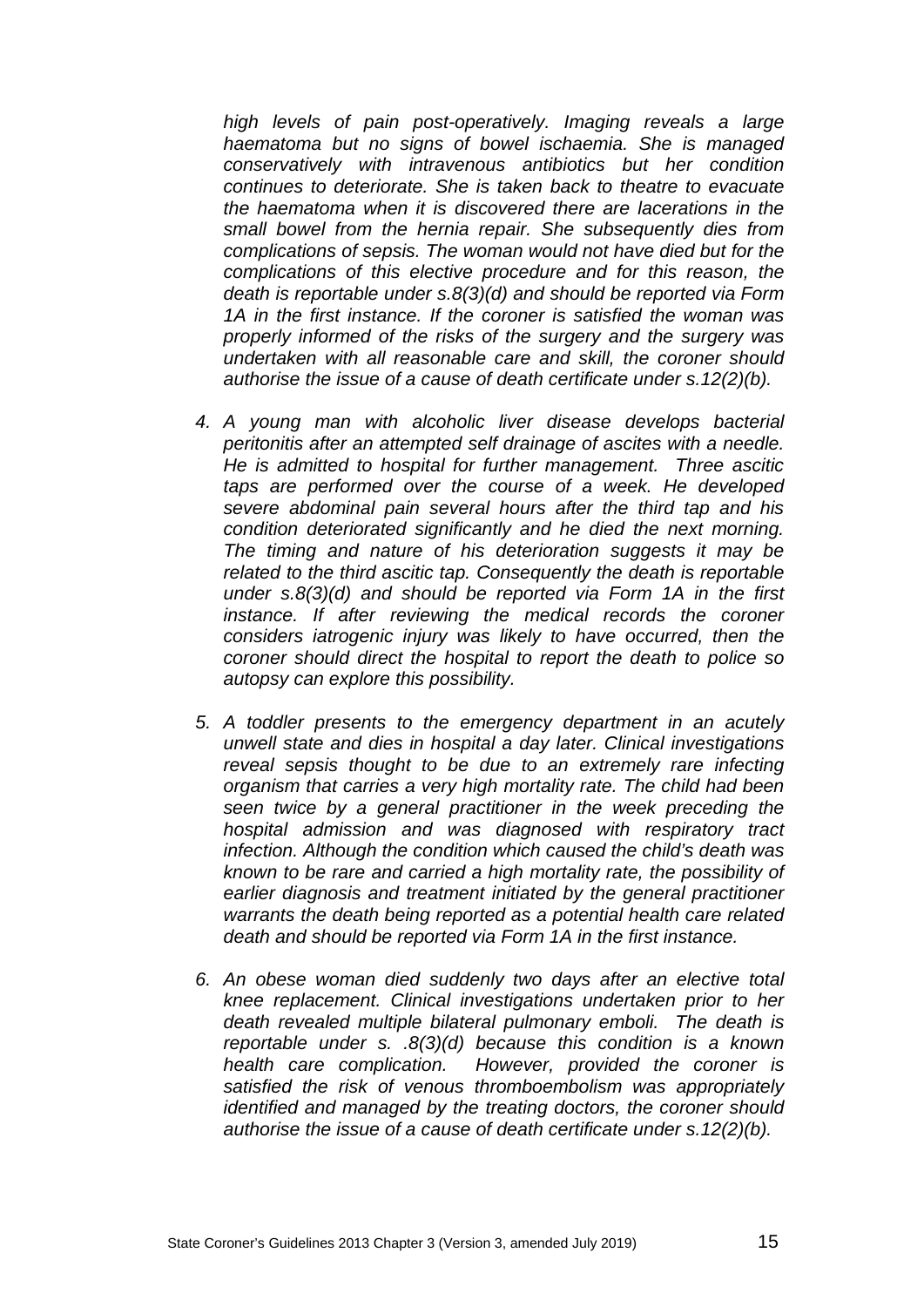*7. An elderly man with severe dementia whose condition deteriorated suddenly dies after being placed on the end of life carepath. The day prior to his death, a nurse mistakenly administered more than the prescribed dosage of opiate medication through the syringe driver. Although the error was immediately rectified and the man did not die immediately, the death is reportable as a potentially health care related death and should be reported via Form 1A in the first instance to confirm the medication error did not hasten the death.*

As assessment of cases will in the first instance often be undertaken by someone who has had involvement in the treatment of the deceased (and cannot therefore be seen as entirely impartial), and doctors should be encouraged to lean towards reporting matters if they are unsure. The coroner can then seek input from an independent doctor such as a CFMU doctor or a pathologist who will undertake the autopsy if it is decided to order one.

That independent doctor may discuss the matter with the treating doctor or have access to the patient's medical records and any written report produced in accordance with a Form 25 information requirement or Form 5 requirement for extra medical evidence for autopsy if necessary. As a result of taking advice from that independent doctor, the coroner may come to the view that although the death was unexpected, there is no basis to consider that any negligence or sub-standard practice contributed to it and can then, pursuant to s. 12(2)(b)(iii), authorise the issue of a cause of death certificate.

If the treating doctors would like an autopsy, this should be conducted with the family's consent under the *Transplantation and Anatomy Act 1979*. It is not appropriate and arguably unethical for a doctor to refrain from issuing a medical certificate of the cause of death in order to secure the performance of an autopsy where a family has not consented, under the guise that the matter is a reportable death.

Health care related deaths should generally be reported via the Form 1A process in the first instance. Chapter 7.4 *Investigating health care related deaths* explains how these deaths are investigated.

### <span id="page-15-0"></span>**Cause of death certificate has not been issued and is not likely to be issued**

Deaths reported because a doctor is unavailable, unwilling or unable to issue a cause of death certificate comprise the majority of deaths reported each year to Queensland coroners.<sup>[10](#page-15-1)</sup>

-

<span id="page-15-1"></span><sup>&</sup>lt;sup>10</sup> For example, in 2011-12, of the total 4461 deaths reported to Queensland coroners, 40.30% were reported because the cause of death was unknown or uncertain (compared to 33.87% reported as violent or unnatural and 22.98% reported as health care-related). In 2010-11, of the total 4416 deaths reported, the breakdown was 42.07% (no cause of death certificate), 26.99% (health care related) and 25.59% (violent or unnatural).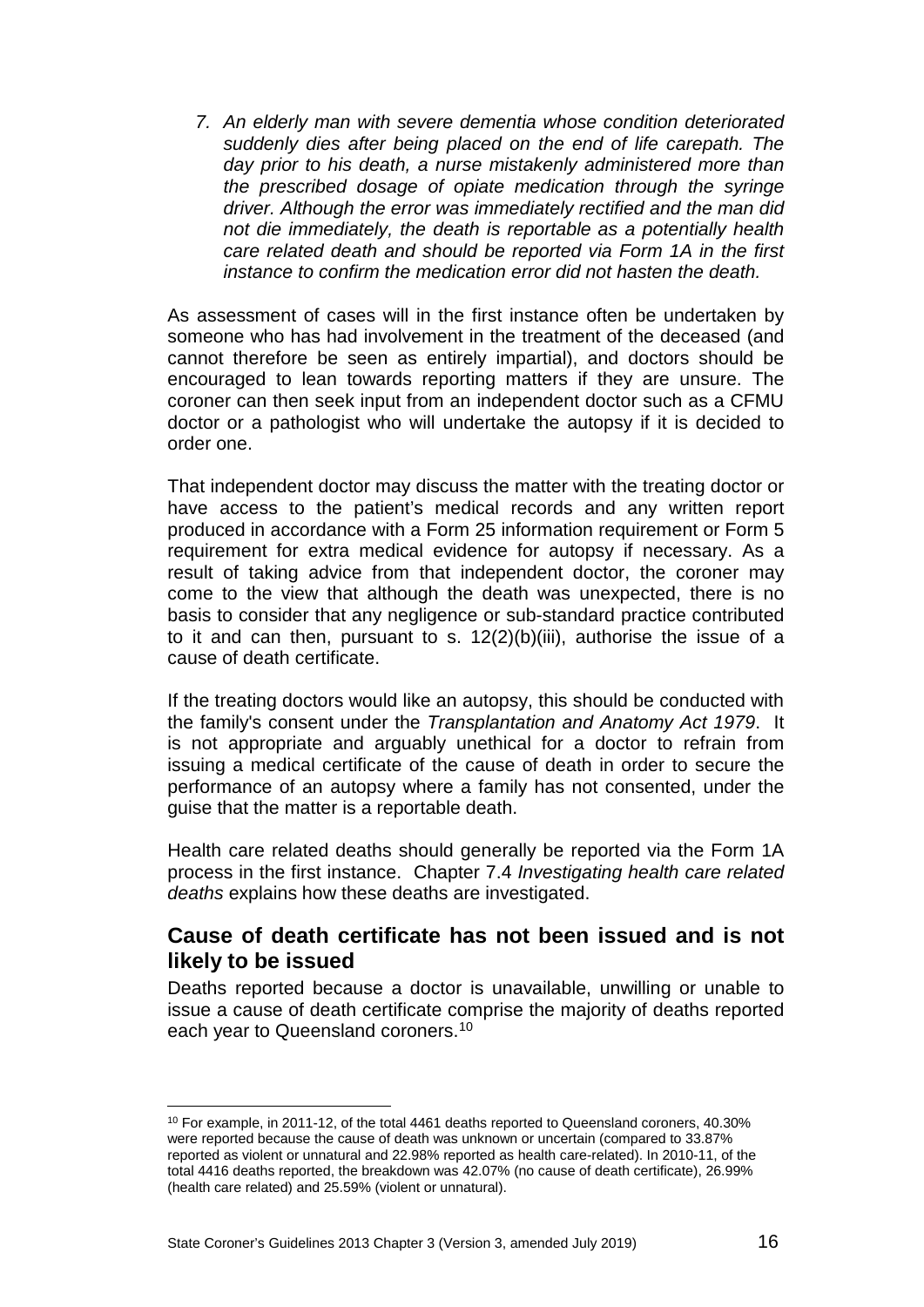Deaths may lack a cause of death certificate for several reasons, including:

- although death is presumed due to a natural cause, the person has not seen a doctor for years and no doctor is able to make a diagnosis.
- the person saw a doctor recently, but the condition was either minor or was not thought sufficiently advanced to cause death.
- the person died in hospital but the treating doctor either cannot or is reluctant to express an opinion as to the natural cause of death.
- the treating doctor is unavailable for some reason.
- the treating doctor does not understand the legislation and/or otherwise inappropriately refrains from issuing a cause of death certificate. For instance many doctors are still of the opinion they cannot issue a certificate if they have not treated the person in the last three months. This rule was removed when the *Births Deaths and Marriages Registration Act* 2003 commenced operation. Some doctors are not aware they do not need to have treated the deceased but can rely on the medical history and any other information which is available.

In working with police, doctors and families, coroners should strike a balance between unnecessarily investigating obviously natural deaths and missing unnatural deaths. The coronial system does not exist to investigate the finer points of known natural disease unless such inquiry can lead to systemic improvements in health care. In part, deciding how to handle deaths initially lacking a medical certificate is a question of risk management. What are the alternatives, what are the risks of each, and how can resources be most effectively deployed to manage those risks?

The options open to coroners, alone or in combination, are:-

- reassure treating doctors regarding the requirements of the coronial system.
- encourage doctors, where appropriate, to issue a cause of death certificate based on their clinical opinion as to the probable cause of death. The CFMU doctors are available to speak with treating doctors who may be uncertain about making a cause of death diagnosis.
- encourage hospital doctors to make reasonable enquiries of other regular treating doctors before they decide they can not issue a cause of death certificate for a person is not otherwise known to the hospital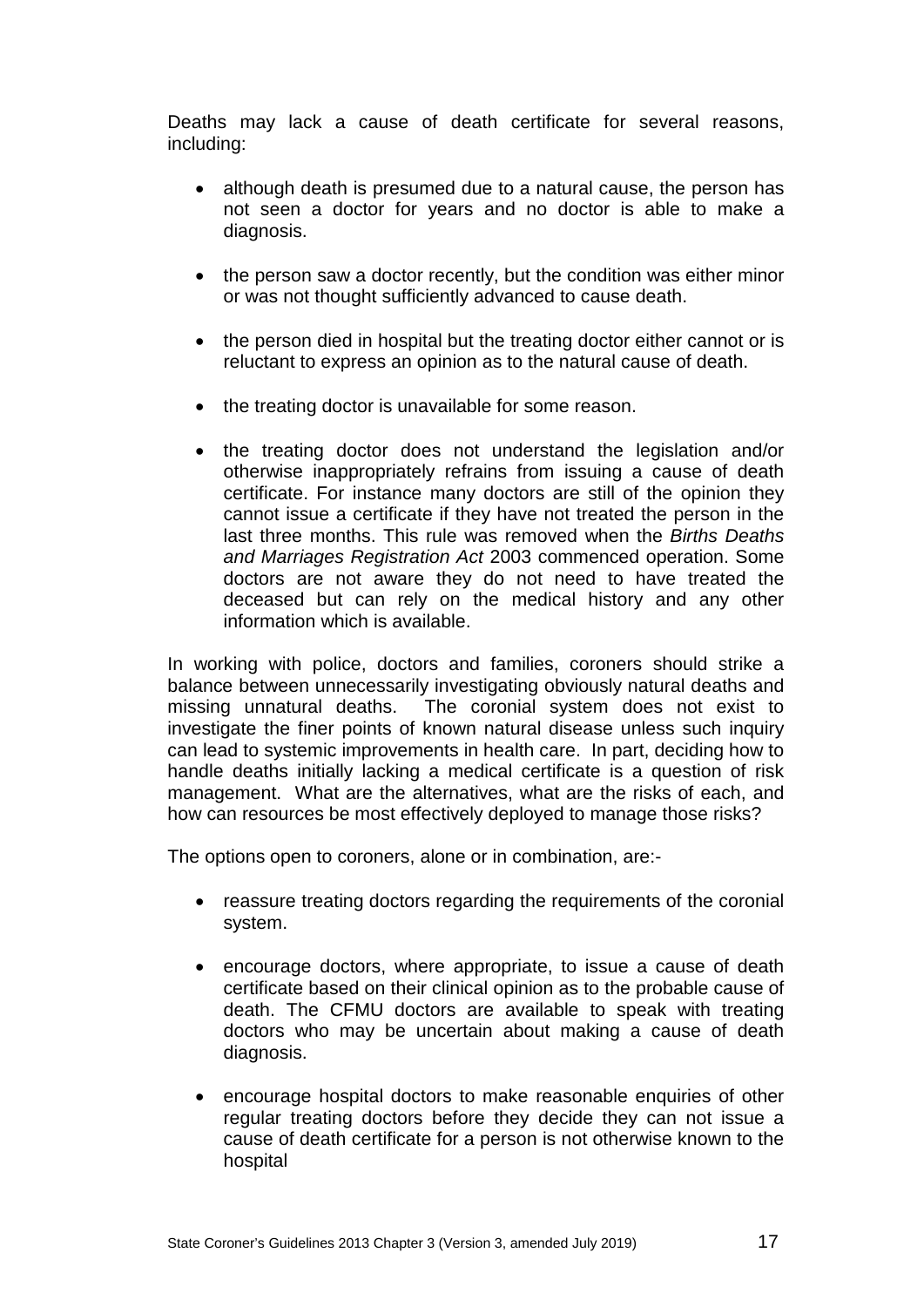- invite treating doctors who are considering competing cause of death diagnoses to submit a provisional cause of death certificate via Form 1A thus providing an opportunity for independent CFMU review to inform assessment of probable cause of death or identify where autopsy is required to clarify the cause of death.
- require medical records and/or written reports to be made available to pathologists by treating doctors by issuing a Form 5.
- request a pathologist or CFMU doctor or coronial nurse to review the records and/or reports to determine whether it is possible to form an opinion as to the probable cause of death
- order an external autopsy to exclude, so far as possible, injuries or other unnatural causes and ensure the findings are consistent with any opinion expressed as to the probable natural case of death.
- order an internal autopsy (partial or full) and conduct an investigation with a view to making findings in accordance with s. 45.

The management of apparent natural causes deaths is discussed in detail in Chapter 3.4 *Triaging apparent natural causes deaths at the initial reporting stage* and Chapter 5 *Preliminary investigations, autopsies and retained tissue*.

### <span id="page-17-0"></span>**Death in care**

### <span id="page-17-1"></span>*Legislation*

Coroners Act Section 9

The Act makes the deaths of specific types of vulnerable people in the community (namely children in care, involuntary mental health patients and people with disabilities with high support needs who lived in funded supported accommodation arrangements) reportable to a coroner, whatever their cause of death may be. Coronial scrutiny of these deaths is warranted because the ability of these groups of people to make independent, informed decisions about their lives is subject to some form of intervention by the State. The significance of a death being reported as a death in care lies in the requirement under s.27(1)(a)(ii) of the Act for an inquest to be held when the circumstances of the death raise issues about the deceased person's care.

Deaths in care can be conveniently classified into four categories depending on whether the person: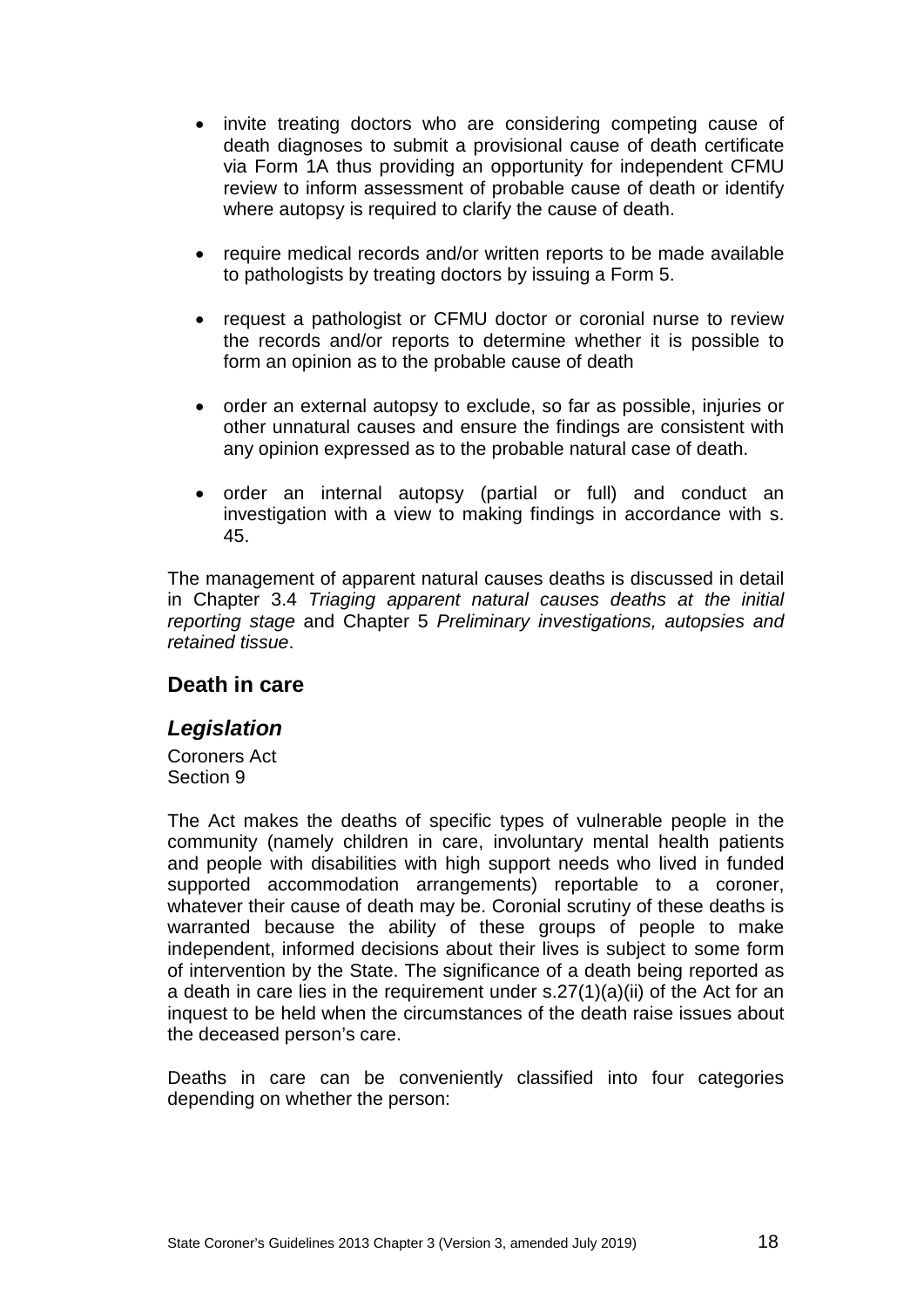- had a disability and who either resided in certain types of supported accommodation and/or was receiving high level support as a participant under the National Disability Insurance Scheme (the NDIS)
- was subject to treatment under the *Forensic Disability Act 2011* (the FDA)
- was subject to involuntary assessment or treatment under the *Mental Health Act 2016* (the MHA); or
- was a child in the care or under the guardianship of the State under the *Child Protection Act 1999* (the CPA).

Deaths in care are reportable irrespective of the cause of death and where the person died. A common scenario is when the person dies in hospital from apparent natural causes.

When the death is from natural causes, caused by mechanical fall-related trauma or its complications or is potentially health care related, it is appropriate for the death to be reported via Form 1A in the first instance. When the death is violent or otherwise unnatural, for example, suicide or motor vehicle trauma, it should always be reported directly to police.

#### <span id="page-18-0"></span>**Death of a person who had a disability – death in care (disability)**

Not every death of a person with a disability is reportable under the Coroners Act 2003.

This category of reportable death applies only to the death of a person with a disability who was the resident of certain types of supported accommodation services - see section 9(1)(a) - and/or who was receiving high level support under an NDIS participant plan - see section 9(1)(e).

**The death of a person with a disability who does not meet these specific requirements may well be reportable for another reason under the Act, for example, because they died from an unnatural cause such as airway obstruction by food bolus or drowning. Residents of certain types of supported accommodation services – section 9(1)(a)(i)-(iii)** 

To trigger this reporting criterion, the person must have a disability, as defined, AND be the resident of one of the specified types of supported accommodation service.

#### <span id="page-18-1"></span>**What is a disability**

Section 11 of the DSA defines a disability as a condition that is: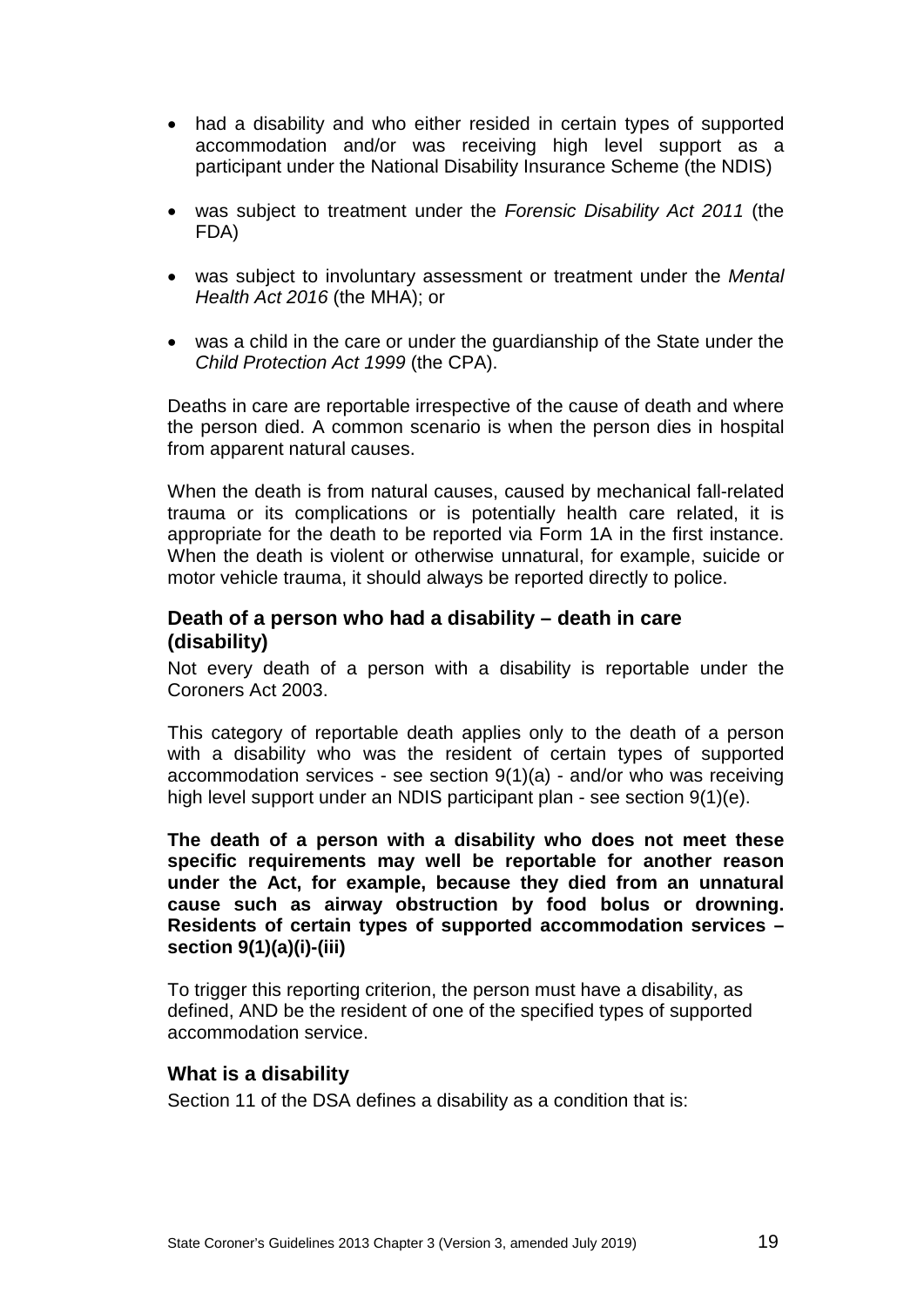- attributable to an intellectual, psychiatric, cognitive, neurological, sensory or physical impairment, or a combination of impairments (or combination thereof);
- which results in a substantial reduction of the person's capacity for communication, social interaction, learning, mobility or self-care or management; and
- which also results in the person needing support.

The disability must be permanent or likely to be permanent and may be of a chronic episodic nature.

Examples of the types of conditions which would be included in the definition of disability include:

- intellectual disability;
- mental illness;
- acquired brain injury;
- cognitive deficit from a neurological condition such as a stroke; and
- multiple disabilities including a physical disability such as cerebral palsy and an intellectual disability.

#### <span id="page-19-0"></span>**Relevant supported accommodation services**

It is important to note that the death of an aged care resident per se is not reportable as a death in care (disability). The deaths of aged care residents become reportable for other reasons, most commonly, because they have died from mechanical fall-related trauma or its complications.

**s. 9(1)(a)(i) - 'level 3 accredited residential services'** are commonly known in the community as supported accommodation hostels and are usually owned or managed by private companies or individuals as 'forprofit' businesses. These facilities are funded by the fees charged to the residents. They do not receive any funding from the State or Federal Government to provide residential services to residents.

This death in care (disability) reporting criterion applies only to residents of a supported accommodation hostel accredited to provide level 3 personal care services. This level of accreditation relates to a resident's access to supports including external support services, medication management and health care and help with clothing and hygiene management.

The Department of Housing & Public Works is responsible for the accreditation function of these level 3 facilities. The Coroners Court of Queensland maintains a list of these services with reference to the public register of residential services maintained by the regulator.<sup>[11](#page-19-1)</sup> In practice, these hostels are concentrated in South East Queensland.

<span id="page-19-1"></span><sup>11</sup> [https://www.business.qld.gov.au/industries/service-industries-professionals/service](https://www.business.qld.gov.au/industries/service-industries-professionals/service-industries/residential-service/definition)[industries/residential-service/definition](https://www.business.qld.gov.au/industries/service-industries-professionals/service-industries/residential-service/definition) -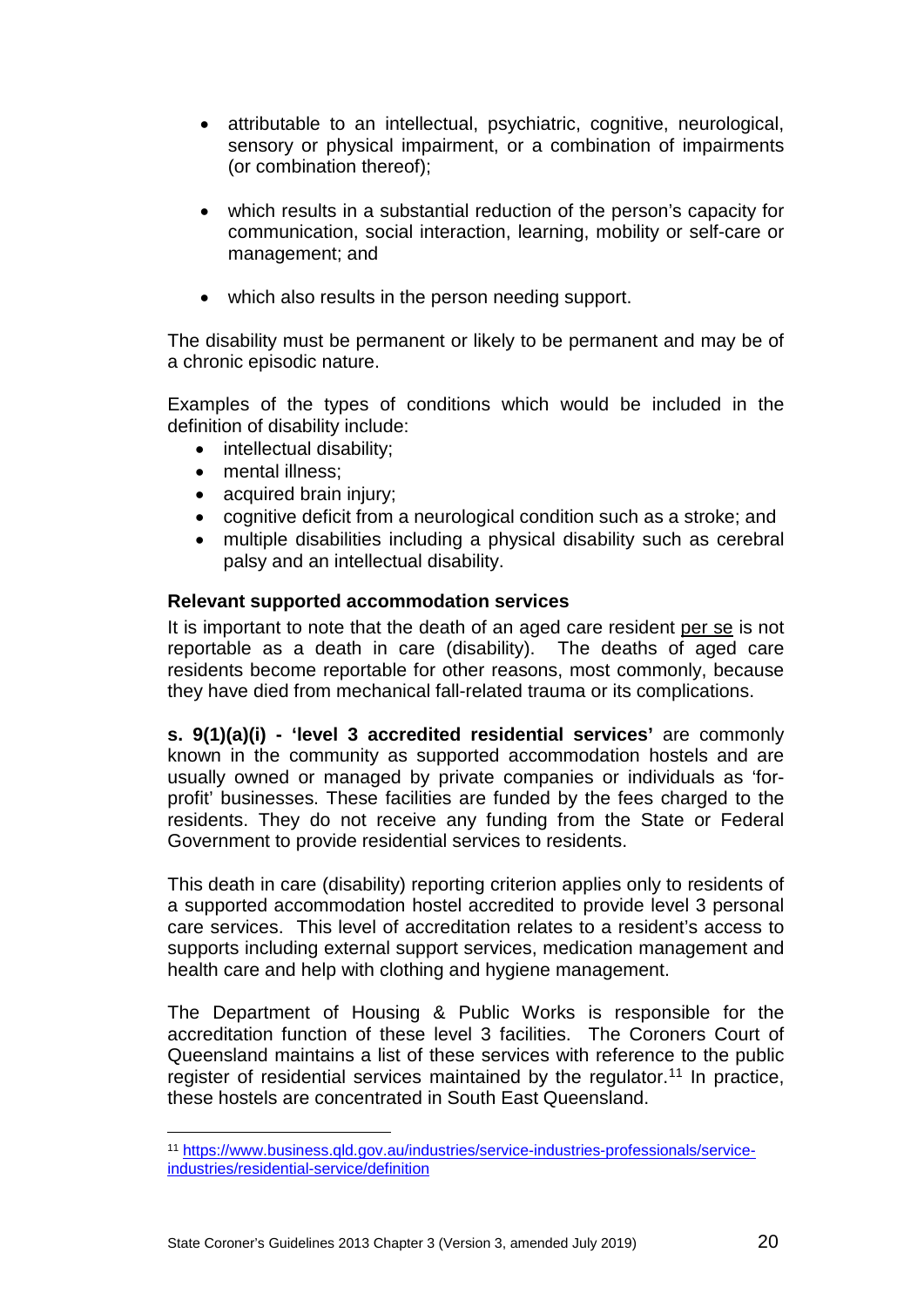The operators of these supported accommodation hostels are legally obliged to report a resident's death to both the regulator and the coroner.

#### **s. 9(1)(a)(ii(A) - residential services which are operated, or wholly or partly funded by, the State Government department responsible for administering the Disability Services Act**

This category of supported accommodation service was largely relevant prior to the NDIS becoming fully operational in Queensland on 1 July in 2019. It captured a range of supported accommodation service providers including the Accommodation Support & Respite Services operated by the Queensland Government (for people with a primary diagnosis of intellectual disability) and residential services for one or more people with a disability provided by non-government agencies such as Endeavour, Cerebral Palsy League, MS Queensland, Centrecare with Government funding.

In practice, many of the clients of these services will likely have transitioned to the NDIS from 1 July 2019 meaning their deaths may be reported under section 9(1)(e), see below.

This subcategory does not include the death of a person with a disability who was living in their own home or in a residential aged care facility even when the person was receiving support services from a funded disability support service provider.

#### **s. 9(1)(a)(iii)(B) - services that are wholly or partly funded by the department in which the** *Hospital and Health Boards Act 2011* **(HHBA) is administered** include the following:

- long term stay wards or facilities operated by the Department of Health ( the Department responsible for administering the HHBA) where people with disabilities are expected to reside on a permanent basis. The facilities for people with disabilities funded by QH presently are:
	- Halwyn, Red Hill Brisbane
	- Birribi, Rockhampton
	- Casuarina Lodge, Bayside
	- Baillie Henderson Hospital, Toowoomba
	- The Park Centre for Mental Health, Wacol
	- Charters Towers Rehabilitation Unit, Charters Towers
	- Kirwan Health Campus, Townsville

Examples of facilities which would not be included appear below:

• acute health care or rehabilitation facilities, such as the Head Injury Unit, Princess Alexandra Hospital, where there is a clear discharge process; and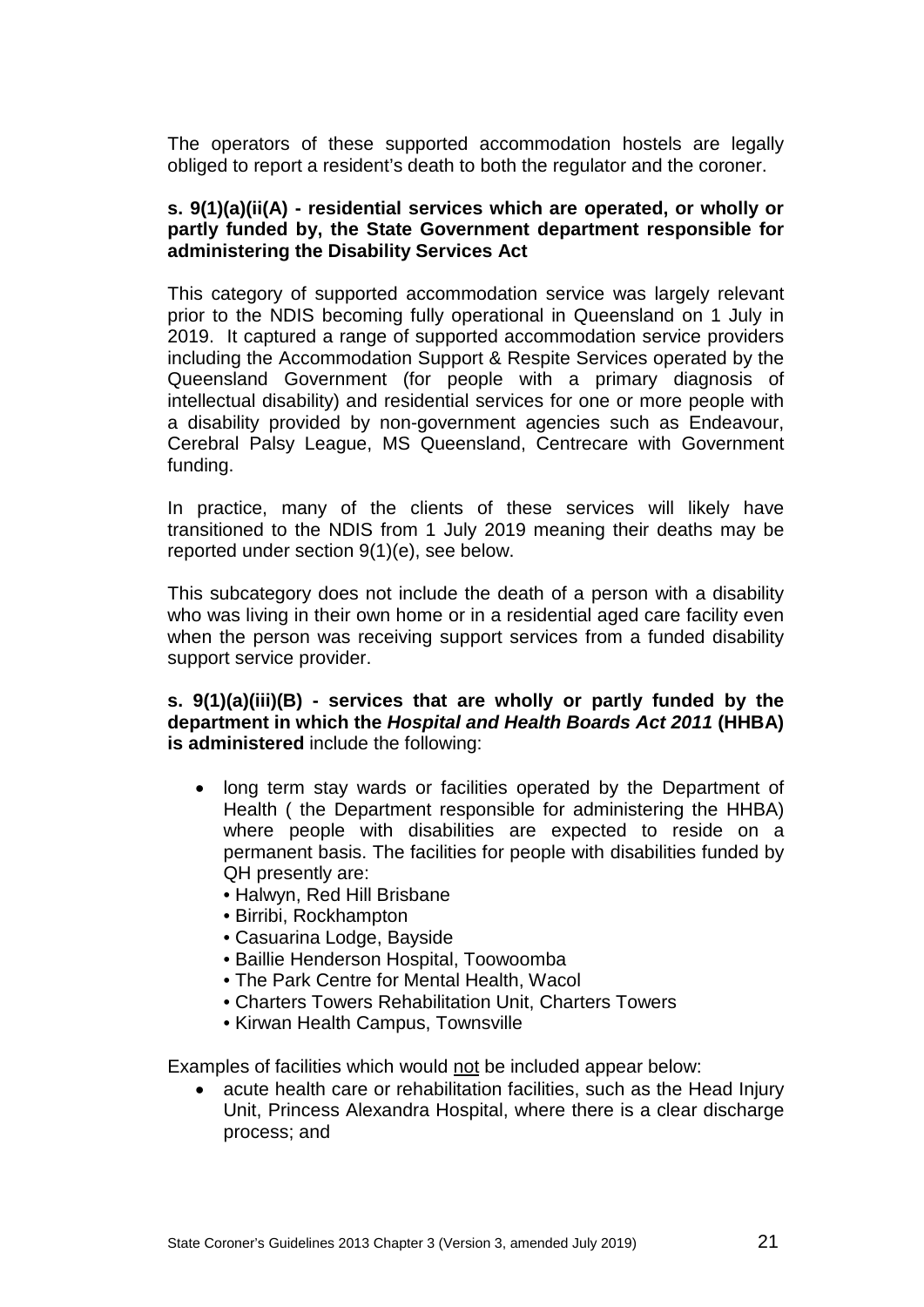• accredited aged care facilities operated by the Department of Health, even if there is a bed in this type of facility occupied by a younger person with a disability.

#### **Death of a participant in the National Disability Insurance Scheme**

As noted above, the NDIS became fully operational in Queensland from 1 July 2019. Section 9(1)(e) makes reportable the death of an NDIS participant not living in a private dwelling or a residential aged care facility who was entitled to or receiving high level supports funded under their NDIS plan and provided by a registered NDIS provider.

#### **Who is an NDIS participant?**

The 'access criteria' for an NDIS participant are set out at ss. 22 to 25 of the *National Disability Insurance Scheme Act 2013 (Cth)* (the NDIS Act). These access criteria include that the person must be under 65, reside in Australia, have a permanent and significant disability, and is likely to benefit from early intervention supports.

While the deaths of all NDIS participants are required to be reported to the NDIS Commission, not all of these deaths will be also reportable to the coroner as a death in care (disability). This is because the section 9(1)(e) limits the coronial reporting requirement to the most vulnerable NDIS participants, namely those people receiving high level supports in a residential environment that is not a private dwelling or a residential aged care facility.

#### **Relevant services**

For the death to be reportable as a death in care (disability) under section 9(1)(e), the participant must have been receiving or entitled to receive services from a registered NDIS service provider which fall into one or more of the following classes of supports as set out in **s. 9(1)(e)(iii)**:

- (A) high intensity daily personal activities;
- (B) assistance with daily life tasks in a group or shared living arrangement;
- (C)specialist positive behaviour support that involves the use of a restrictive practice; or
- (D)specialist disability accommodation.

In practice, this captures clients living in a supported accommodation environment who have very high support needs or extreme/complete functional impairment due to their disability affecting their ability to mobilise/self-care/self-manage.

This subcategory of death in care (disability) captures the deaths of residents of supported accommodation services that are also 'visitable sites' under the *Guardianship and Administration Act 2000*. The Community Visitor Program works closely with the Coroners Court of Queensland to maintain a current list of these sites to help in the timely identification of resident deaths as a deaths in care (disability).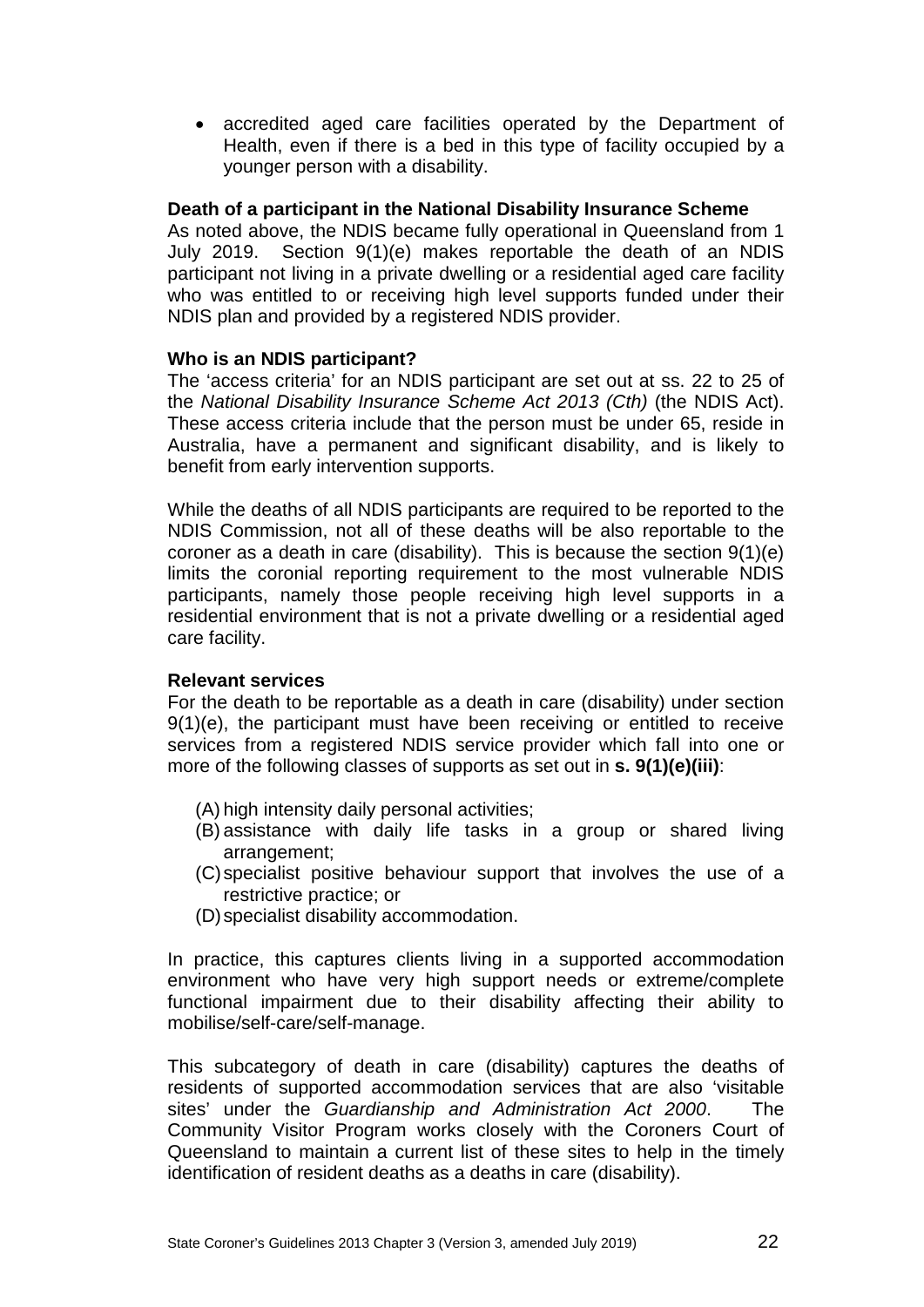The Coroners Court of Queensland will also be working closely with the NDIS Quality & Safeguards Commission to ensure the timely identification of NDIS participant deaths which meet the reporting criteria.

The following scenarios demonstrate the application of section 9(1)(e):

*A 36 year old man with cerebral palsy with high physical support needs died in hospital after being admitted several days previously after an aspiration event at home the previous afternoon. He was treated for aspiration pneumonia but did not improve. After discussion with his family he was commenced on end of life cares. He lived in a share house for young people with high physical support needs as he was eligible for specialist disability accommodation under his NDIS participant plan.* 

*A 52 year old woman with DiGeorge Syndrome died suddenly at home. She was intellectually impaired, had reduced mobility, was largely nonverbal and required full support with the activities of daily living. She received funding under the NDIS which included support under a "supported independent living arrangement" with two other co-tenants in a private dwelling rented privately under a tenancy agreement with the Department of Housing. She and her co-tenants received 24/7 support from live-in carers employed by a non-government disability support agency that was a registered NDIS provider.* 

These deaths are both reportable as a death in care (disability) because each deceased was funded under NDIS to receive high level support of the kind specified by section 9(1)(e) such as specialist disability accommodation and assistance with daily life tasks in a group or shared living arrangement.

*A 20 year old man with Downs Syndrome died in hospital after developing pneumonia which did not respond to active treatment. He had high level support needs and was funded under the NDIS for supported independent living. He lived alone in a unit privately rented by a non-government disability support agency and received 24/7 carer support from that agency.* 

This man's death is reportable as a death in care (disability) because he was funded under the NDIS to receive high level support in accommodation provided by a disability support agency.

#### In contrast:

*A 45 year old woman died from acute natural causes while visiting Brisbane with a paid carer to attend a medical appointment. She had Charcot-Marie-Tooth Syndrome which severely affected her mobility. She lived alone in her own unit. She was funded under the NDIS for specialist disability accommodation, assistive technology and equipment (including a motorised wheelchair and electric lift chairs) and support to access allied*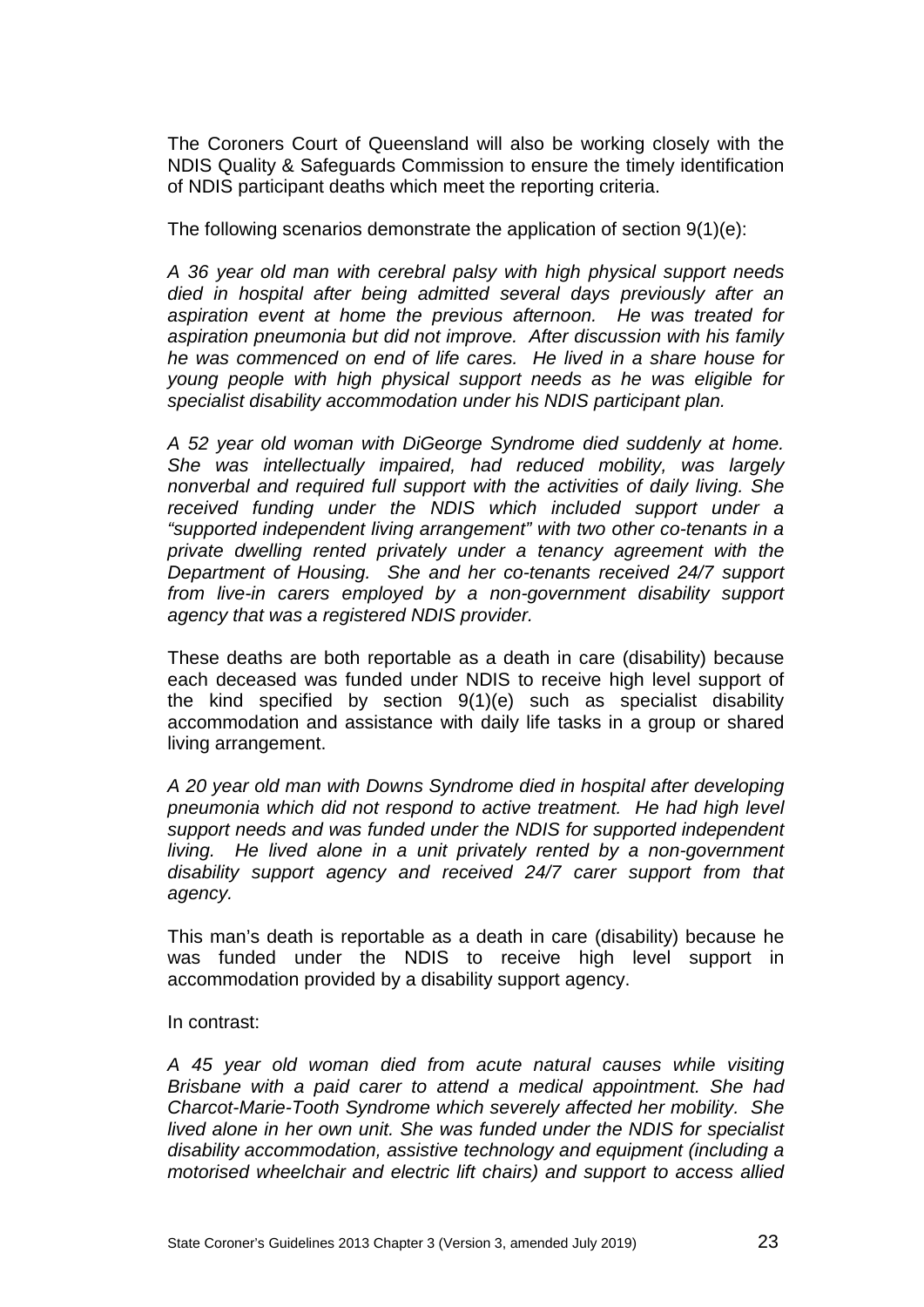*health services), employment services and transport to participate in social and community activities.* 

This woman's death is not reportable as a death in care (disability) because she was not funded to receive high level supports of the kind specified in section 9(1)(e).

#### **NDIS participants excluded from the death in care (disability) reporting requirement**

Consistent with the parameters of the concept of death in care (disability) prior to 1 July 2019, it does not capture the death of an NDIS participant:

- receiving high level support in a *residential aged care facility*; or
- receiving high level support in a *private dwelling* this exclusion is defined by reference the person having received NDIS funded high level support when they were either living alone or, in circumstances where the person's funded supports involve the provision of specialist disability accommodation or the use of a restricted practice, with one or more family members (blood relations/spouse/adoption or foster relationship/ATSI relative) in their home.

The following example demonstrates this exclusion:

*A 25 year old died in hospital from complications of injuries sustained when he fell out of his wheelchair during a family outing. He was severely disabled having sustained cerebral palsy as a complication of being born prematurely, severe kyphoscolioisis and epilepsy and required full assistance with all activities of daily living. He lived in the family home with his older brother. He was funded under the NDIS for supported independent living (complex), support to attend day respite and access community-based activities and access to allied health services.* 

Even though this young man was funded to receive high level support, his death is not reportable as a death in care (disability) because he lived in a private dwelling with a family member (though the death is still reportable as a violent or otherwise unnatural death because he died from complications of injuries sustained in a mechanical fall from his wheelchair).

As with the first subcategory of deaths in care (disability), it can be difficult to identify when the death of a person who is an NDIS participant is reportable as a death in care. Here, the Act places an express obligation on the registered NDIS provider that was providing the relevant services to report a client's death to the coroner, even if the client died in hospital. Also as with the first category, Community Visitors will play an important role in alerting coroners to client deaths.

If a death in care is reported under this category information about the person's plan, funding, service provider, services provided and class of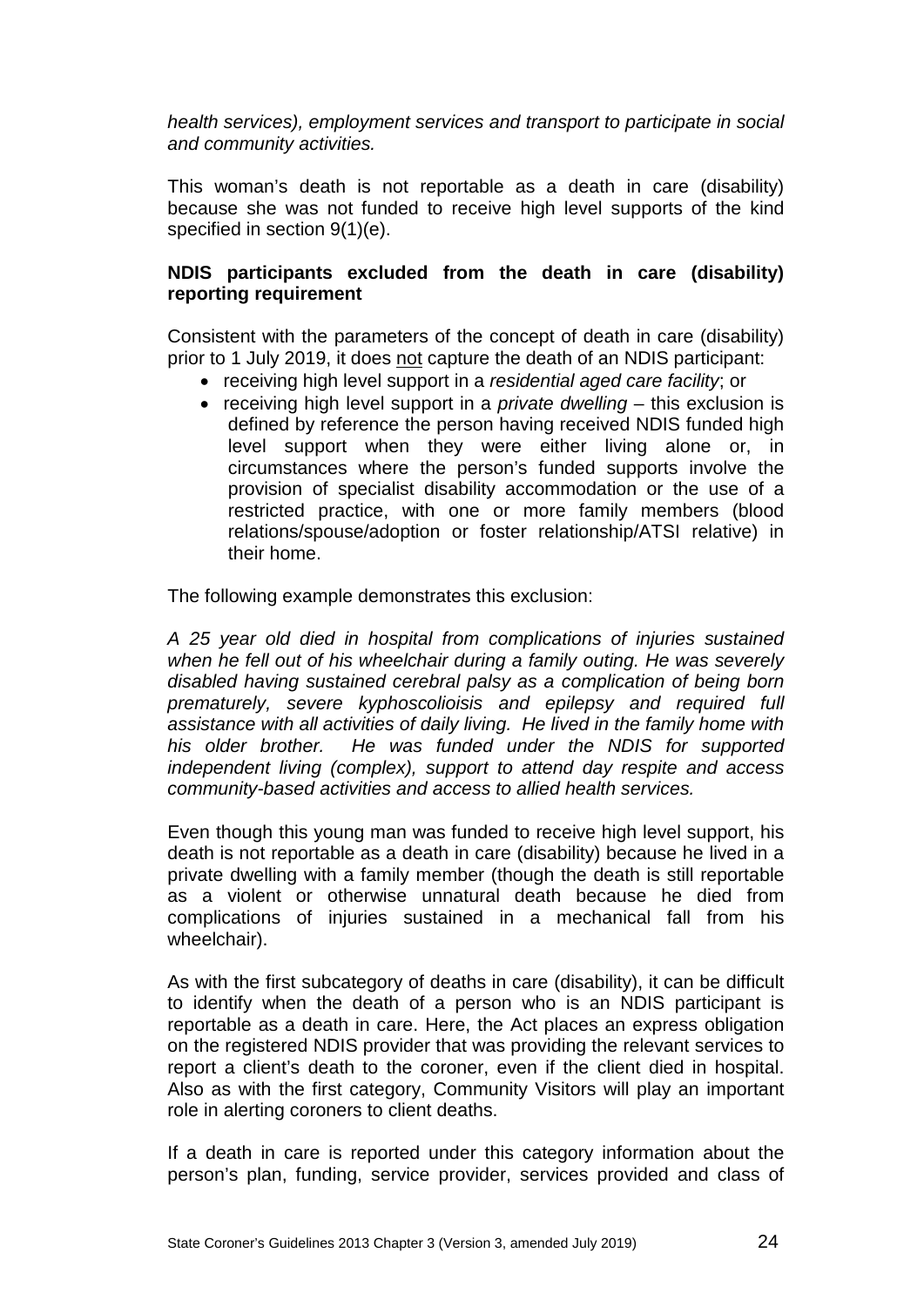supports can be confirmed by obtaining participant information from the registered service provider or the National Disability Insurance Agency (NDIA).

It can be difficult to identify when the death of a person with a disability is reportable as a death in care, especially when they die elsewhere than their place of residence. This is why the Act places an express obligation on residential service providers whose facilities fall within the death in care category to report a resident's death to the coroner, even if the resident died in hospital. Community Visitors also play an important role in alerting coroners to resident deaths. Hospital staff should always make enquiries about the deceased's residential status before they issue a cause of death certificate for a person with a disability.

#### <span id="page-24-0"></span>**Death of person who was receiving treatment under the**  *Forensic Disability Act 2011*

The second category of 'death in care' involves those deaths of a person who was subject to treatment under the FDA*.*

A forensic disability client is defined as a person who has a cognitive or intellectual disability and who is subject to a forensic order made by the Mental Health Court. The death of a forensic disability client will be a death in care if the person was being taken to or detained in the forensic disability service, being taken to or awaiting admission to an authorised mental health service, undertaking limited community treatment or absent from the forensic disability service under a temporary absence approval while accompanied by a practitioner under the FDA.

### <span id="page-24-1"></span>**Death of a person who was subject to involuntary assessment or treatment under the** *Mental Health Act 2016*

The third category of a 'death in care' involves those deaths where a person was subject to involuntary assessment or treatment under the MHA and was either being taken to or detained in an authorised mental health service, detained because of a court order, or undertaking limited community treatment.

An authorised mental health service generally means a mental health service declared under s. 495 of the MHA to be an authorised mental health service. In practice, these are gazetted health services nominated by the Director of Mental Health. Section 495 provides that the Director of Mental Health may, by gazette notice, declare a health service, or part of a health service, providing treatment and care to people who have mental illnesses, to be an authorised mental health service for the purposes of the MHA.

The MHA also provides that certain persons may be taken to an authorised mental health service for an involuntary assessment and/or treatment, or if no authorised mental health service is available, to a public hospital, until such time as the person can be transferred to an authorised mental health service.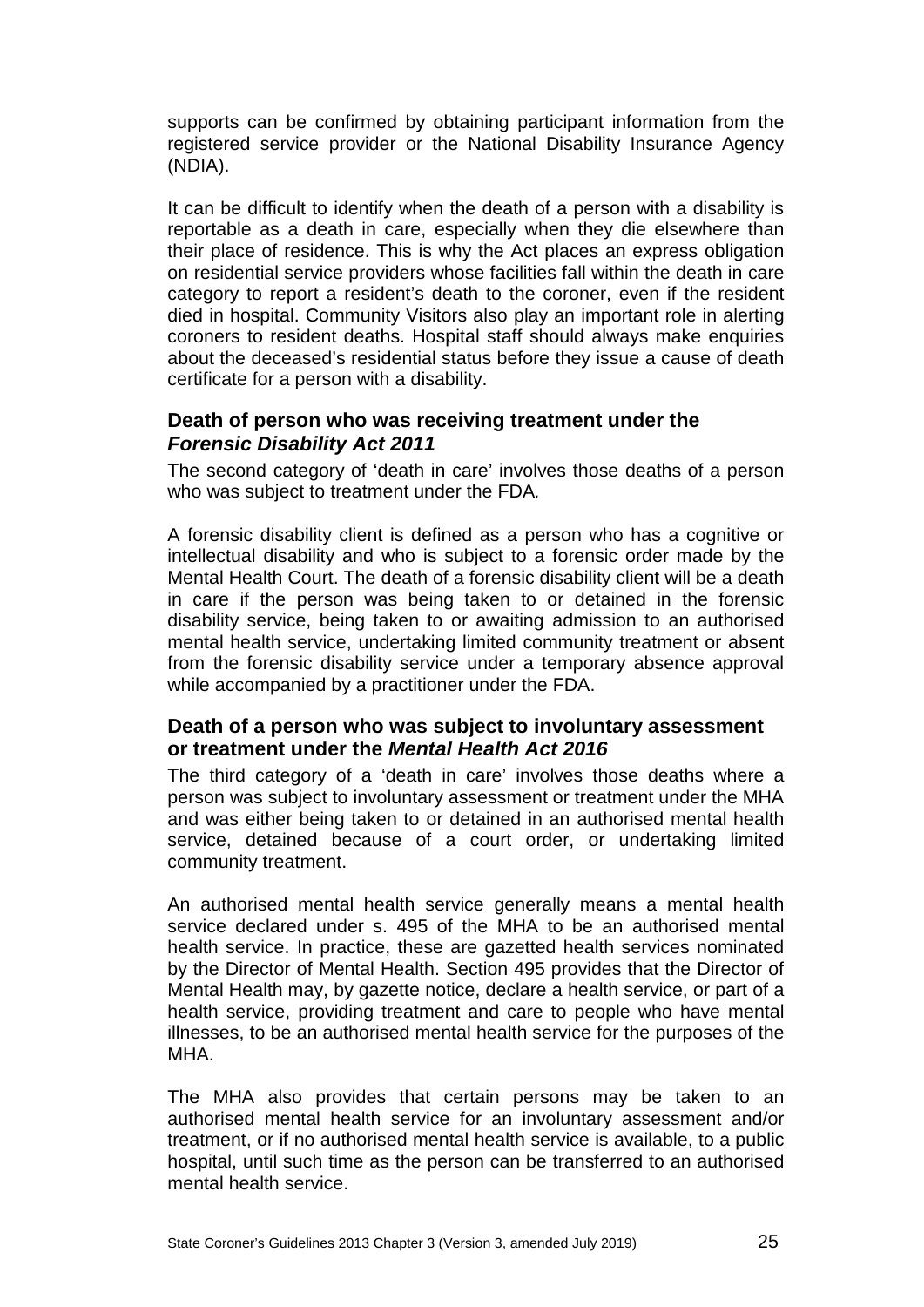Accordingly, a person or patient may be taken to, detained in, or be undertaking limited community treatment from or at one of the following:-

- inpatient mental health facilities including acute, medium security, high security, long term stay, and rehabilitation wards;
- private hospital inpatient mental health wards where a patient can be placed on a involuntary treatment order (for example, the Toowong Private Hospital);
- Community Care Units (where residents may live when on limited community treatment or subject to the community category of an involuntary treatment order); and
- Community Mental Health Clinics.

**s. 9(1)(b)(iv)** is designed to capture situations where mental health service staff are escorting involuntary patients who are on limited community treatment. For the purposes of limited community treatment, a patient may be 'in the community' any time he or she is authorised to be away from the ward (for example, walking around hospital grounds or visiting a cash machine or going shopping, etc). If a person dies while he or she is on limited community treatment and is being escorted by a mental health service staff member, that death would be a reportable death.

The Act operates such that the death of a person who immediately before the person was detained, was in the custody of the chief executive of corrective services under the *Corrective Services Act 2000* is reportable as a death in care. For example, a prisoner who is diagnosed with a mental illness and is transferred from prison to a high security psychiatric unit as a classified patient under the MHA for treatment under an involuntary treatment order will be reportable as a death in care, not a death in custody. However, because of the person's prisoner status prior to becoming a classified patient, the death should always be reported to police rather than via a Form 1A.

### <span id="page-25-0"></span>**Death of a child under the care or guardianship of the Department**

The death of a child will be a death in care if the child was:

(a) Under **s. 9(1)(c)** placed under the guardianship of the chief executive of the Department of Communities, Child Safety and Disability Services because they are awaiting adoption under the *Adoption Act 2009.*

Children who are placed for adoption are placed under the guardianship of the chief executive of the Department of Communities until such time as an adoption order is made or consent to the adoption is revoked. Children who are awaiting adoption are usually placed with approved foster carers in the carers' homes. If a child dies during this time, the carer of the child would be required to inform the Department, as well as the police, of the child's death. The carer should also inform the police that the child is under the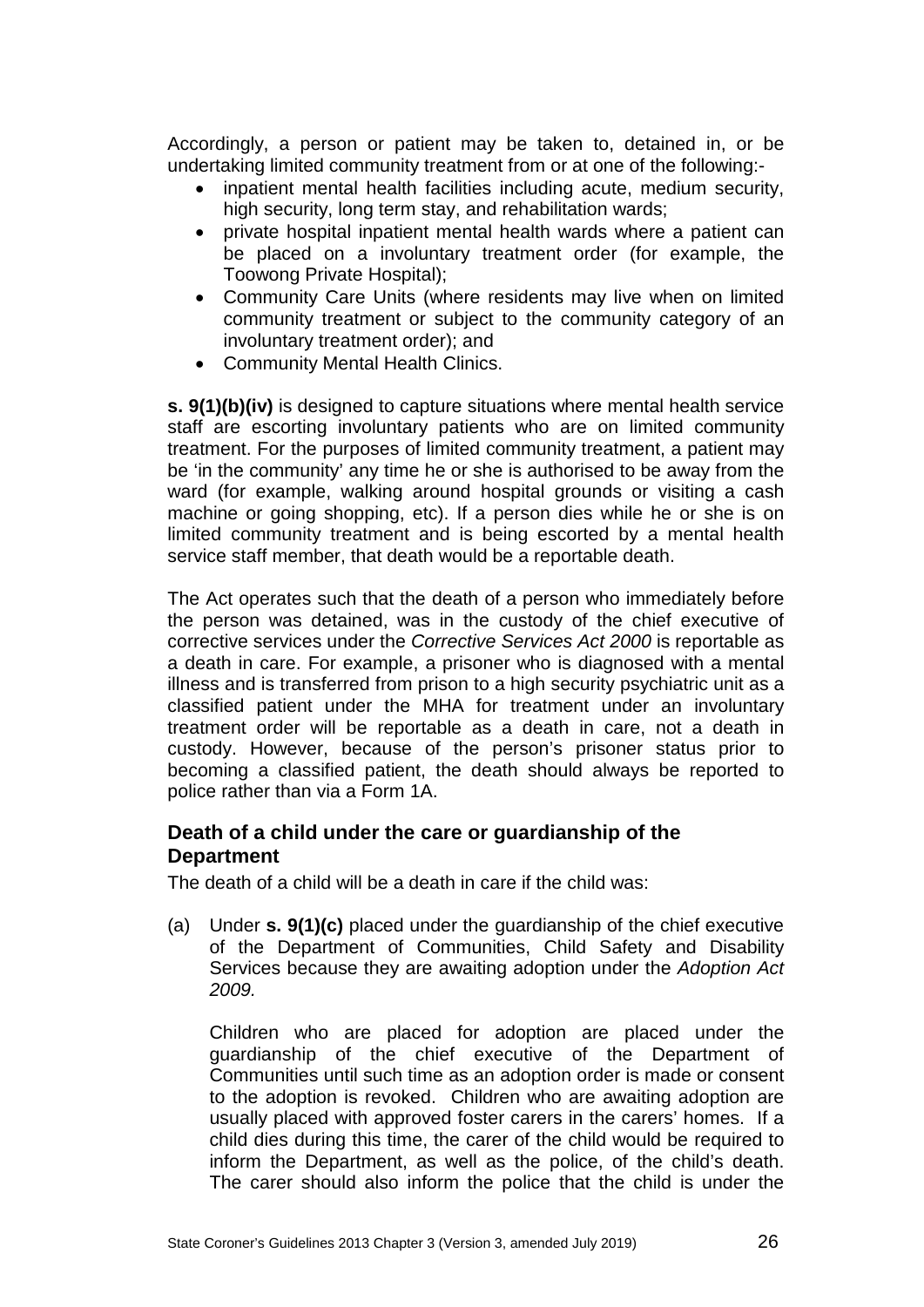guardianship of the Department. The status of the child could also be confirmed by the Department.

- (b) Under **s. 9(1)(d)** living away from their parents as a result of action by the Department of Communities, Child Safety and Disability Services under the CPA*.* This will apply if the child is:
	- in the custody or guardianship of the chief executive of the Department of Communities, Child Safety and Disability Services. When a child is placed in the custody or quardianship of the chief executive the Department must find an appropriate placement for the child such as home-based care (foster, kinship and provisionally approved carers) and residential care services
	- placed in care under an assessment care agreement. An assessment care agreement is an agreement between the chief executive and the child's parents for the short-term placement of the child in the care of someone other than the parents
	- subject to a Child Protection Order granting custody of the child to a member of the child's family other than a parent
	- subject to a Child Protection Order granting long-term guardianship of the child to a suitable person who is a member of the child's family other than a parent or another suitable person nominated by the chief executive.

**s. 9(1)(d)** applies to children who are placed in the care of an approved kinship carer, an approved foster carer, an entity conducting a departmental care service, a licensed care service, or other provisionally approved carer under s. 82 of the CPA). A licensed care service under the CPA means a service, operated under a licence, to provide care for children in the chief executive's custody or guardianship. A licensed care service can be a residential care service or a shared family care service. These services are usually administered by religious or charitable organisations.

Approved foster carers and kinship carers and provisionally approved carers are required to hold a certificate of approval issued by the Department. If a child dies whilst in the care of an approved carer, the carer or the Department will be able to inform police of the status of the child.

Child deaths are reported under other categories of reportable death, most commonly sudden infant deaths or other apparent natural causes deaths where a cause of death certificate is unlikely to issue, traumatic deaths eg motor vehicle accidents, suicides and accidental drug overdoses and occasionally health care related deaths. From time to time, the deceased child will be a child who was known to the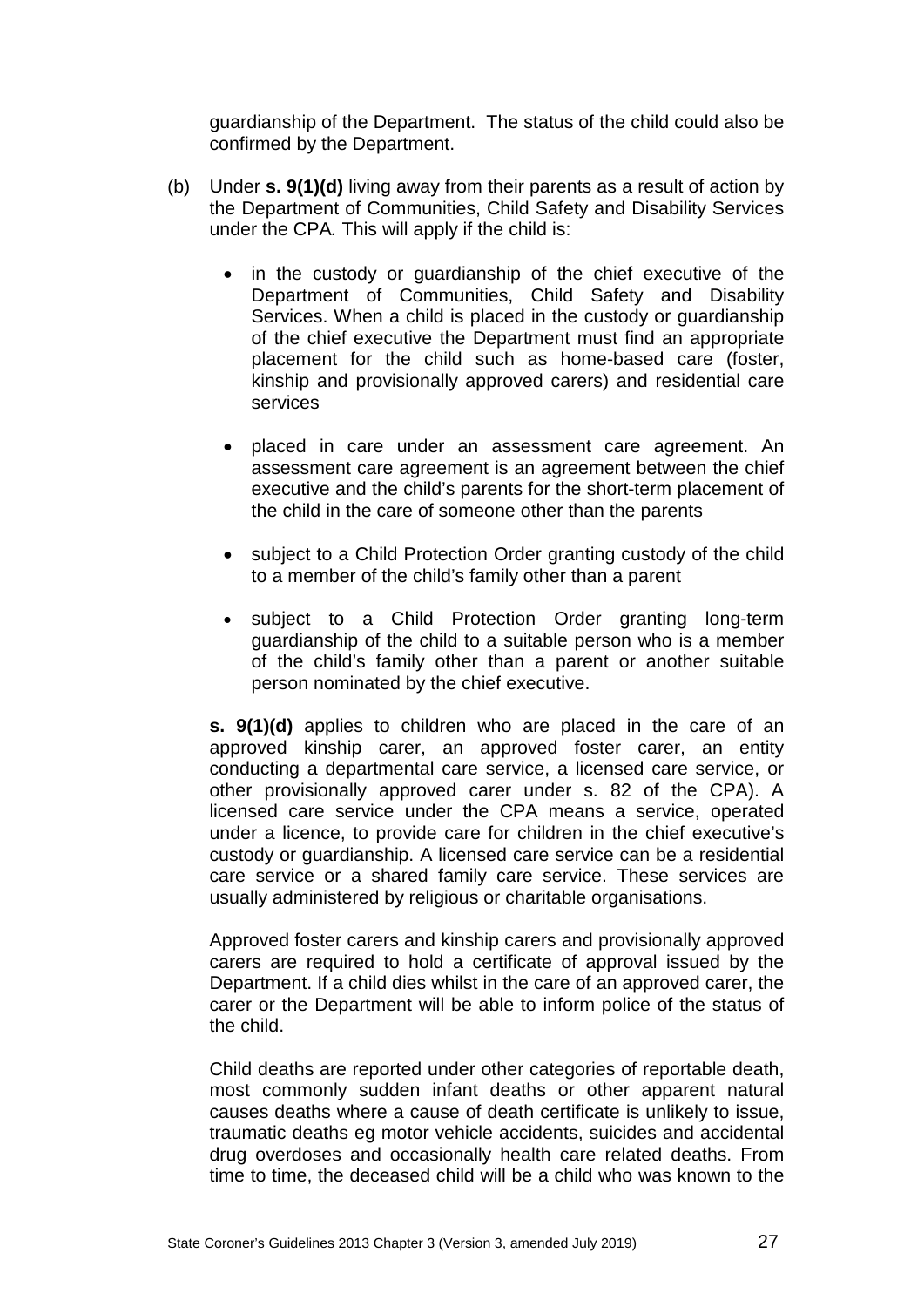Department. The extent to which the Department's prior involvement with the child and their family is relevant to the circumstances of these deaths is considered by the coroner on a case by case basis.

### <span id="page-27-0"></span>**Death in custody**

### <span id="page-27-1"></span>*Legislation*

Coroners Act Section 10

The investigation of deaths in police or prison custody has long been considered an important function of coroners given the vulnerability of people whose liberty is curtailed by the exercise of executive power. The Act recognises and responds to the need for public scrutiny and accountability by requiring all deaths in custody to be investigated by the State Coroner or the Deputy State Coroner and by mandating that an inquest be held into all such deaths. These requirements arose out of the extensive recommendations made in the Royal Commission into Aboriginal Deaths in Custody.

Death in custody captures the deaths of those who are at the time of their death, were actually in custody, trying to escape from custody or trying to avoid being put into custody.

*Custody* is defined to mean detention, whether or not by a police officer, under arrest or the authority of a court order or an Act of the State or the Commonwealth. This would clearly relate to actions of detention taken by a police officer or corrective services officer, court officers or other law enforcement personnel.

Detention in watch-houses, prisons, etc is clearly covered but the section also extends the definition by reference to the legal context that makes the physical location of the deceased irrelevant. For example, a sentenced prisoner who is taken to a doctor or a hospital for treatment is still in custody for the purposes of this Act.

Detention under the authority of an Act of the Commonwealth clearly includes the actions of the Federal Police or other federal investigatory or law enforcement bodies but also includes the detention of asylum seekers or refugees under immigration laws.

Section 27, which deals with the circumstances when a coroner must hold an inquest makes it clear that a death in custody may also include a death that is another type of reportable death, for example, a death in care or a death in the course of police operations. Although a person's death while detained under the *Public Health Act 2005* (for example under public health emergency powers, because of a controlled notifiable condition or under a care and treatment order for a child) is a death in custody under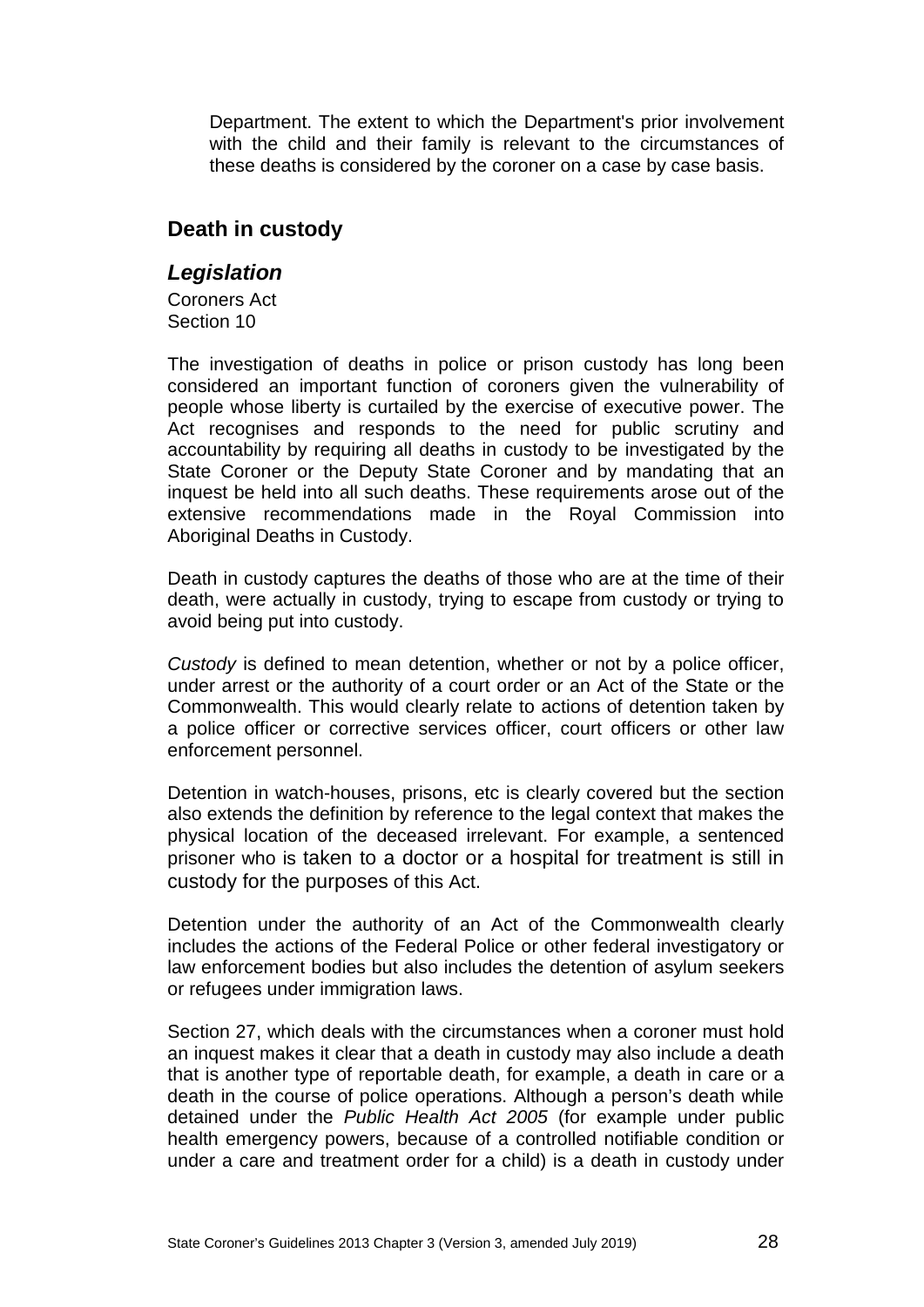the Act, it is expressly excluded from the mandatory inquest requirement – see s.27(2)(b).

### <span id="page-28-0"></span>**Death in the course of police operations**

### <span id="page-28-1"></span>*Legislation*

Coroners Act Section 8(3)(h)

This category of reportable death was included in the Coroners Act in 2009 to capture deaths occurring in the context of policing activities but which are not deaths in custody within the meaning of s.10. It captures, for example, the death of a bystander killed in the course of police attempting to apprehend a suspect or a person who dies during a routine police encounter e.g. after being pulled over by police for a traffic offence or who commits suicide while police are present conducting a welfare check. In practice, many of these deaths will be reportable under the violent or otherwise unnatural death category. However, the significance of this reporting category lies in the requirement for the death to be reported to and investigated by the State Coroner or the Deputy State Coroner. This is to ensure an appropriate level of scrutiny of the police involvement in the circumstances leading to the death. An inquest must be held into these deaths only if the coroner decides the circumstances require it.

### <span id="page-28-2"></span>**Suspected deaths**

### <span id="page-28-3"></span>*Legislation*

Coroners Act Section 11, 45

### <span id="page-28-4"></span>*In principle*

A coroner has jurisdiction to inquire into the cause and circumstances of a suspected death though "suspected death" is not a distinct category of reportable death under section 8. The jurisdiction is triggered when there is reason to suspect a person is dead and the death was reportable under the Act. Common scenarios invoking coronial investigation include persons thought to be the victim of foul play, accident or suicide though the body has never been found, and persons seen falling from a vessel or swept away in rough seas or flood waters but search and recovery efforts were unable to recover the body.

### <span id="page-28-5"></span>*In practice*

Those cases where the circumstances indicate a person has likely died in suspicious or other known circumstances, such as the above example of a person falling from a ship at sea, in practice should be reported to the State Coroner within a short period of time.

Where a person's whereabouts are unknown and there are justifiable fears for a person's welfare, relatives or friends will in most cases report the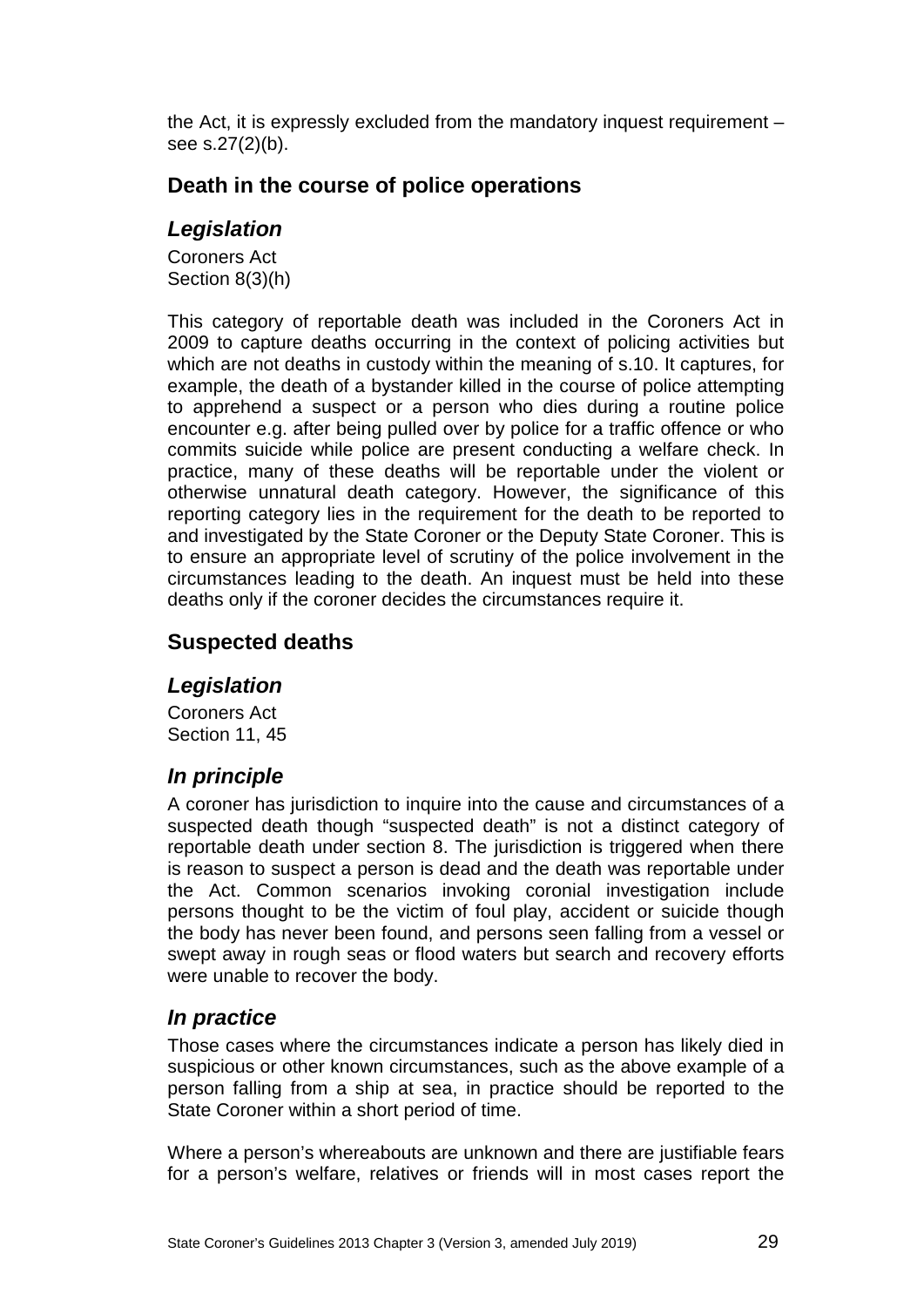missing person to the Police. Such reports are passed on to the Missing Persons Unit within the QPS who will commence an investigation. In some cases it becomes clear suspicious circumstances exist and a full criminal investigation commences.

In over 99% of cases the missing persons are found but those who remain missing are entered on an Australian Missing Persons Register. The Queensland Police Service Operational Procedures Manual requires the Missing Persons Unit to refer these cases to the State Coroner as soon as a missing person is reasonably suspected of being dead.<sup>[12](#page-29-3)</sup>

The OPM reporting timeframe is not always adhered to and often a report is only sent some years later. The report to the State Coroner should include the complete investigation file including a report as to the results of the police investigation into the cause and circumstance of the missing person's disappearance and suspected death. The State Coroner can then direct a Coroner to conduct an investigation, including the holding of an inquest if necessary. Depending on the circumstances of the person's disappearance, the coroner's investigation may examine issues including whether there was third party involvement and the adequacy of police or emergency services responses to the person's disappearance.

Chapter 7.5 *Investigating suspected deaths* sets out the range of considerations a coroner should take into account when investigating a suspected death.

## <span id="page-29-0"></span>**3.3 How are deaths reported?**

### <span id="page-29-1"></span>*Legislation*

Coroners Act Section 7

### <span id="page-29-2"></span>*In principle*

The objectives of the Coroners Act can only be achieved if coroners are notified of the deaths they are charged with investigating. Consequently the Act requires any person who becomes aware of an apparently reportable death to report it to a police officer or coroner, unless they reasonably believe the death has already been reported.

To enable the State Coroner to discharge the role of co-ordinating and ensuring consistency in coronial practice, it is essential that all reportable deaths are reported to the Coroners Court of Queensland.

A death in custody or in the course of police operations should be reported directly to the State Coroner or Deputy State Coroner but if it is reported to a regional coroner that report should immediately be forwarded to the Coroners Court of Queensland.

<span id="page-29-3"></span><sup>12</sup> Section 8.5.24 *Missing person reasonably suspected of being deceased* <u>.</u>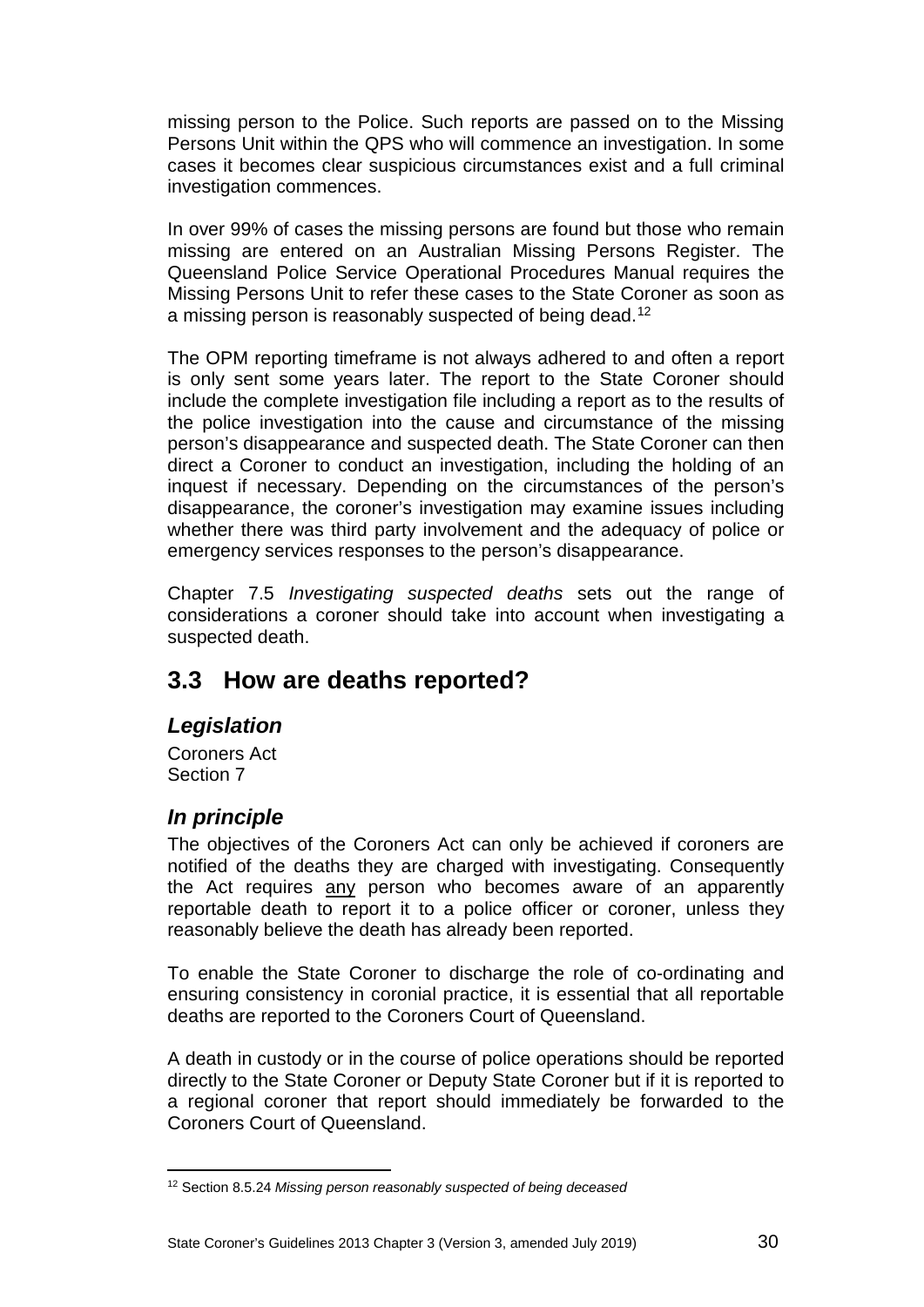### <span id="page-30-0"></span>*In practice*

Depending on the category of reportable death, the obligation to report can be satisfied by:

• reporting the death directly to police – violent and otherwise unnatural deaths (other than those from mechanical falls) should always be reported to police. Police will then submit a Form 1 Police Report of Death to Coroner for the coroner's consideration.

The Queensland Police Service has agreed all officers who are notified of reportable deaths will send a copy of the Form 1 to the coroner responsible for the region in which the death occurs. All Form 1 reports are also forwarded to the Coroners Court of Queensland. This enables the Coroners Court of Queensland to maintain the register required to be kept by s. 92 and provide input into investigations with a view to maximising state wide consistency of practice.

- reporting the death directly to the coroner via Form 1A Medical practitioner report of death to coroner – health care related deaths, deaths resulted from injuries sustained in a mechanical fall and natural causes deaths in care are generally reported using this mechanism in the first instance. The coroner's preliminary investigation will determine whether the death is reportable and if so whether it is appropriate to authorise the issue of a cause of death certificate or whether further coronial investigation including autopsy is required. The Form 1A process is discussed in detail in Chapter 7.4 *Investigating health care related deaths*.
- contacting the coroner to seek advice about whether the death is reportable – this method is most commonly used by treating doctors who are unsure about reportability and funeral directors who receive a cause of death certificate that suggests the death was reportable but not reported to a coroner.

It is not uncommon for the coroner to be notified of an apparently reportable death by the deceased person's family who may have concerns about the cause and circumstances of their loved one's death, or by another investigative entity such as the relevant health regulatory authority.

Although the Act makes failure to report a reportable death an offence, coroners have instead opted for an educative rather than punitive approach to the issue.

It is well recognised that certain reportable death categories, notably health care related deaths, are underreported by the medical profession. Research has indicated that this can be attributed to certifying doctors' lack of awareness or understanding of their coronial reporting obligations rather than any concerted effort to conceal medical malpractice or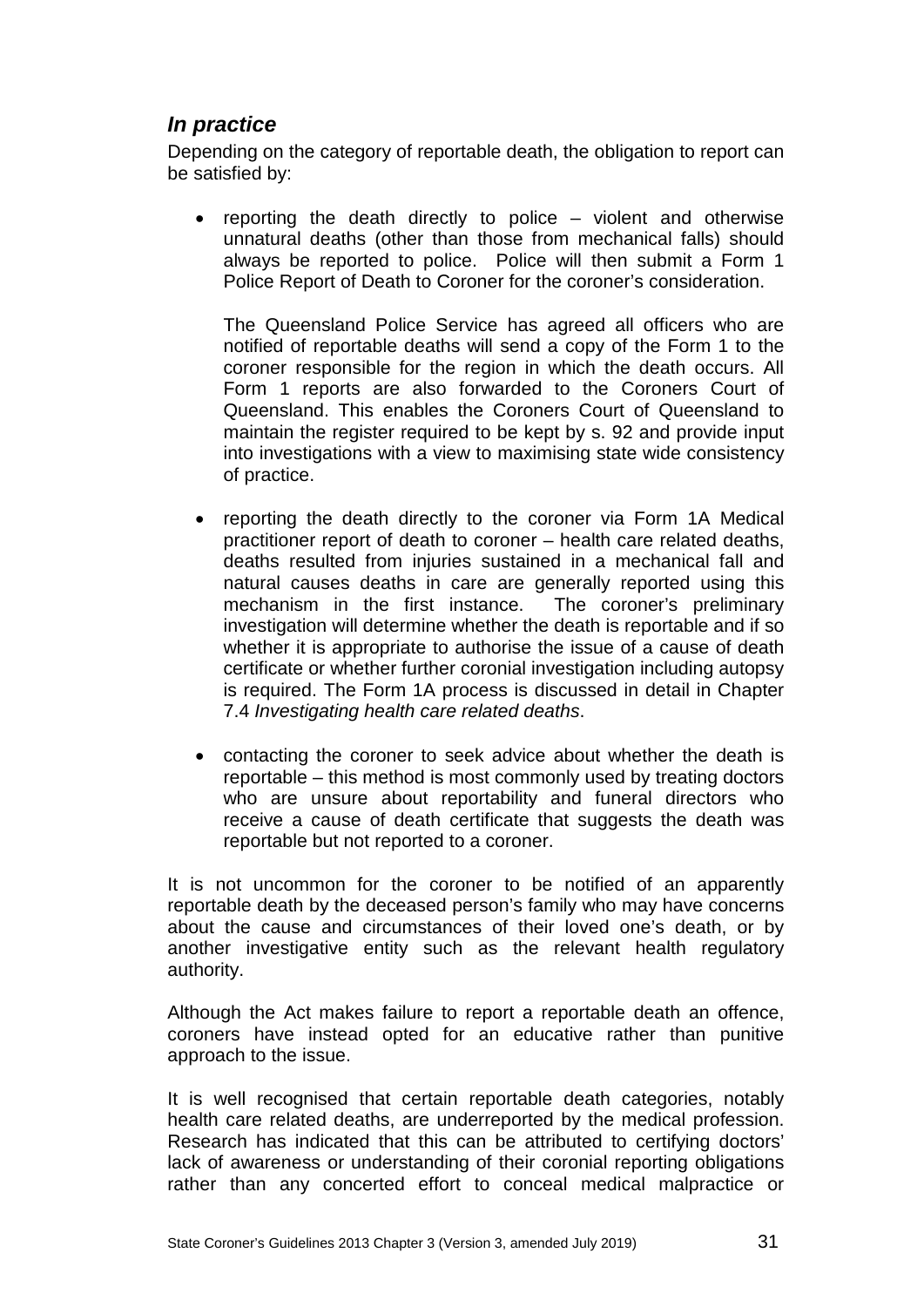homicide. Changes made to health sector regulation following the Queensland Public Hospitals Commission of Inquiry have certainly helped improve the identification and reporting by hospitals of health care related deaths. However, coroners are encouraged continue their proactive efforts to educate clinicians about their reporting obligations.

There is also concern about the underreporting of deaths in care of people with disabilities under s.  $.9(1)(a)$  of the Act. This is most likely because these deaths can be difficult to identify as reportable due to their reportability hingeing on the person's residential status as opposed to the circumstances of their death. For this reason, the Act was amended in 2009 to place a specific obligation on residential service providers to report the deaths of their residents even if the death may have already been reported, for example, by a hospital. This measure and efforts by the Department of Communities, Child Safety and Disability Services and the Office of Fair Trading to educate service providers appears to have improved the reporting of these deaths in recent years. This is coupled with efforts by the Coroners Court of Queensland to maintain a current list of death in care facilities which is available to police and hospital to assist in identifying these deaths.

### <span id="page-31-0"></span>**Multiple fatalities – Form 1B and the disaster victim identification process**

Incidents such as natural disasters, transport incidents, building collapses, fires and acts of terrorism involving multiple casualties pose particular problems for coroners, particularly in relation to identification of deceased persons as well as determining the cause of death. In such cases human remains may be severely burnt, disrupted, decomposed or the remains are commingled with other human or animal remains.

Positive identification is important both for legal reasons and to ensure deceased persons are returned to their families as quickly as possible for obvious social and therapeutic reasons.

In Queensland, the Coroner has the responsibility of determining identity on a legal basis. To do so a number of resources are used and the police maintain a critical coordination role as part of a multi-agency approach involving other emergency agencies and forensic specialists. The State DVI Coordinator within QPS is responsible for the coordination of the DVI process.

After the results of circumstantial, medical and scientific evidence have been compiled it becomes the responsibility of the Coroner to determine if this meets an acceptable standard of proof of identification.

Disaster Victim Identification (DVI) procedures have largely been standardised in Australia, based on Interpol procedures adopted internationally, and are contained in the *Queensland Disaster Victim Identification Standards Manual* which largely adopts and is to be read in conjunction with the *Australasian DVI Standards Manual.* It is not intended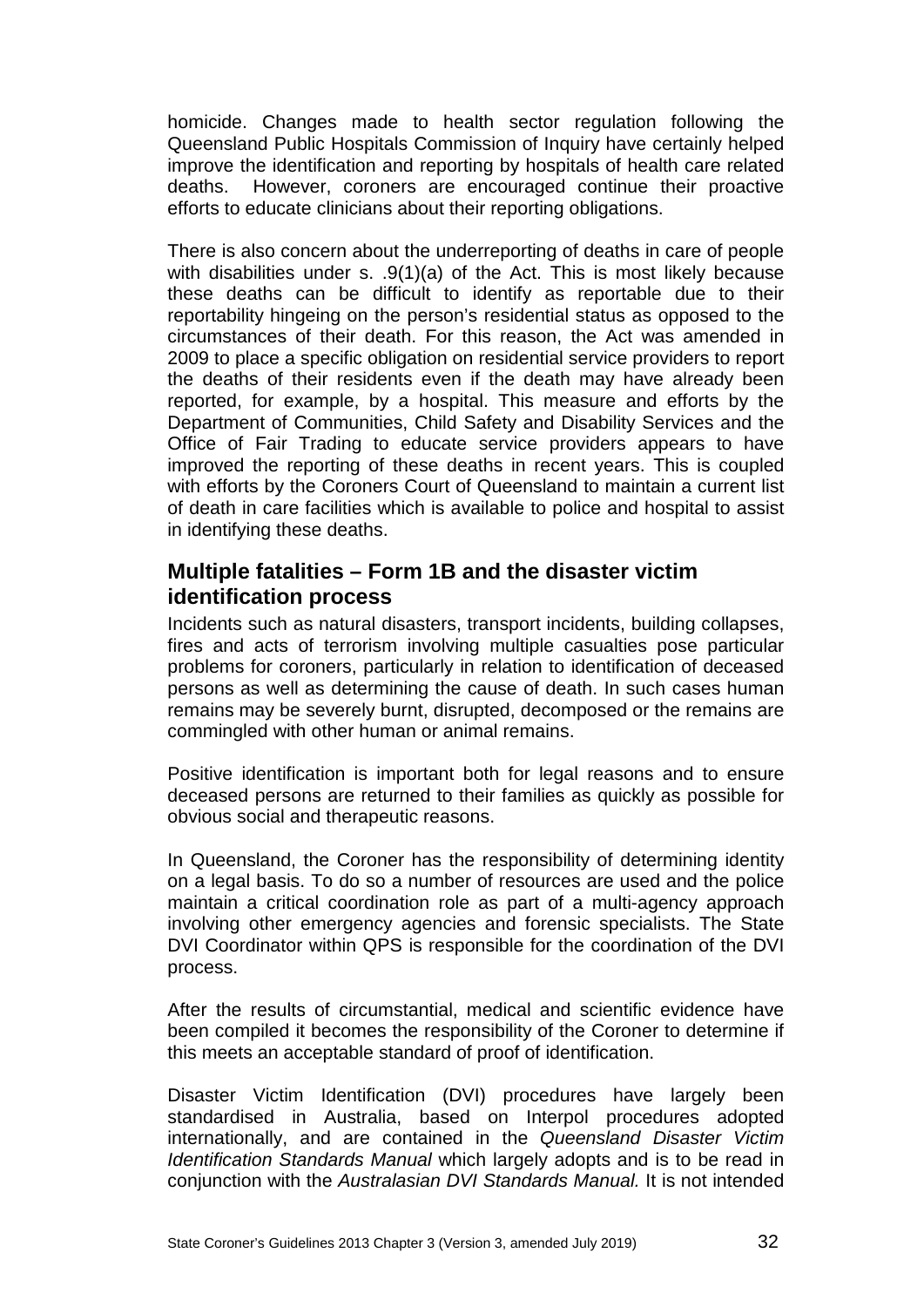to summarise in any detail these comprehensive manuals and they should be referred to. Copies of the Manuals can be accessed through the Office of State Coroner, as they are not available on-line. It is understood there are substantial amendments to the manuals were being made when this guideline was published, to simplify them and to better reflect current Interpol procedures.

### <span id="page-32-0"></span>**Form1B**

The initial Police Report of Death where multiple fatalities have occurred and where DVI processes are required is reported to the Coroner by Form 1B. This provides initial information concerning the incident and potential victims. An autopsy order covering all of the human remains is at this stage completed by the Coroner.

As soon as a positive identification is achieved and all associated human remains are matched then a form 1 'Police Report of Death to a Coroner' is to be completed. An individual Autopsy Report may follow.

### <span id="page-32-1"></span>**DVI Phases**

The DVI process follows five (5) phases including forensic and scientific procedures at the scene, post-mortem examination, the gathering of antemortem information, reconciliation of this information and debriefing.

Each of these steps can be complex and time consuming but it is important this step-by-step approach is maintained. Regular liaison with next of kin is important so that unrealistic expectations of how quickly the process will take can be managed.

In the reconciliation phase the ante-mortem and post-mortem information is compared in order to effect identification of the human remains. In all cases, identification is considered on the basis of being beyond reasonable doubt. An Identification Board including specialist advisers reviews the information gathered to determine if this is sufficient. The Coroner sits on the Identification Board as an observer. Positive identification must be to the satisfaction of the Coroner. The DVI Manual suggests that where possible, identification should be based on at least one primary identifier supported by at least one other identifier.

Key identifiers include fingerprints, dental, DNA. Secondary identifiers which can be used as supportive evidence include medical (eg previous medical procedures, implants), property ( eg. jewellery, documents) and photographic(visual) evidence. Visual identification may be used in some cases but experience has shown that in the majority of DVI cases this can be unreliable.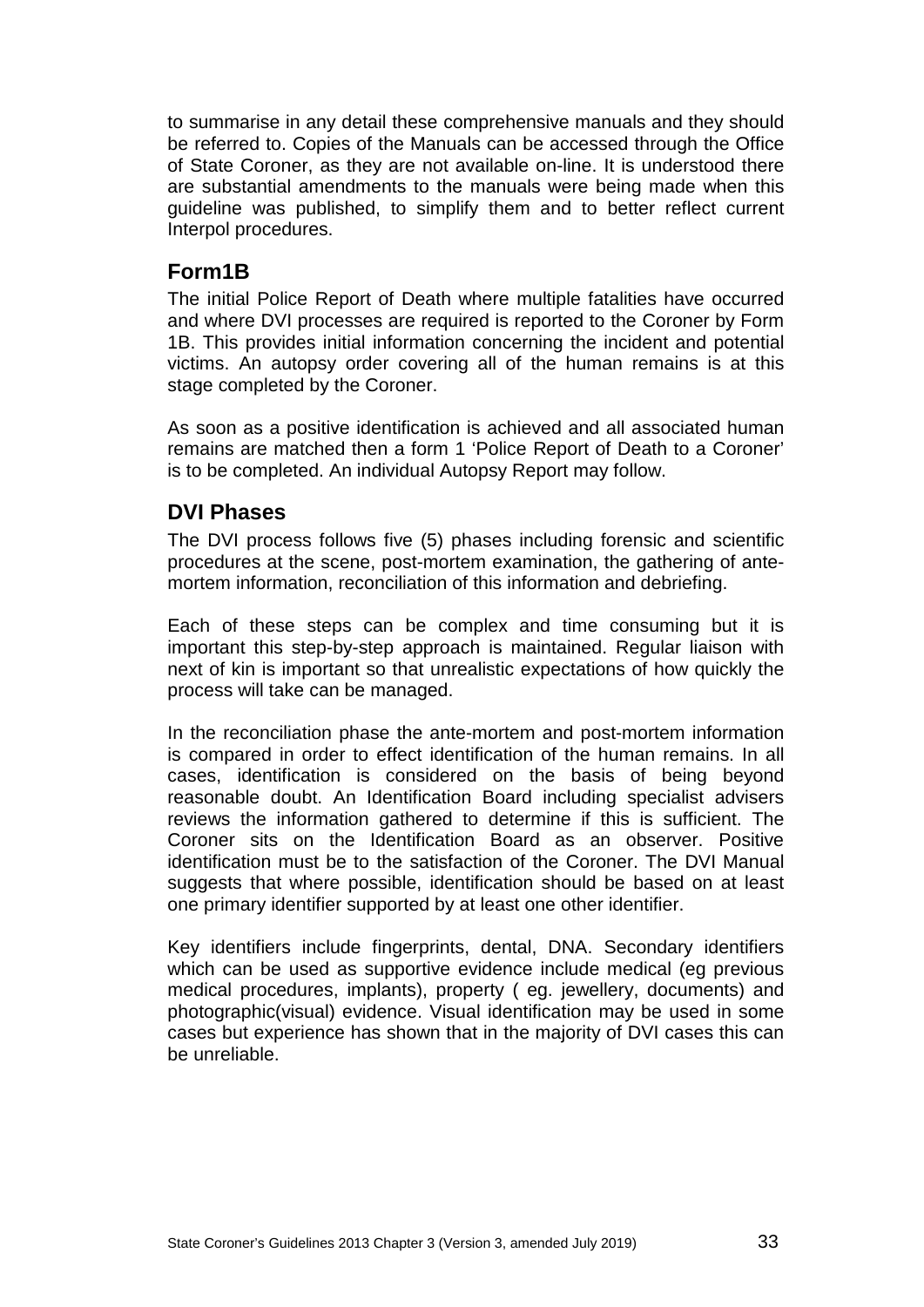# <span id="page-33-0"></span>**3.4 Reporting of particular deaths**

### <span id="page-33-1"></span>**Stillbirths**

The coroner's power to investigate a stillbirth<sup>[13](#page-33-5)</sup> is extremely limited. This guideline clarifies the circumstances in which this power is invoked.

### <span id="page-33-2"></span>**Scope of coroner's jurisdiction**

The Coroners Act prevents a coroner from investigating how a child came to be stillborn. The coroner can only order an autopsy to determine whether a baby was born alive.<sup>[14](#page-33-6)</sup> If the autopsy confirms the child was stillborn, the coroner's investigation must stop.<sup>[15](#page-33-7)</sup>

### <span id="page-33-3"></span>**Reportability**

A child who shows no sign of respiration or heartbeat or other sign of independent life at birth is stillborn<sup>16</sup>.

A confirmed stillbirth is not reportable to the coroner. Clinicians should consult the *Queensland Maternity and Neonatal Clinical Guideline: Stillbirth care* about the non-coronial reporting requirements for these babies.[17](#page-33-9)

A possible stillbirth is reportable if:

- the body is that of an abandoned newborn whose birth was unwitnessed by clinicians
- there is clinical disagreement or doubt about whether the child was born alive.

In these cases, the presumed 'death' is reportable so an autopsy can be performed to determine whether the child was born alive.

Recent judicial authority has confirmed pulseless electrical activity, even in the absence of respiration, is a sufficient sign of independent life[.18](#page-33-10) Clinicians should consult the *State Coroner's Guidelines: Reporting Neonatal Deaths* when determining whether the subsequent death of a child born with limited signs of life is reportable.

### <span id="page-33-4"></span>**Autopsy outcomes**

If the autopsy confirms the child was stillborn, the coroner is limited to ordering release of the child's body for burial and in suspicious cases,

<u>.</u>

<span id="page-33-5"></span><sup>13</sup> Still born child is defined in the *Coroners Act 2003* by reference to the term in the *Births Deaths and Marriages Registration Act 2003*

<span id="page-33-6"></span><sup>14</sup> Coroners Act s19(2)

<span id="page-33-7"></span> $15$  Coroners Act s12(2)(c)

<span id="page-33-8"></span><sup>16</sup> *Births Deaths and Marriages Registration Act 2003*, Schedule 2

<span id="page-33-9"></span><sup>17</sup> [http://www.health.qld.gov.au/qcg/documents/g\\_still5-0.pdf](http://www.health.qld.gov.au/qcg/documents/g_still5-0.pdf)

<span id="page-33-10"></span><sup>18</sup> *Barrett v Coroners Court of South Australia* [2010] SASCFC 70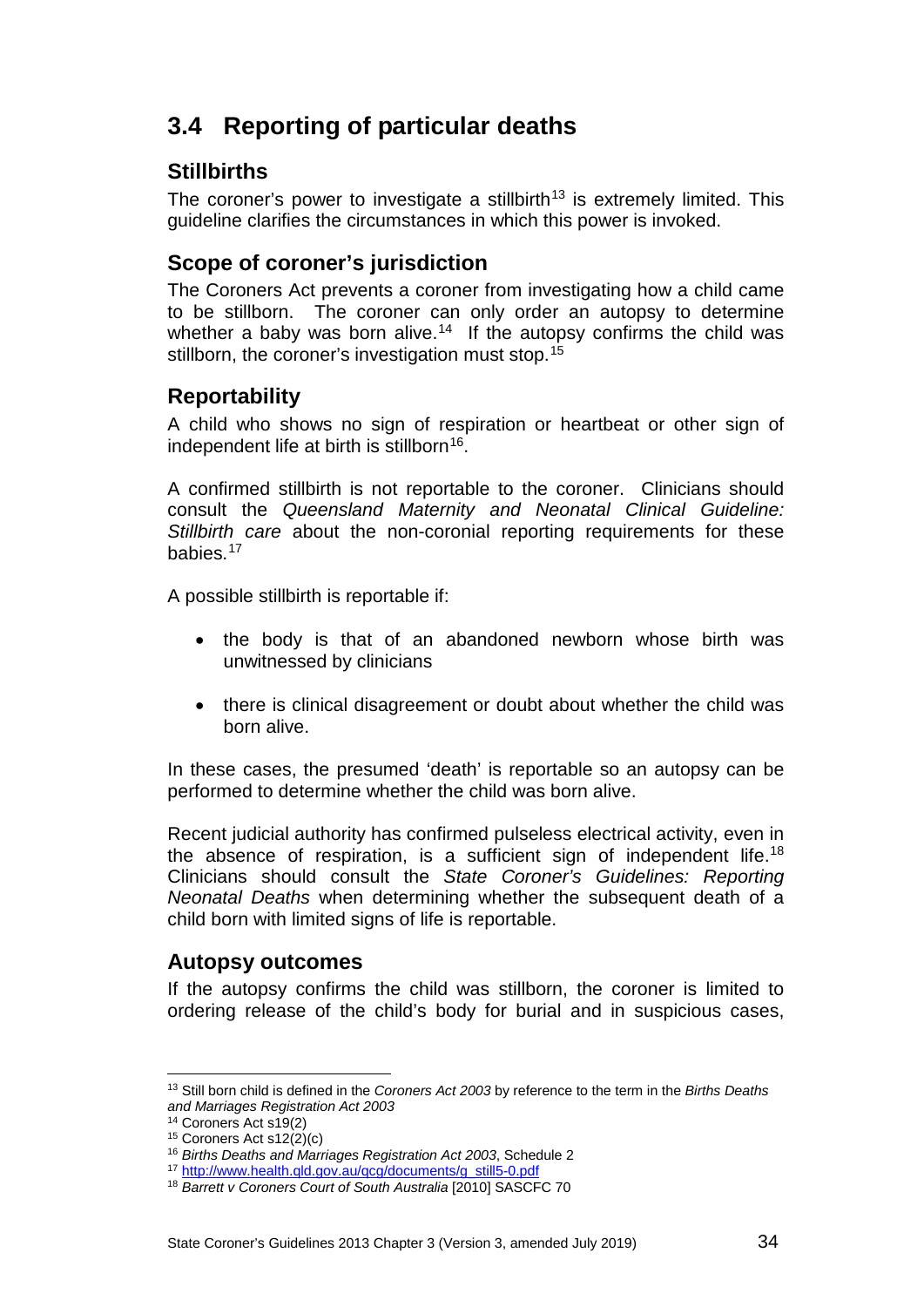providing a copy of the autopsy report to investigating police. The coroner can not investigate how the child came to be stillborn.

#### <span id="page-34-0"></span>**Neonatal deaths - when and how they should be reported**

### <span id="page-34-1"></span>**Introduction**

Neonatal deaths raise a number of unique challenges for coroners, namely:-

- Which should be reported?
- How should they be reported?
- Assisting grieving parents without compromising the investigation
- Informing the autopsy process in these cases.

### <span id="page-34-2"></span>**Reportability:**

While there are certain circumstances in which a neonatal death clearly is or is not reportable under the *Coroners Act 2003*, many neonates die in circumstances where the decision is not so clear cut.

#### <span id="page-34-3"></span>**Deaths not reportable to the coroner**

- preterm babies born at less than 26 weeks gestation, where the death results from immaturity per se or from a recognised and appropriately treated complication of immaturity e.g. intraventricular haemorrhage, sepsis, hyaline membrane disease/respiratory distress syndrome
- babies who die as a result of severe congenital abnormality, either diagnosed antenatally with a palliative care plan in place or diagnosed postnatally and intensive care is redirected to palliation after diagnosis.

These guidelines recognise the babies born in these circumstances will generally not survive irrespective of the quality of medical care available to them. They also acknowledge the involvement of parents and caregivers in clinical decision making about the appropriateness of withholding or discontinuing active treatment. It is appropriate for a cause of death to be certified without reference to the coroner for these babies unless the parents are expressing concern about the quality of the health care or the decision making process.

### <span id="page-34-4"></span>**Deaths reportable to the coroner via the police**

Hospital staff should contact police to report:-

• a death of a baby born alive either as the result of trauma to the baby or to the mother or the foetus *in utero* e.g. assault, motor vehicle accident, fall, electrocution, drug overdose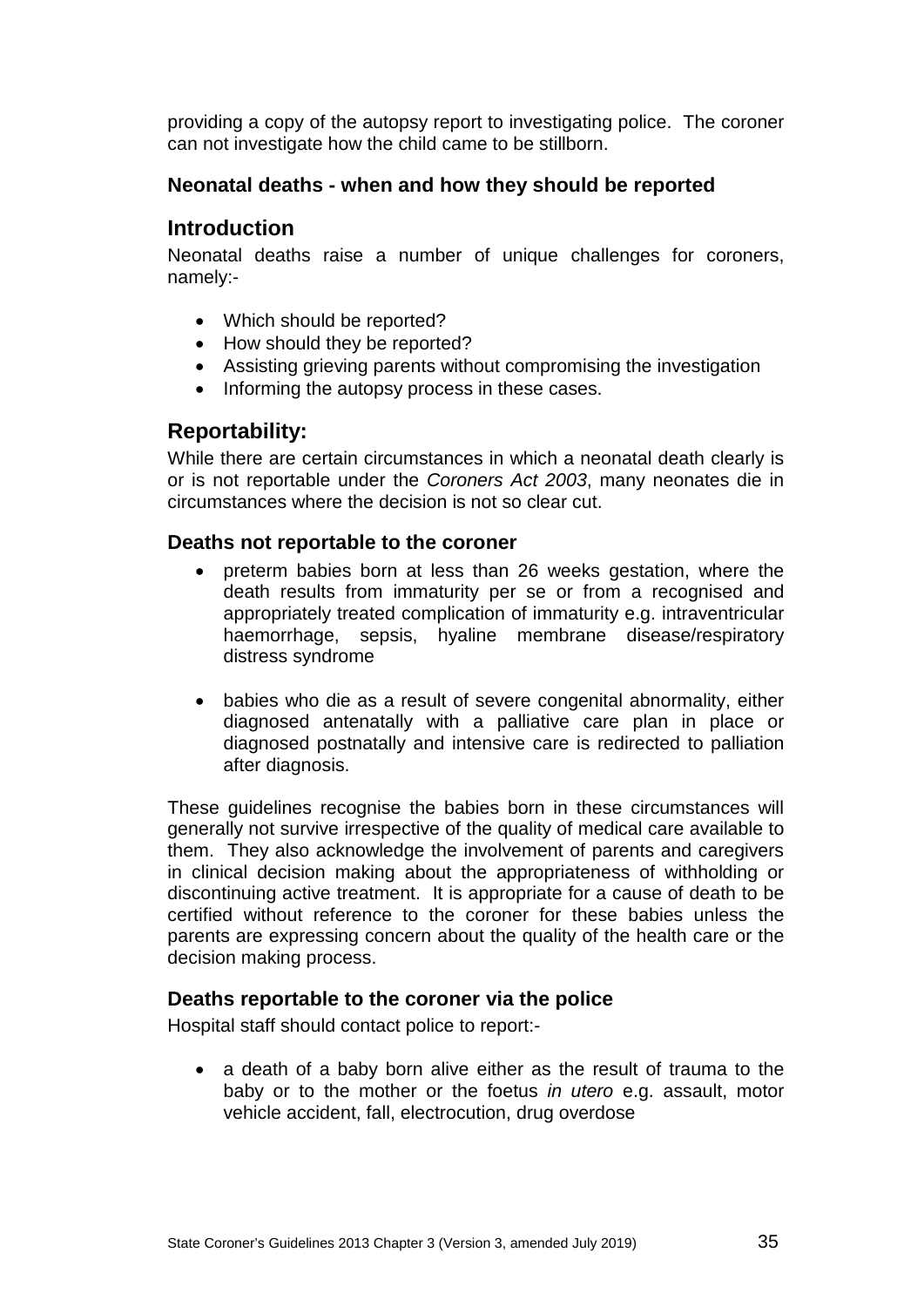• babies who die in suspicious circumstances e.g. smothering, suspected tampering with life support equipment or medication dosage.

These deaths should be reported to police as suspicious or violent and unnatural deaths. There is no need to contact the coroner at the time of reporting unless the police or treating team wish to clarify what action the coroner wants taken.

#### <span id="page-35-0"></span>**Deaths reportable directly to the coroner via the Form 1A process**

A death should be reported to the coroner using a Form 1A if:-

- the treating team considers the death is due to potentially preventable conditions or complications arising antenatally, during the birth process or during treatment after birth (e.g. lack of timely resuscitation or subsequent neonatal care);
- a parent or caregiver expresses concerns about the mother's antenatal management, management of the labour and delivery and/or neonatal management of the child; or
- the treating clinician is not sure whether or not the death is reportable.

The Coroners Act definition of *health care related death* encompasses two broad scenarios relating to (a) the provision of health care or (b) the failure to provide health care.

*Provision of health care* - the Act makes reportable a death where the provision of health care caused or contributed to the death, in circumstances where an independent appropriately qualified person would not have expected the death to occur as a result of the health care provided to the person.

*Failure to provide health care* - the Act also makes reportable a death where failure to provide health care caused or contributed to the death, in circumstances where an independent appropriately qualified person would have expected health care, or a particular type of health care, to be provided to the person.

It can be difficult to determine whether a particular neonatal death comes within this definition. This is because of variables peculiar to obstetric and neonatal management including the complexity of decision making about appropriate antenatal, obstetric and neonatal interventions; diversity of opinion about whether intervention would have enhanced the child's survival prospects and limitations on the extent of a reporting paediatrician's knowledge of the circumstances in which the child was born. For example, a treating neonatologist may be given very little, if any, information about the mother's antenatal management or the delivery of a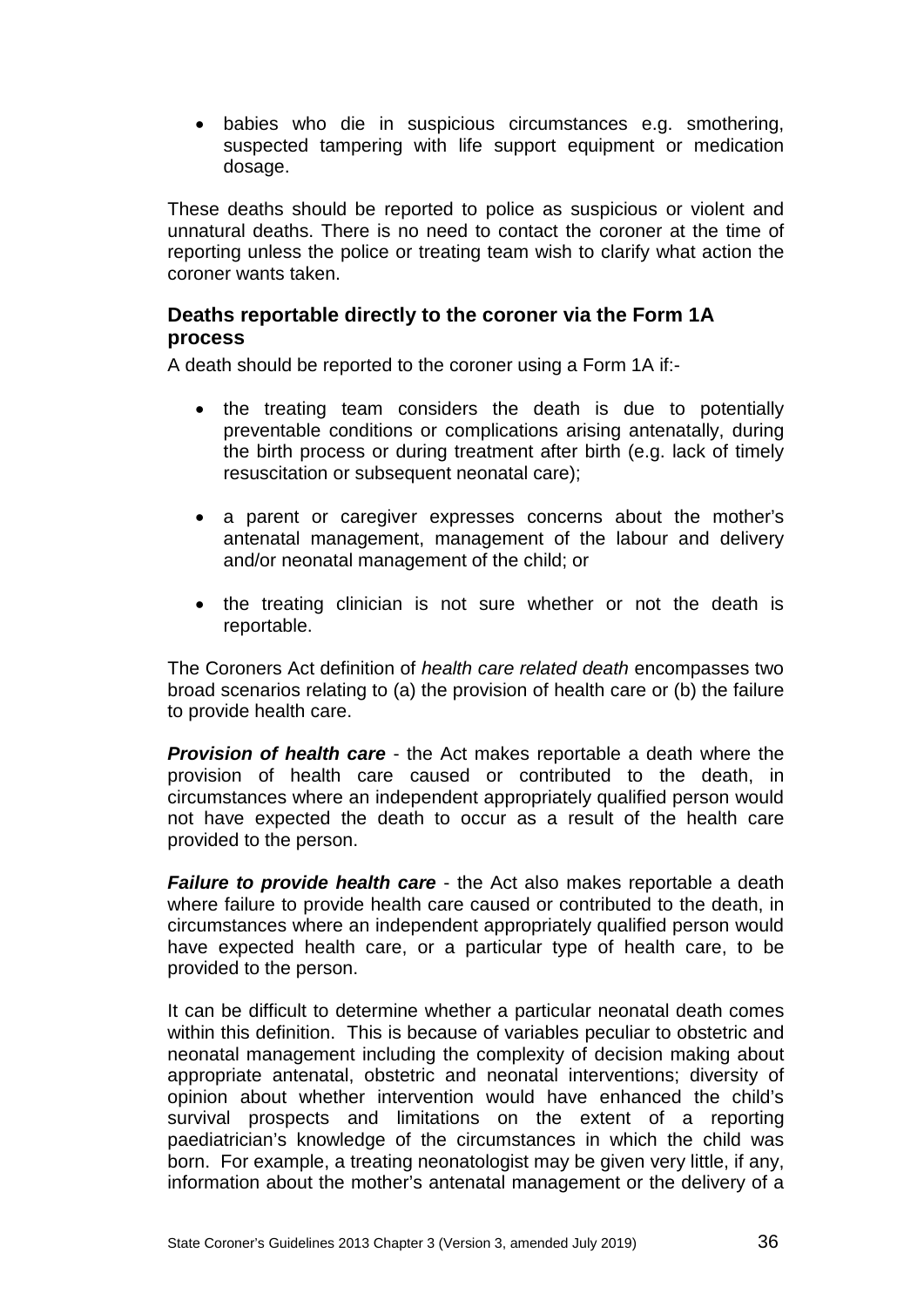baby retrieved from another hospital and consequently may have difficulty assessing whether the baby suffered hypoxic-ischaemic encephalopathy (HIE) because of potentially preventable events arising before or during labour and delivery.

Appendix A contains a scenario based reporting aid to guide clinicians and coroners in 'grey area' cases where clinical intervention or the failure to intervene or a decision to withhold or discontinue active treatment may be considered to have caused or contributed to the baby's death. Clinicians are strongly encouraged to discuss these and like cases with the coroner in the first instance.

The determination of whether a neonatal death is reportable may require input from members of the antenatal management and birthing team, as well as the treating paediatric intensive care team responsible for the baby's neonatal care. The Form 1A process can be used to inform this information gathering exercise. The coroner's determination may need to be informed by independent clinical opinion.

In cases where the coroner requires a Form 1A, it should be accompanied by medical records for both mother and child, with as much information as is known by the reporting clinician about the child's birth e.g. where, when and how it occurred and the lead clinician from the birthing team. The Form 1A should also report the parent or caregiver's concerns, if any, and their attitudes towards a coronial autopsy/investigation, if known.

The coroner must consider this information and make his or her determination promptly so that, if necessary, early consideration can be given to autopsy issues and an appropriate autopsy order can be issued as soon as possible.

### <span id="page-36-0"></span>**Scene preservation**

Unless the operation or positioning of medical equipment **may** have contributed to the child's death, items such as nasogastric or endotracheal tubes can be removed and lines attached to catheters or syringe drivers can be disconnected.

The sites of any injuries caused by therapy or resuscitation efforts should be marked on the child's body and noted in the chart. For more detail on what material should be preserved see the Scene preservation guidelines in Chapter 4 *Dealing with bodies*.

Parents and caregivers should then be given unrestricted access to the body of their baby, unless they are implicated in the circumstances of the death e.g. tampering with life support equipment, smothering etc.

### <span id="page-36-1"></span>**The coroner's decision**

The coroner will consult with such experts as considered necessary and advise the hospital and the family as soon as possible of whether a coronial autopsy and investigation will occur. In the meantime, after the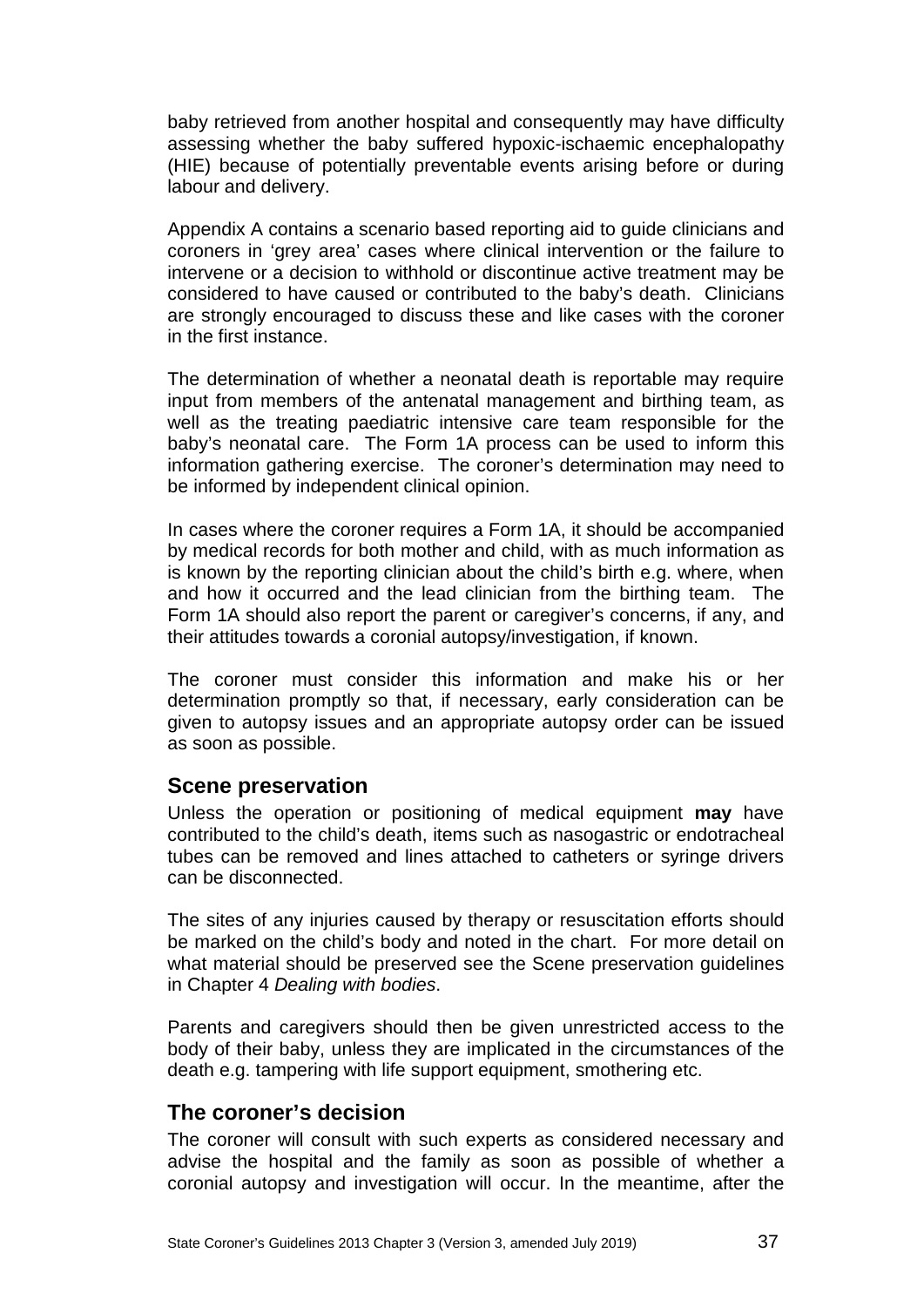family have had an opportunity to be with their baby, the body can be held in the hospital mortuary.

### <span id="page-37-0"></span>**Opportunities for clinical input to the autopsy process**

Given the specialist nature of infant autopsies, the forensic pathologist undertaking the autopsy is encouraged to seek collateral information from treating clinicians. The pathologist is responsible for seeking the coroner's approval for this information exchange to occur and documenting it appropriately.

The forensic pathologist may also seek input from independent clinical sources such as an experienced paediatric anatomical pathologist or members of a non-treating hospital's perinatal mortality group.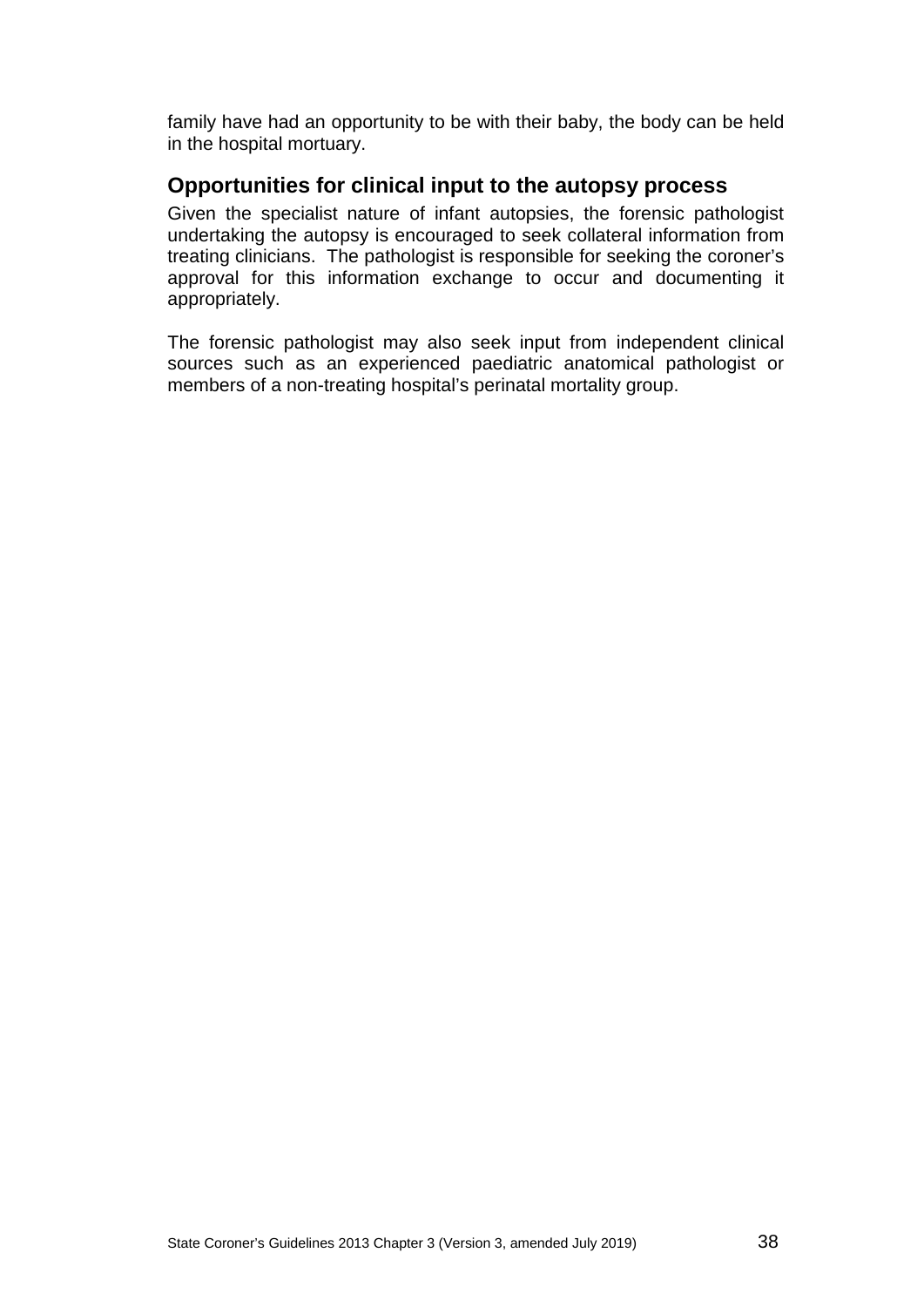# **REPORTING GUIDE FOR NEONATAL DEATHS**

#### **SCENARIO 1 – PLANNED NON-INITIATION OF RESUSCITATION**



#### <span id="page-38-0"></span>**SCENARIO 2 – RESUSCITATED STILLBIRTH AFTER APPARENTLY NORMAL LABOUR**

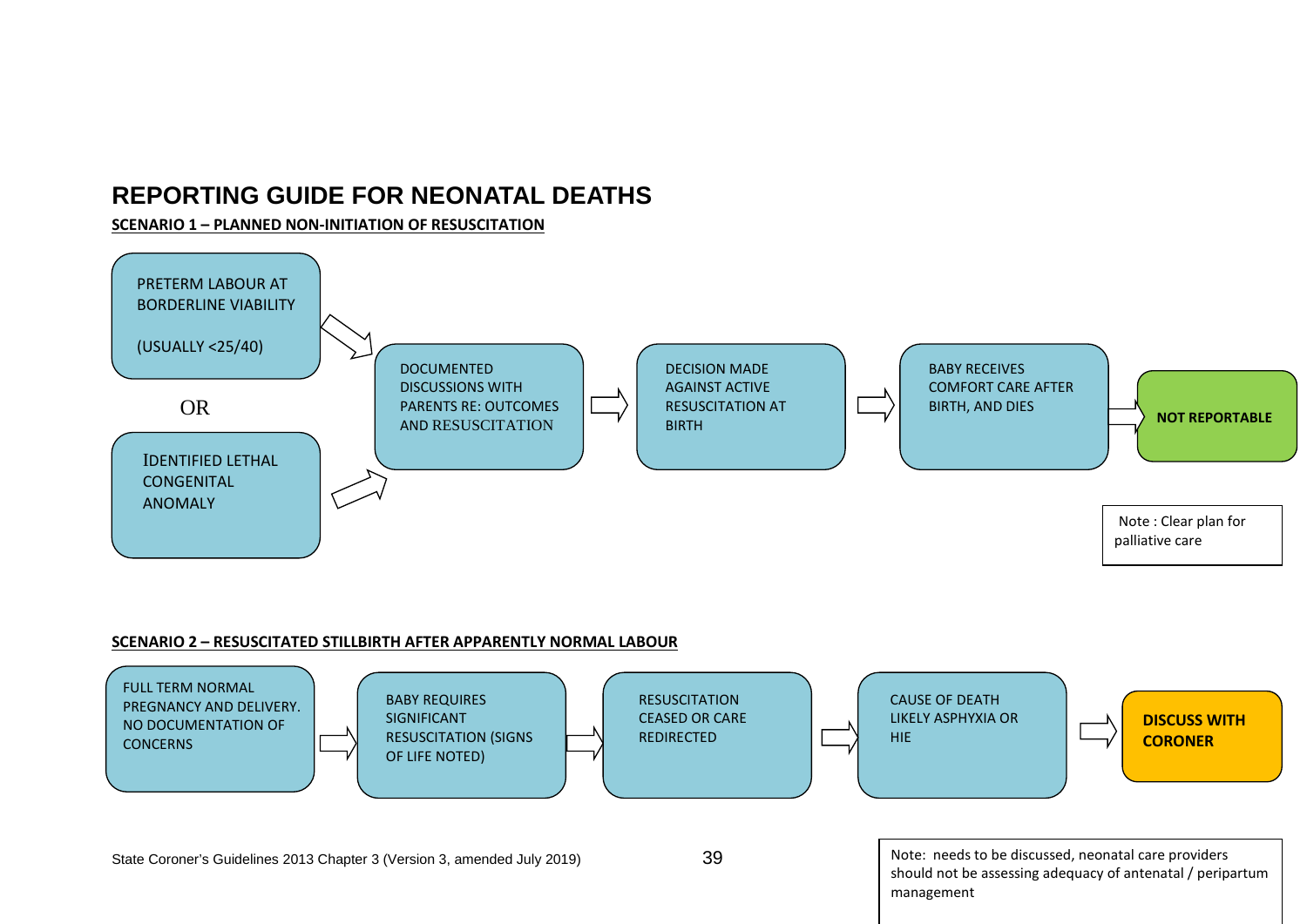#### **SCENARIO 3 – ACUTE MATERNAL CONDITION IN PREGNANCY**



#### **SCENARIO 4 – ACUTE COMPLICATION OF FULL TERM DELIVERY (baby resuscitated but subsequently dies)**

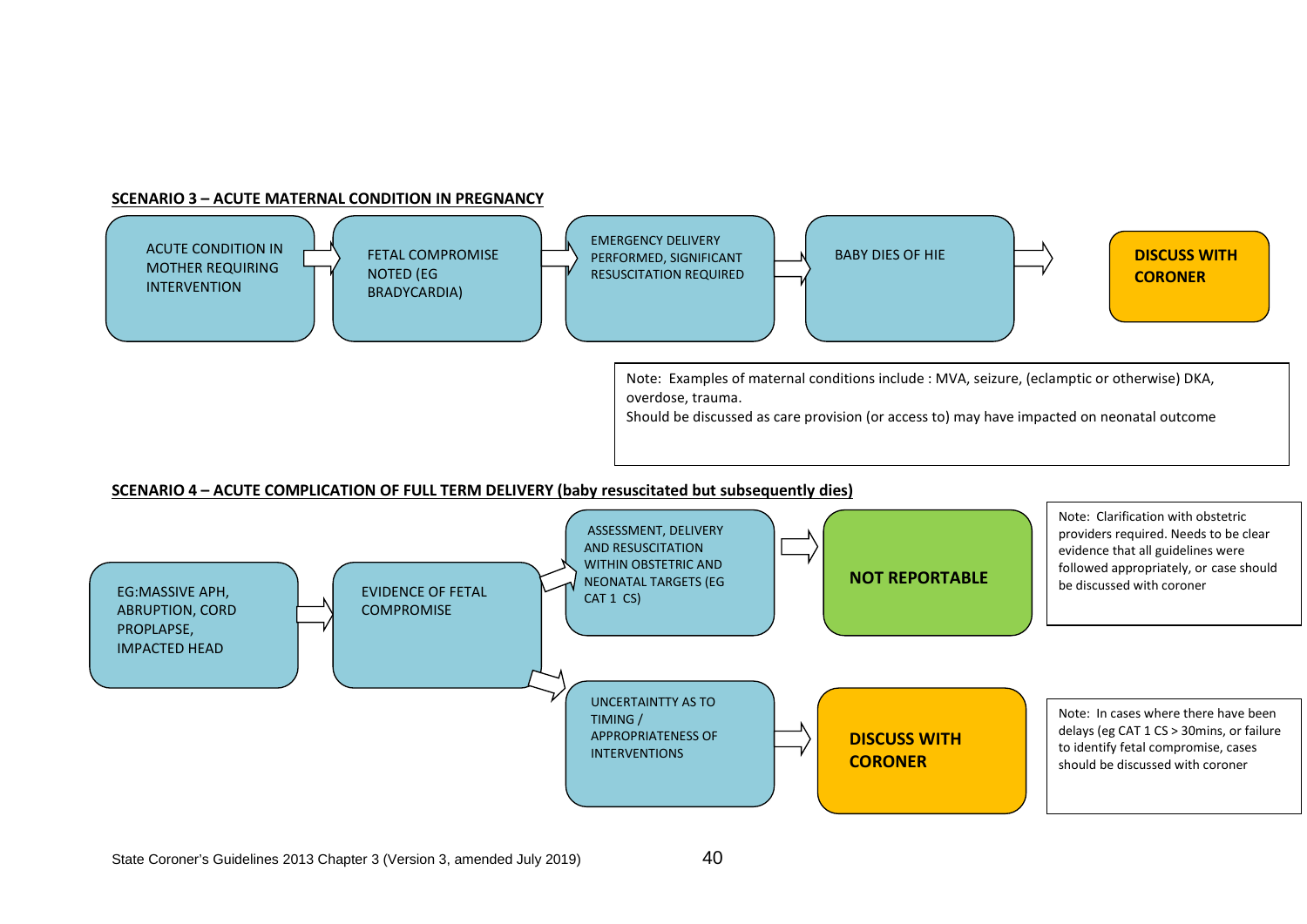

#### **SCENARIO 6 – COMPLICATION OF ROUTINE NEONATAL TREATMENT**

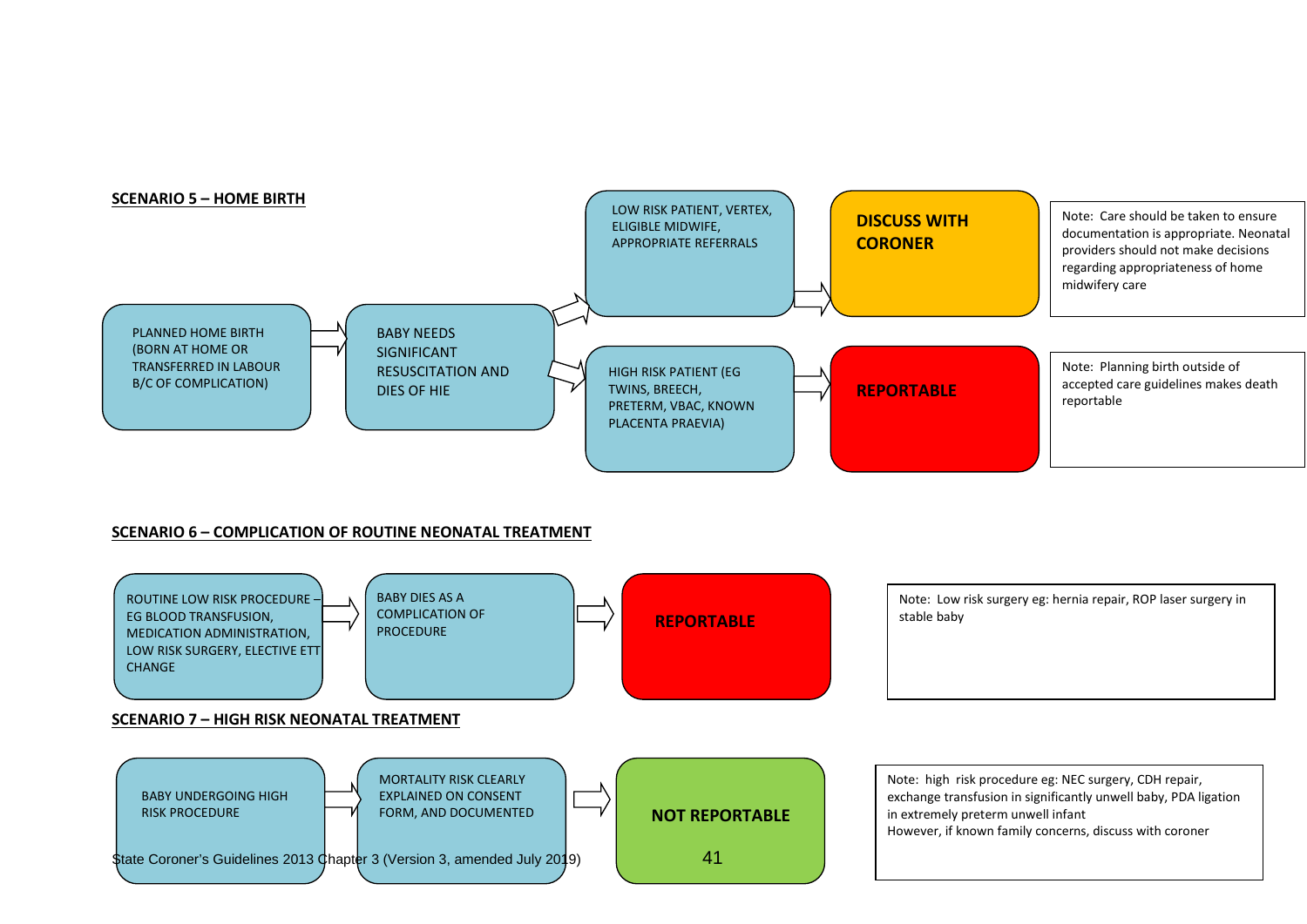# <span id="page-41-0"></span>**3.5 Triaging natural causes deaths**

Apparent natural causes deaths are consistently the largest reportable death type reported to coroners. Clearly the coroner has an important role when the cause of death is genuinely unknown or uncertain. However, experience has shown that a treating doctor's unavailability or decision not to issue a cause of death certificate can and often does result in obviously natural causes deaths being reported unnecessarily.

Unless managed proactively, these deaths can place considerable strain on limited coronial resources. Unnecessary reporting of these deaths may result in:

- extra distress for family members;
- the waste of significant police time and other police resources;
- the unnecessary incurring of conveyance fees paid to the government contracted funeral director; and
- a waste of time by pathologists and/or coroners.

These guidelines are aimed at reducing the number of natural causes deaths reported unnecessarily to a coroner. They also provide guidance to first response officers about how to manage the report of a sudden death at a private residence or nursing home. They are to be read in conjunction with *Chapter 5.2 Preliminary investigations, issue of cause of death certificates*, which provide guidance to forensic pathologists and coroners about the approach to be taken when considering a natural causes death reported by merely because a doctor is not available or willing to issue a cause of death certificate.

### <span id="page-41-1"></span>*Legislation*

Coroners Act

Sections 8(3)(d), 11(2)(a), 12(2)(a), 13, 26(5), definition of 'investigation' *Births, Deaths and Marriages Registration Act 2003*, s. 30

#### <span id="page-41-2"></span>**When are natural causes deaths 'reportable'?**

Section 8 of *Coroners Act 2003* outlines eight (8) circumstances in which a sudden death is reportable.

Natural causes deaths only need be reported if '*a cause of death certificate has not been issued, and is not likely to be issued, for the person*' - s8(3)(e).

The *Births, Deaths and Marriages Registration Act 2003* s. 30 states a doctor **must** issue a death certificate if he/she is able to form an opinion as to the **probable** cause of death and the death is not otherwise reportable under the Coroners Act e.g. the death is a violent or otherwise unnatural death. Pursuant to s. 30(4) a doctor has two (2) working days to issue the cause of death certificate.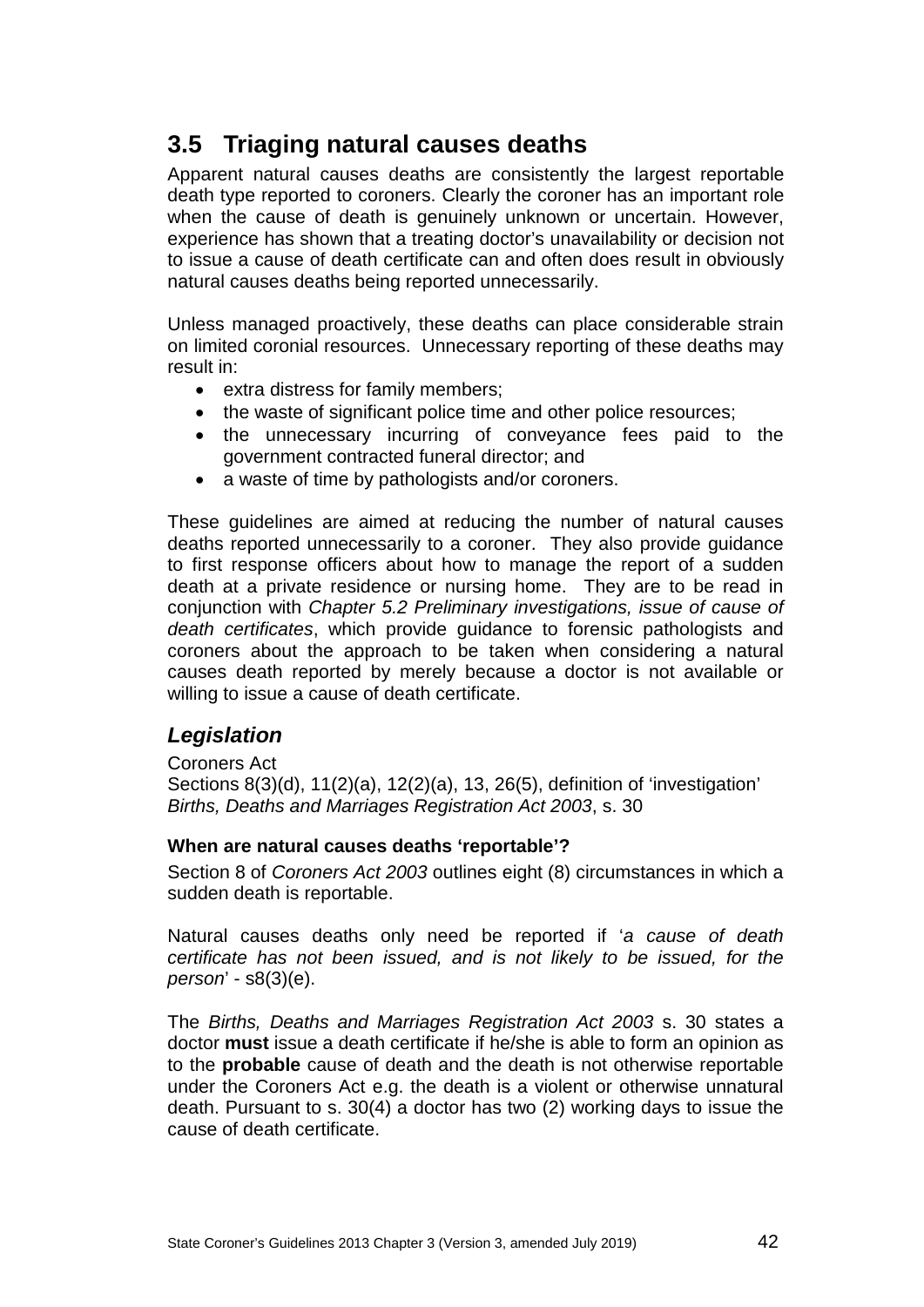### <span id="page-42-0"></span>*In principle*

It is important that natural causes deaths are not unnecessarily made the subject of a coronial investigation merely because the deceased person's usual treating doctor is unavailable or does not fully understand their obligations when certifying a death. The procedures described below recognise there are opportunities for police and coroners to prevent obviously natural causes deaths from entering the coronial system.

### <span id="page-42-1"></span>*In practice*

### <span id="page-42-2"></span>**Guidelines for first response officers**

Police officers who attend a sudden death either at a private residence or a nursing home, which appears to be of natural causes should make inquiries with family and/or friends as to any known medical conditions the deceased was suffering and the identity of a doctor who may be in a position to issue a cause of death certificate.

Police officers should make reasonable enquiries to locate the treating doctor and discuss their willingness to issue a certificate for the deceased. Coronial nurses located at the Queensland Health Forensic and Scientific Services (QHFSS) mortuary in Brisbane can help officers locate treating doctors. Treating Doctors can sometimes find an approach from police inconvenient or confronting. Independent doctors from the Queensland Health Clinical Forensic Medicine Unit (CFMU) are available to assist police in their dealings with treating doctors in these cases, and can provide a helpful clinical peer 'sounding board' for treating doctors weighing up their opinion about a probable cause of death. Officers can also encourage the treating doctor to discuss the death with the Registrar or local coroner should the doctor be more reassured by doing so.

If the death is not unexpected and officers form the view a cause of death certificate is likely to issue; and the death is not otherwise reportable, the officers should advise the family the matter is not a coronial matter and the family should contact a private funeral director to make any necessary arrangements.

The family should also be advised that it will be necessary for them or their funeral director to contact the deceased person's usual treating doctor to arrange to have a cause of death certificate issued. They should be advised that if a death certificate is not forthcoming the matter will become a coroner's case.

Queensland Ambulance Service (QAS) paramedics will usually have already attended and they should be asked to issue a life extinct certificate. If this has not happened the QAS should be called to attend and confirm that the apparently deceased person does not require emergency transportation to hospital. The first response officers should ensure that a life extinct certificate has issued before they depart the scene.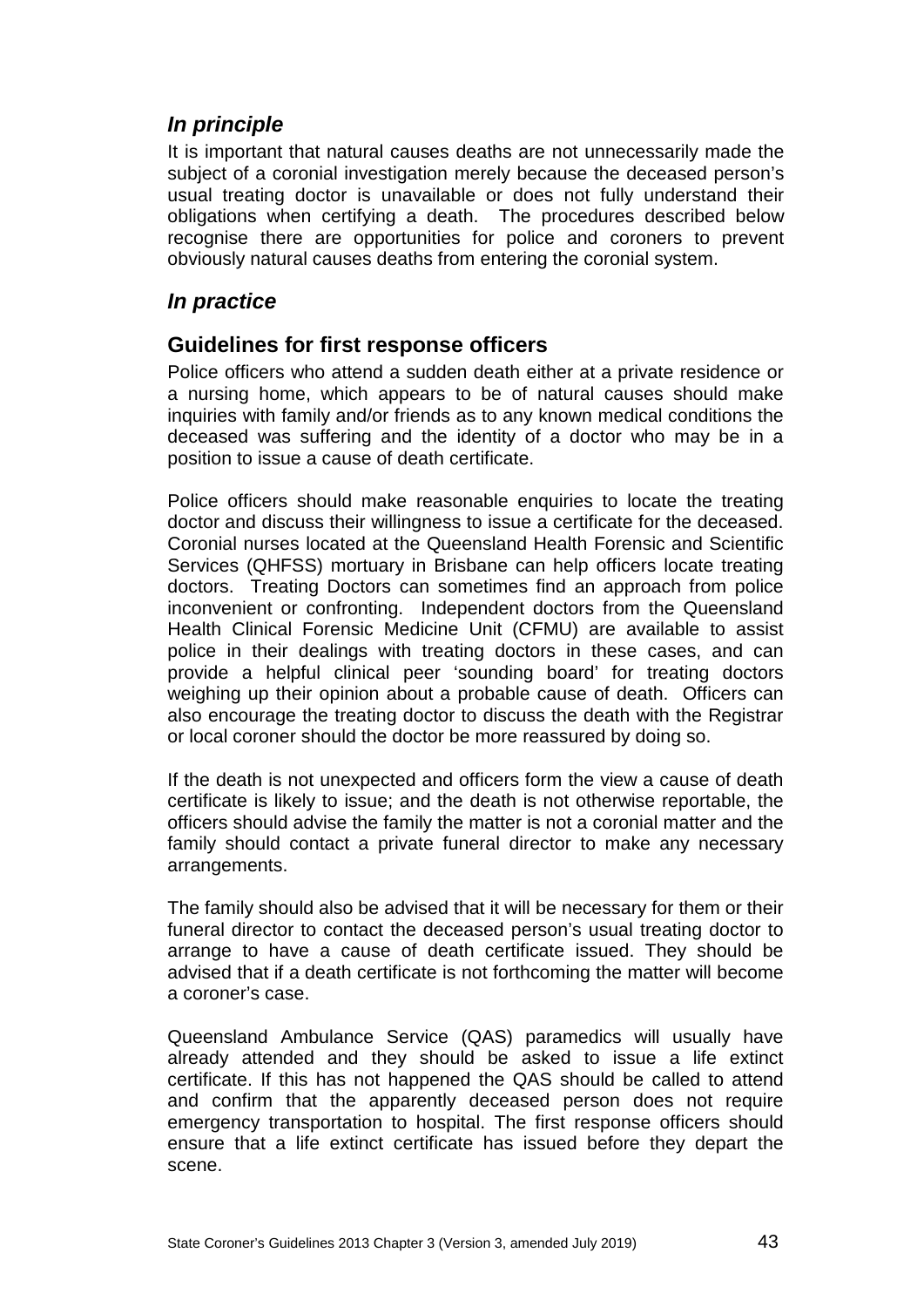Officers should be alert to the possibility that because of advancing age, infirmity, an extreme grief reaction, or poverty on occasions the surviving family member(s) may not be competent to make the necessary arrangements. In such cases it may still be necessary to contact the government contracted funeral director to move the body to its premises so that an application under the Burials Assistance Scheme can be made or more capable relatives located.

#### **If the death for any reason appears suspicious or unnatural it should be discussed with the shift supervisor or district communications room supervisor.**

The officers who attend the scene should ensure the details of their attendance are entered on QPRIME in accordance with the QPRIME user guide.

#### <span id="page-43-0"></span>**If a cause of death certificate does not issue**

On occasion, even when the family indicates they had been expecting the death and/or a doctor indicates he or she will issue a cause of death certificate, one is subsequently not forthcoming.

If this occurs, the funeral director who has possession of the body and who is not authorised to prepare the body for a funeral until a death certificate is issued will contact the coroner who will direct police to treat the death as reportable. This will require police to engage the government contracted funeral director to transport the body from the family's funeral director's premises to the local government mortuary and to prepare a form 1.

The Detective Inspector, Assistant to the State Coroner, may be contacted on 07 32474603 should first response officers require any further assistance.

### <span id="page-43-1"></span>**Guidelines for coroners – advice to treating doctors**

Doctors regularly phone the coroner seeking about whether a death is reportable. Not infrequently these calls relate to apparent natural causes deaths and come from doctors who have been approached by police about issuing a certificate, or from junior hospital doctors who have been tasked with completing the paperwork.

In these cases, the doctor should be questioned carefully about the deceased's medical history, clinical management, prognosis, the event leading to the death and the doctor's level of certainty about probable cause of death. If the doctor is willing to issue a certificate and coroner is satisfied the death is not reportable, the doctor should be encouraged to contact the family to explain his or her opinion about the likely cause of death as this provides the family with a final opportunity to express any concerns about the death before the certificate is issued. A general practitioner who is willing to issue a certificate but is not sure how to write it up should be referred to a CFMU doctor for further advice.